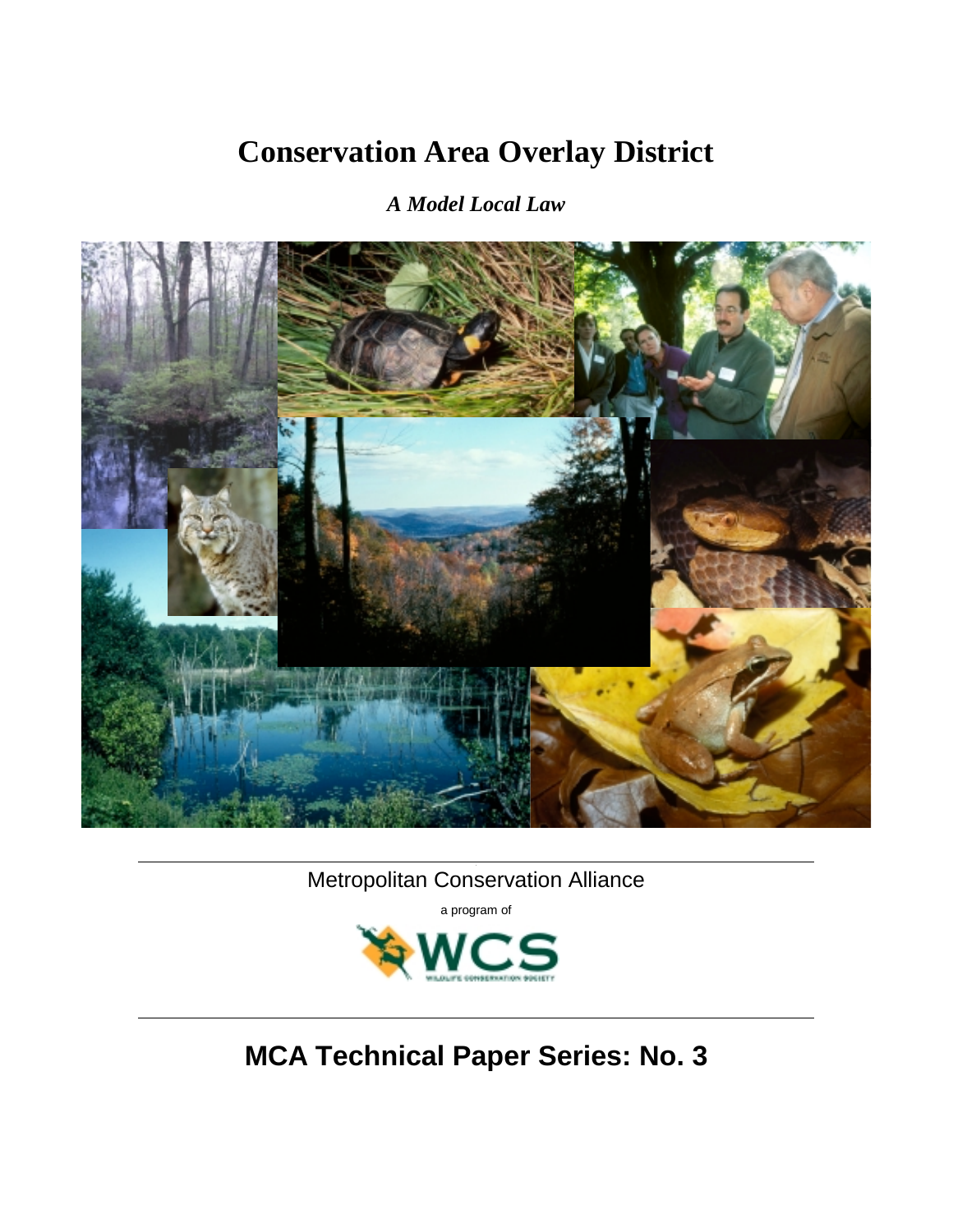# **Conservation Area Overlay District**

# *A Model Local Law*

*Prepared by* 

Patricia Black Pace University Land Use Law Center

*for* 

Metropolitan Conservation Alliance, a program of the Wildlife Conservation Society

Literature citations should read as follows:

Metropolitan Conservation Alliance. 2002. Conservation Area Overlay District: A Model Local Law. Technical Paper Series, No. 3. Bronx, New York. 46pp.

Additional copies of this document can be obtained from:

Metropolitan Conservation Alliance Wildlife Conservation Society 68 Purchase Street, 3rd Floor Rye, New York 10580 (914) 925-9175

Cover photo credits (clockwise, from top left): M.W. Klemens (WCS), A. Hammerson, D. Shapiro (WCS), P. Marra, R.G. Zweifel (AMNH), M.W. Klemens (WCS), E. Dickstein (WCS), L.N. Sorkin.

*printed on recycled paper*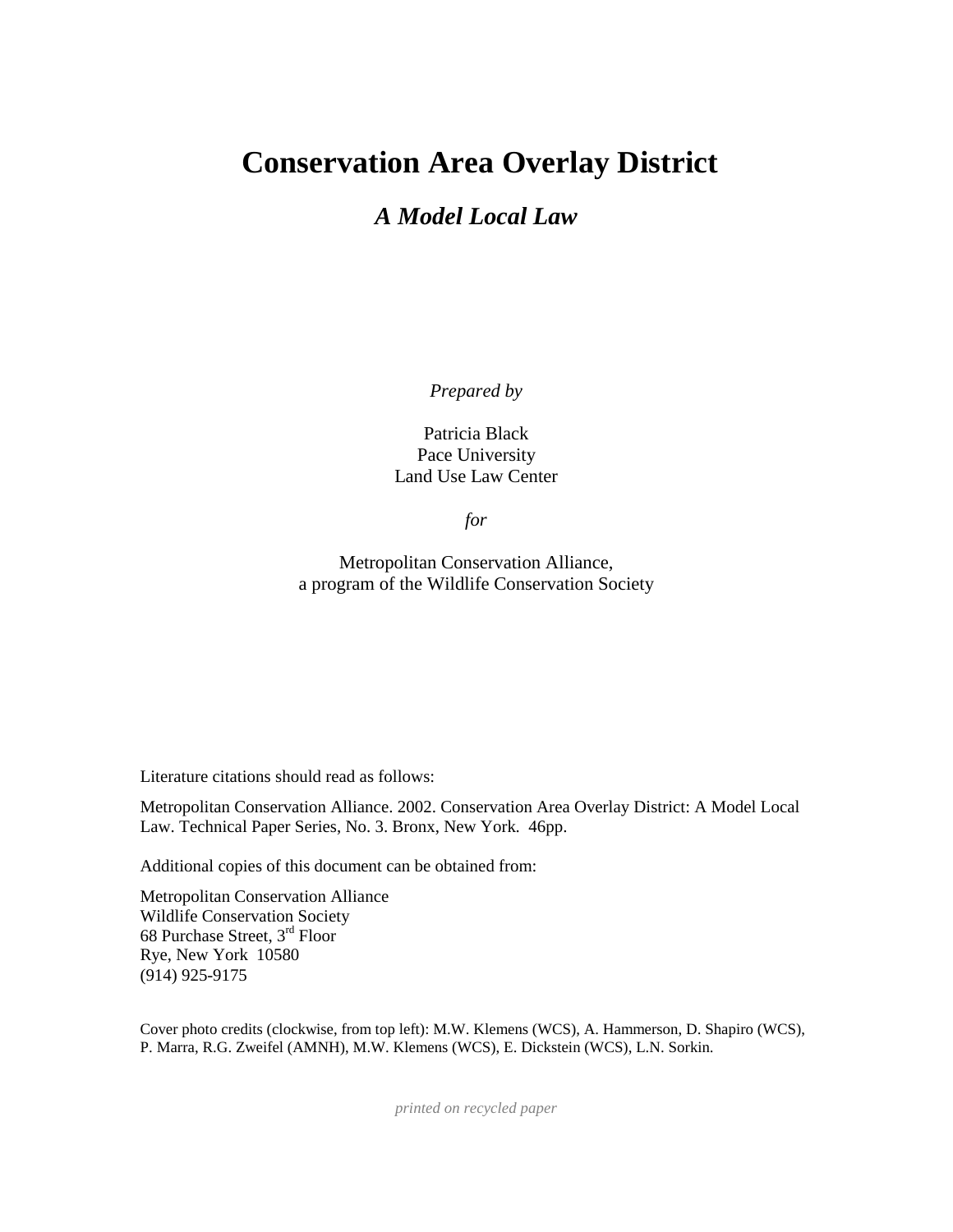#### **FOREWORD**

The tri-state region surrounding New York City is one of the most biologically diverse areas in the Northeast. The region owes its rich array of plants and animals to a combination of factors including geographic location, geological diversity, and topographic relief. These factors result in a wealth of landforms, ranging from broad river valleys, wind-swept ridgelines, limestone sinkholes, and coastal sand plains, to bogs, fens, vernal pools, marshes, and lakes. These natural landscapes and habitats are extremely important, not only for plants and animals, but for the health and economic well being of the over 21 million people that live and work in this region. These ecosystems provide recreational opportunities and scenic views, support wildlife populations, abate flooding, improve water quality, maintain a rural character within communities, and perform many other functions. Impacts on these valuable ecosystems increase as the metropolis sprawls rapidly outward, consuming large areas of the surrounding countryside.

Despite recognition that these functions (including biological diversity) are valued by our society, most ecosystem and wildlife protection efforts are accomplished by using sets of legal tools that were not specifically designed to accomplish these goals. For example, we protect wetlands (and wetland-dependent species) through a myriad of laws and review processes that are designed to permit activities within wetlands. Although we achieve *de facto* protection through such reviews, they occur on a site-by-site basis and do not address issues imperative to overall ecosystem health (such as habitat scale and connectivity). In fact, our current land-use review system, by taking a "hard look" at relatively small parcels of land (usually less than 100 acres) is actually a contributing factor to habitat and ecosystem fragmentation. The ultimate result of such fragmentation is that ecosystems lose species and vitality of functions.

This publication results from the realization that our current land use tools are not well suited to protect our biological heritage and the valuable functions of our ecosystems. The Metropolitan Conservation Alliance (a program of the Wildlife Conservation Society) seeks to develop innovative tools to ensure that wildlife populations, and the habitats vital for their existence, remain, while human communities strive to achieve a balance between community character, economic development, and the protection of natural resources. The key to maintaining a positive relationship between economic growth and ecological integrity lies in proper land use planning. Poor planning leads to urban sprawl (and thus decentralized, dysfunctional towns that fragment landscapes); good planning can result in human and ecological communities that thrive in tandem.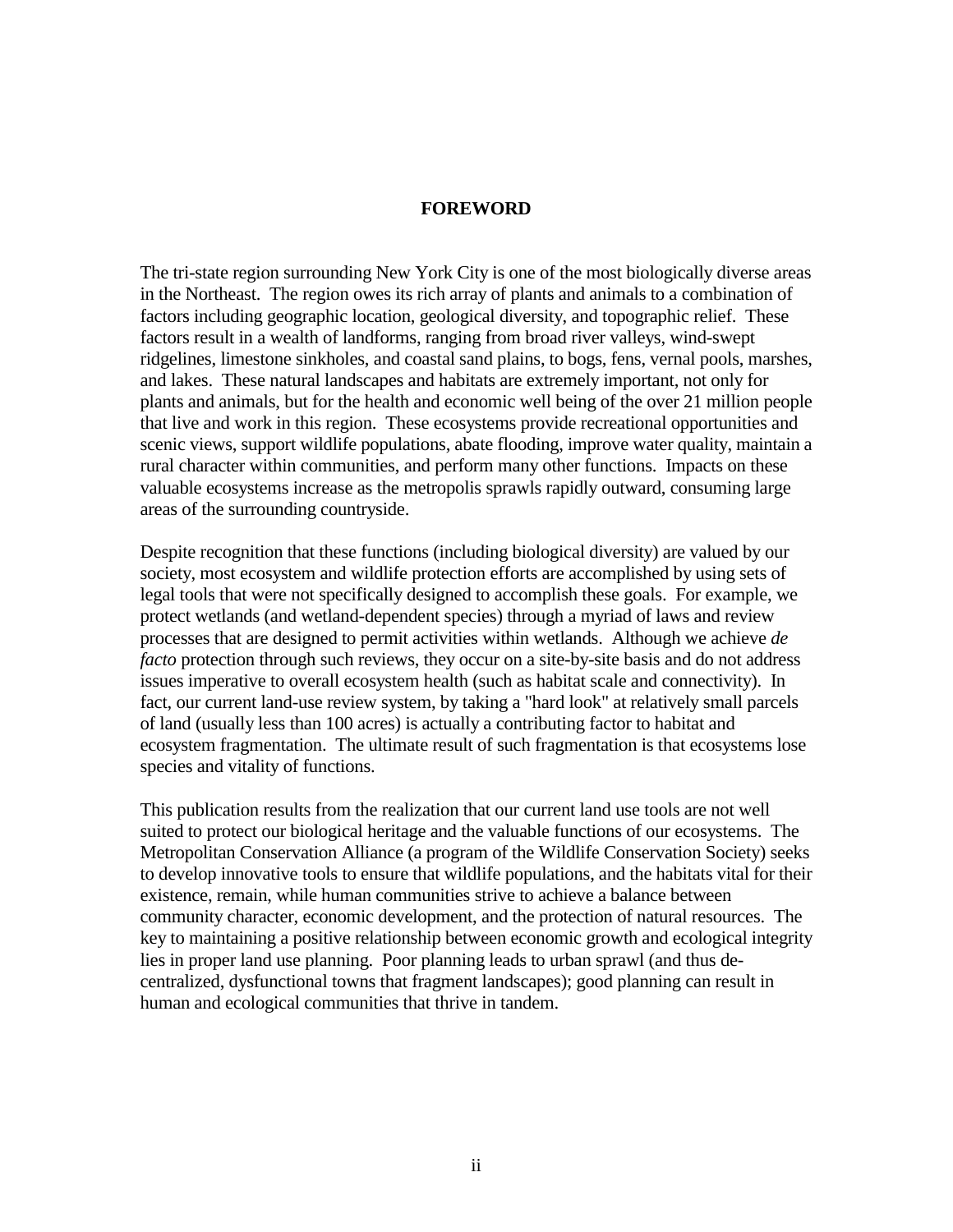This document contains a creative tool for improved land-use planning—a model ordinance that can be adopted by municipalities to delineate conservation overlay districts. Although it was formerly entitled "Critical Environmental Area Overlay Ordinance," the title has been changed to avoid confusion with the State program of the same name. The ordinance is based upon New York State law, but it can be adapted for use in other states that have a strong home rule authority. Conservation areas do not replace existing zoning districts, but instead overlay a new set of standards and incentives within those districts to better achieve natural resource protection goals. The ordinance provides guidance to shape developments into a form more compatible with natural resources. Within ecologically sensitive areas, the ordinance seeks to reduce habitat fragmentation, maintain biodiversity, and protect significant natural features. This model law enables towns to develop a template not only for ecological protection, but also for the siting of future development. It adds value to home rule by allowing a community to gain greater control over its own destiny. If integrated into a community's comprehensive or master plan, it can provide transparency as to which areas are ecologically important and which are less so. Such information is critical to developers, local decision-makers, and the public at large.

The Metropolitan Conservation Alliance considers this a work in progress. We welcome your comments on the utility of this document, as well as suggestions for its improvement.

> MICHAEL W. KLEMENS, PH.D. Director, Metropolitan Conservation Alliance Wildlife Conservation Society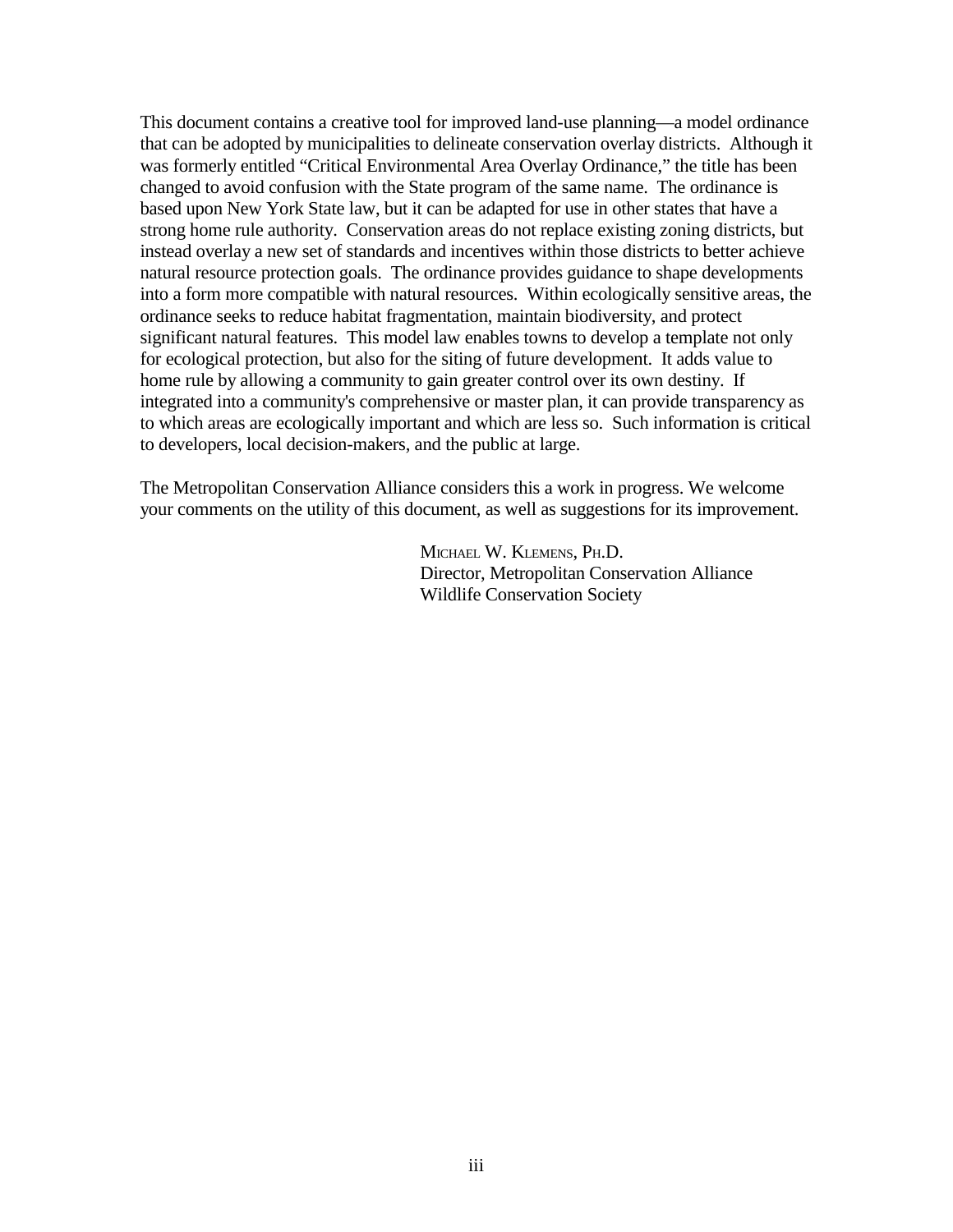# **Table of Contents**

| 1.1 Title                                                       | 1            |
|-----------------------------------------------------------------|--------------|
| 1.2 Authority                                                   | 1            |
| 1.3 Definitions                                                 | $\mathbf{1}$ |
| 1.4 Purposes and Objectives                                     | 3            |
| 2.1 Findings of Fact and Intent                                 | 5            |
| 2.2 Wetlands, Water Bodies, and Watercourses                    | 5            |
| 2.3 Floodplains                                                 | 6            |
| 2.4 Aquifers                                                    | 7            |
| 2.5 Scenic Resources                                            | 7            |
| 2.6 Steep Slopes                                                | $8\,$        |
| 2.7 Woodlands, Forests, and Trees                               | 9            |
| 2.8 Wildlife and Habitat                                        | 10           |
| 3.1 Official Map                                                | 10           |
| 3.2 Conservation Area Overlay Designation                       | 10           |
| 3.3 Designation Criteria                                        | 11           |
| 4.1 Performance Standards                                       | 15           |
| 4.2 Fragmentation                                               | 15           |
| 4.3 Clustering                                                  | 16           |
| 4.4 Density Calculations                                        | 16           |
| 4.5 Erosion and Sedimentation Control                           | 16           |
| 4.6 Filling and Grading                                         | 19           |
| 4.7 Mining and Excavation                                       | 21           |
| 4.8 Stormwater Management                                       | 24           |
| 4.9 Timber Management                                           | 31           |
| 5.1 Approval Requirements and Standards                         | 34           |
| 5.2 General Approval Procedures                                 | 34           |
| 5.3 Development Approval - Wetlands, Water Bodies, Watercourses | 34           |
| 5.4 Development Approval - Aquifers                             | 35           |
| 5.5 Development Approval - Floodplains                          | 36           |
| 5.6 Development Approval - Scenic Resources                     | 37           |
| 5.7 Development Approval - Steep Slopes                         | 38           |
| 5.8 Development Approval - Woodlands and Forests                | 40           |
| 5.9 Development Approval - Wildlife and Habitat                 | 40           |
| 6.1 Additional Considerations and Findings                      | 41           |
| 6.2 Approval Conditions                                         | 42           |
| 7.1 Penalties for Offenses                                      | 43           |
| 8.1 Enforcement                                                 | 44           |
| 9.1 Appeals                                                     | 44           |
| 10.1 Inspection                                                 | 44           |
| 11.1 Conservation Area Management                               | 45           |
| 12.1 General Provisions                                         | 45           |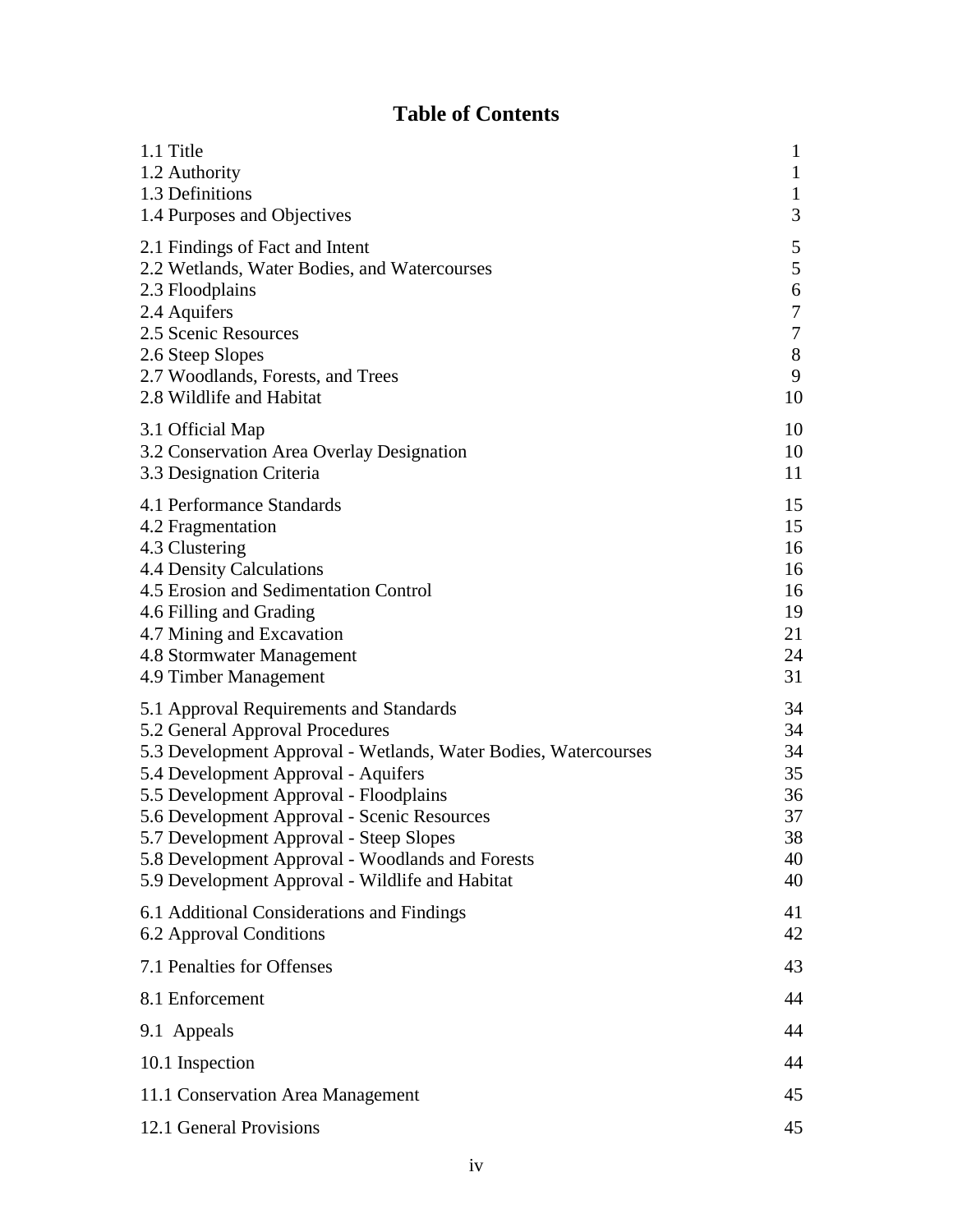### **§1.1 Title**

This law shall be known, cited and referred to as the Conservation Area Overlay District Law.

#### **§1.2 Authority**

Enactment of this law by [insert name of municipality] is pursuant to §10 of the New York State Municipal Home Rule Law, which grants power to local governments to enact certain local laws. Municipal Home Rule Section  $10(1)(ii)(a)(14)$  grants authority to pass laws for the purpose of protecting and enhancing the physical and visual environment.

#### **§1.3 Definitions**

*Applicant*: Any individual, firm, partnership, association, corporation, company, organization or other legal entity of any kind that requests the approval of the [insert relevant approval agency] to subdivide or otherwise develop lands in the designated conservation area overlay district.

*Buffer Area*: A designated area along the perimeter of a wetland or other critical area, which is regulated to minimize the impact of adjacent activities.

*Conservation Area*: A specific geographic area containing exceptional or unique environmental characteristics and designated a conservation area by [insert name of municipality].

*Code Enforcement Officer*: The building inspector, engineer or other officer authorized to enforce provisions of the municipal code and perform other activities as designated in this chapter.

*Deposit*: To fill, grade, discharge, emit, dump or place any material.

*Development*: Any construction or expansion of a building, structure or use of land or any change in the use of a building or structure, or any change in the use of land that requires the approval of an agency of the municipality.

*Discharge*: The emission of any water, substance or material into a wetland, watercourse, water body or their buffers, or into the atmosphere whether or not such substance causes pollution.

*Disturbance*: Land preparation, such as clearing, grading and filling, or the building of structures including roads and driveways. The condition of land disturbance is deemed to continue until the area of disturbance is returned to its original state or to a state as approved in accordance with the [insert name of municipality] Code.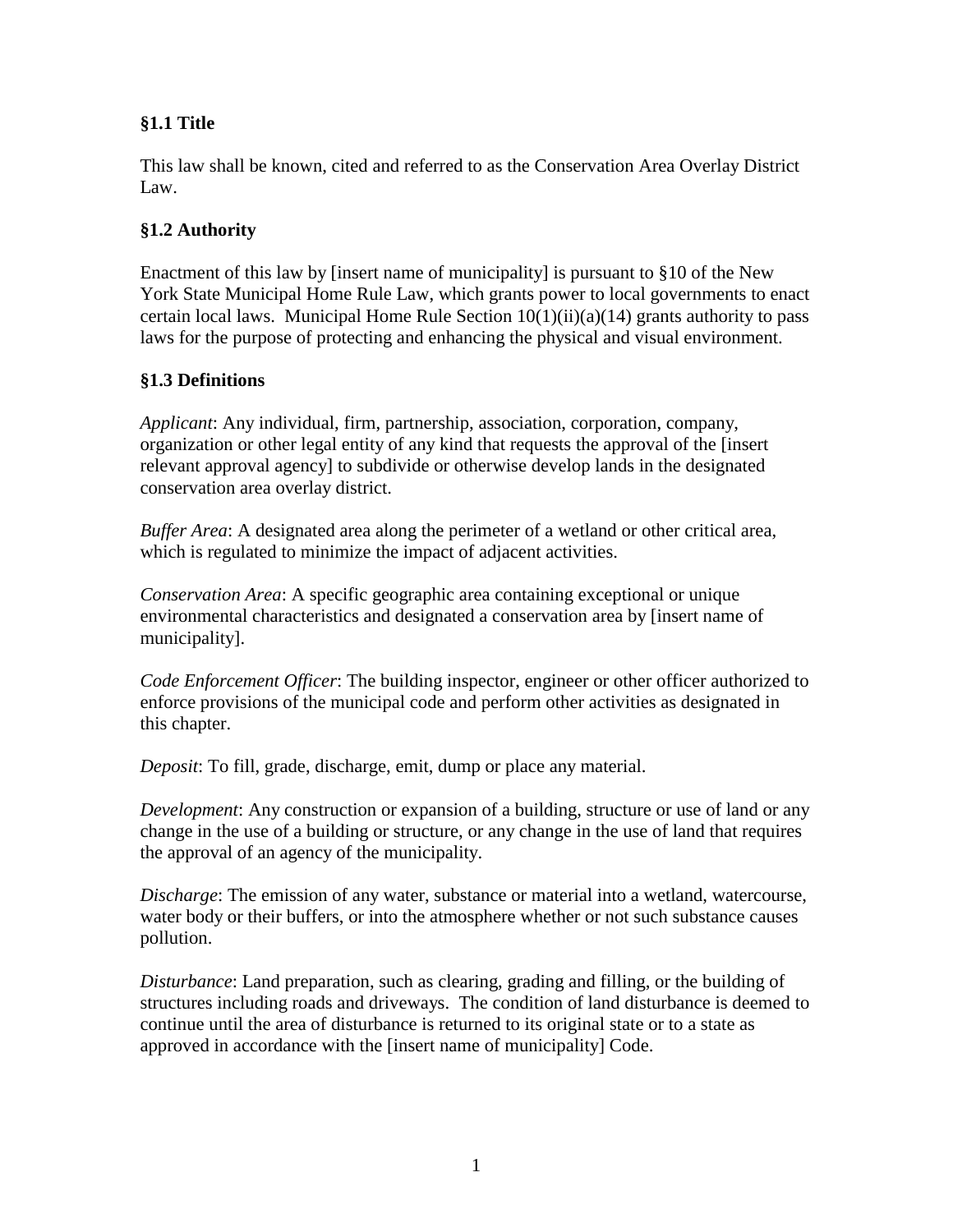*Drain*: To deplete or empty water contained in, on, or under the land by drawing off by degrees or in increments.

*Dredge*: To excavate or remove sediment, soil, mud, sand, shells, gravel or other aggregate.

*Ecologically Significant Landscape*: a specific geographic area defined by a physiographic feature or features (a watershed or portion of a watershed and its catchment, river valley, highlands, coastal plain, etc.) and/or cultural features (e.g., an agricultural region) that contains a variety of regionally important ecological systems and processes and the species that they support.

*Ecosystem*: A dynamic and interrelating complex of plant and animal communities and their associated environments.

*Erosion*: The wearing away of the ground surface as a result of mass wasting or the movement of wind, water, soil and/or ice.

*Excavation*: The digging out or removal of any material from the land.

*Grading*: Excavation or fill or any combination thereof, including but not limited to the establishment of a grade following the demolition of a structure or preparation of a site for development.

*Hazardous Material*: Material which is a present or potential danger to health or the environment when improperly stored, transported, disposed or otherwise managed and also as any other toxic, caustic or corrosive chemicals, radioactive materials or other substance listed in Title 40 of the Code of Federal Regulations or Part 366 of Title Six (6) of the Official Compilation of Codes, Rules and Regulations of the State of New York.

*Hydric Soil*: Soil that is saturated, flooded or ponded long enough during the growing season to develop anaerobic conditions in the upper soil.

*Landscape Linkages*: A ecological corridor in which the complete range of community ecosystem processes continue to operate through time thereby allowing plants and animals to move through these physical connections.

*Native Vegetation*: Plant species which are indigenous to the area in question; or if the site has been cleared, species of a size and type that were on the site or reasonably could have been expected to have been found on the site at the time it was cleared.

*Open Space*: Publicly or privately held undeveloped lands used for the preservation or protection of natural resources (steep slopes, stream corridors, wetlands, wildlife) or managed for the production of resources (agricultural or pasture lands, forests) or any compatible combination thereof. Open space also includes lands with minimal or minor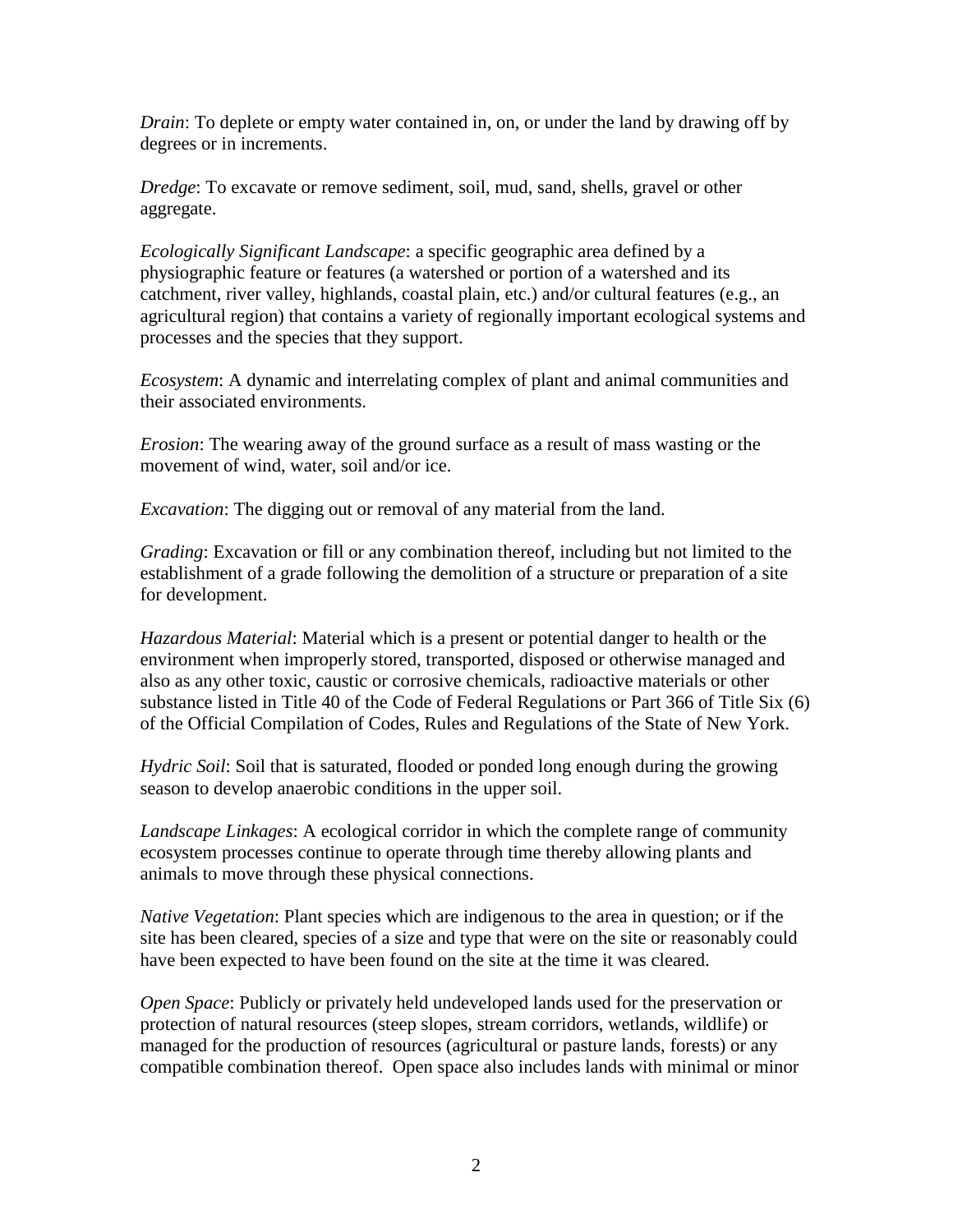improvements that are compatible with surrounding land uses and having a minimal impact on the environment.

*Stable Angle of Repose*: The degree of slope beyond which soils will slip downhill or become unstable.

*Stand*: A unit of tress that is relatively homogenous in age, structure, composition, and physical environment.

*Traditional Neighborhood Development*: A neighborhood that is compact and pedestrian friendly, comprising mixed land uses which incorporates houses within walking distance of retail shopping, employment centers, and mass transit nodes.

*Wildlife Corridor*: A landscape feature that facilitates the biologically effective transport of animals between larger patches of habitat dedicated to conservation functions. Such corridors may facilitate several kinds of traffic, including frequent foraging movements, seasonal migrations, or the once in a lifetime dispersion of juvenile animals. These may be transitional habitats and need not contain all the habitat elements required for the longterm survival or reproduction of migrants.

#### **§1.4 Purpose and Objectives**

- A. The purpose of the conservation area overlay district is to provide special controls over land use and development located in ecologically significant landscapes identified by the [insert name of municipality]. The overlay district is designed to preserve and protect ecosystems in their entirety to the greatest extent possible. This shall be accomplished by minimizing fragmentation of the landscape, maintaining biodiversity and specifically protecting unique environmental features identified as integral parts of the designated landscape. The overlay district shall establish standards and procedures for the use and development of land. The standards and procedures are designed to protect, conserve, enhance, restore, and maintain significant natural features and the ecological connections between them.
- B. The regulations contained in this overlay district seek to protect areas known to be ecologically sensitive to disturbance by development, or that are ecologically important because they support threatened, endangered or regionally declining species, maintain connections within a landscape, support a high diversity of species or constitute rare or unusual habitats.
- C. These regulations are intended to:
	- 1. Maintain the diversity of wildlife species and habitat found in the conservation area.
	- 2. Protect habitat areas from activities that would cause immediate or foreseeable danger to significant wildlife habitat.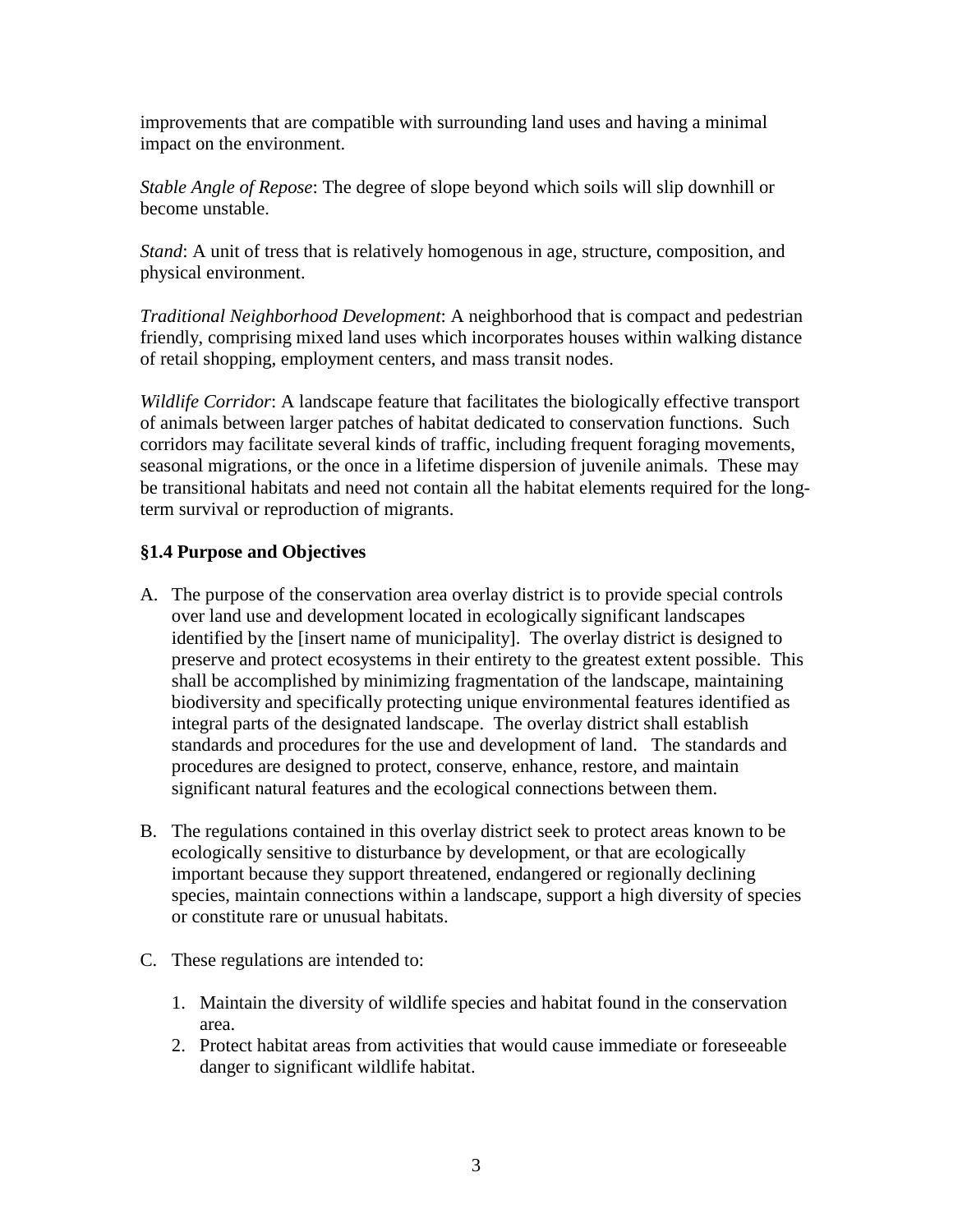- 3. Ensure that land uses and development are planned and designed to be harmonious with wildlife habitat and the species that depend on that habitat, and to protect the full range of habitats and species in the area.
- 4. Preserve and protect open space to the maximum extent possible by requiring the clustering of permitted development and limiting intrusion into natural habitat.
- 5. Connect open spaces with each other to the greatest extent possible to allow for the preservation of wildlife habitat and other environmental features.
- 6. Reduce the amount of nutrients, sediment, organic matter, pesticides, and other harmful substances that reach watercourses, wetlands, or subsurface water bodies by using scientifically proven processes including filtration, deposition, absorption, plant uptake, and denitrification, and by improving infiltration, encouraging sheet flow, and stabilizing concentrated flows.
- 7. Improve and maintain the safety, reliability, and adequacy of the water supply for domestic, agricultural, commercial, industrial, and recreational uses along with sustaining diverse populations of aquatic flora and fauna.
- 8. Retain areas of annual flooding, floodplains, water areas, and wetlands in their natural state to the maximum extent possible to preserve water quality and protect water retention capabilities, facilitate recharging of the water table, and natural functions.
- 9. Protect steep slopes and other areas of erosion or potential erosion to the greatest extent possible by minimizing the impacts in these areas by properly managing disturbances.
- 10. Protect the quality of air, water, and soil and maintain minimum noise levels in sensitive environmental areas.
- 11. Protect areas generally recognized for their special or unique vegetative features or ecological communities including natural vegetation along lakes, rivers, wetlands and streams, woodlands, stands of trees and mature forests.
- 12. Protect and enhance scenic resources including landscapes, ridgelines, meadows, and geologic features that have a special scenic character or a historic or aesthetic interest or value.
- D. The regulations contained in this law are not intended to be substituted for other general zoning district provisions, but should be considered as additional requirements to be met by applicants, prior to project approval. The purpose of the overlay district is to provide the [insert name of municipality] with an additional level of review and regulation to control how land use and development, permitted by the [insert name of municipality]'s primary zoning districts, occurs in sensitive or unique environmental areas.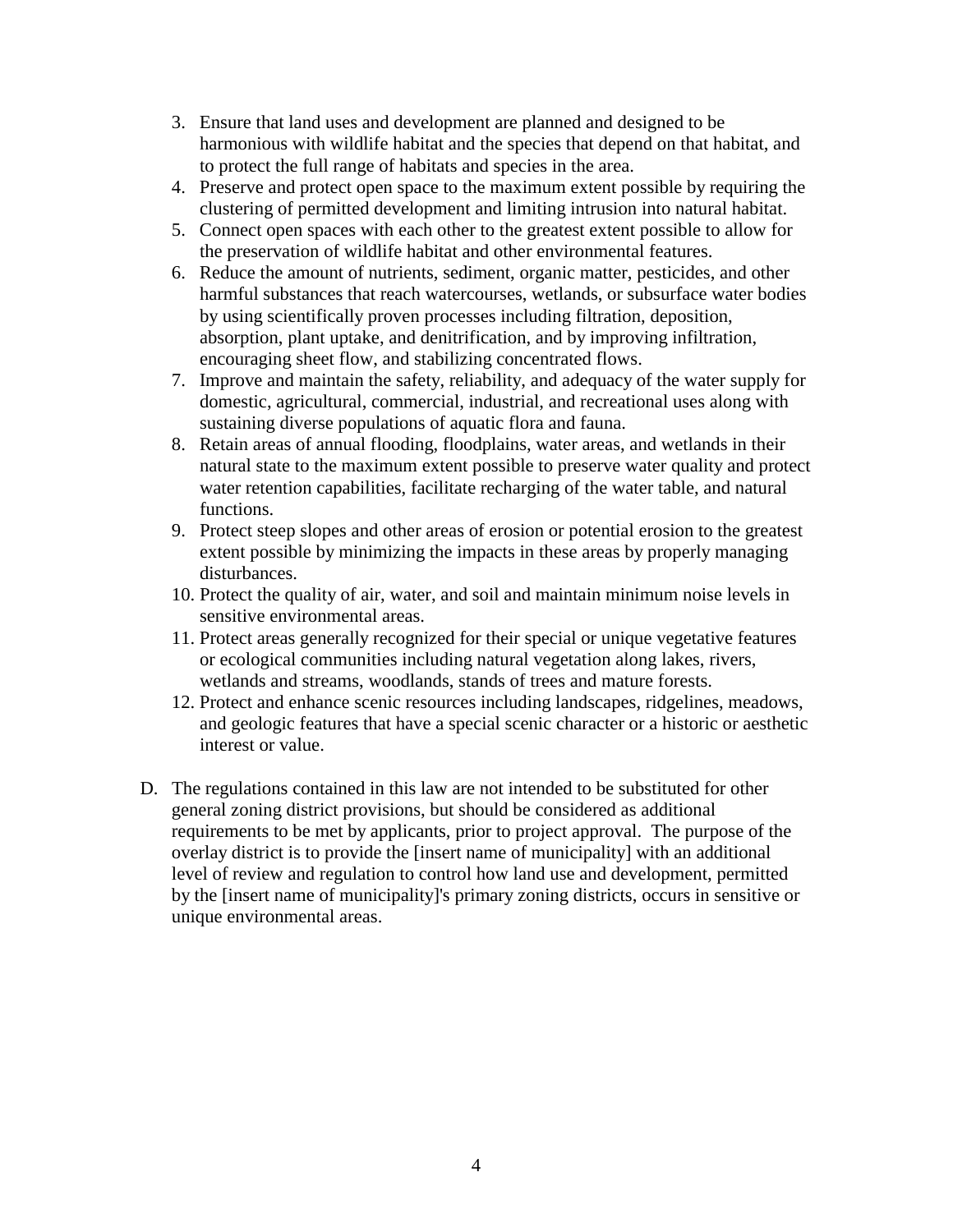#### **§2.1 Findings of Fact and Intent**

#### **§2.2 Wetlands, Water Bodies, Watercourses**

#### A. Findings of Fact

- 1. Wetlands and watercourses serve multiple functions, including to:
	- a. Provide surface water, recharge groundwater and aquifers, serve as chemical and biological oxidation basins and function as settling basins for naturally occurring sedimentation.
	- b. Control flooding and stormwater runoff by regulating natural flows, storing water and desynchronizing flows.
	- c. Provide critical nesting, migratory stopover and over-wintering habitats for a diversity of wildlife.
	- d. Support unique vegetative associations of various types.
	- e. Provide areas of unusually high plant productivity, which support significant wildlife diversity and abundance.
	- f. Provide breeding and spawning grounds, nursery habitat and food for various species of fish and amphibians.
	- g. Serve as nutrient traps for nitrogen and phosphorous and act as filters for surface water pollutants.
	- h. Help to maintain biospheric stability by supporting particularly efficient photosynthesizers capable of producing significant amounts of oxygen and supporting bacteria which process excess nitrates and nitrogenous pollutants and return them to the atmosphere as inert nitrogen gas.
	- i. Provide open space and visual relief from intense land development.
	- j. Serve as outdoor laboratories and living classrooms for the study and appreciation of natural history, ecology and biology.

#### B. Intent

Development in and around wetlands, water bodies or watercourses shall not threaten public safety, the natural environment or cause nuisance by:

- 1. Impeding or reducing flood flows, reducing flood storage areas or destroying storm barriers, thereby resulting in increased flood heights, stream scouring, flood frequency or increased velocity over land.
- 2. Increasing water pollution through location of any domestic wastewater disposal system in wet soil; inappropriate siting of stormwater control facilities; unauthorized application of fertilizers, pesticides, herbicides and algicides; disposal of solid wastes at inappropriate sites; creation of unstabilized fills; or the destruction of wetland soils and vegetation serving pollution and sediment control functions.
- 3. Increasing erosion.
- 4. Decreasing breeding, nesting and feeding areas for species of waterfowl and shorebirds, including those rare and endangered.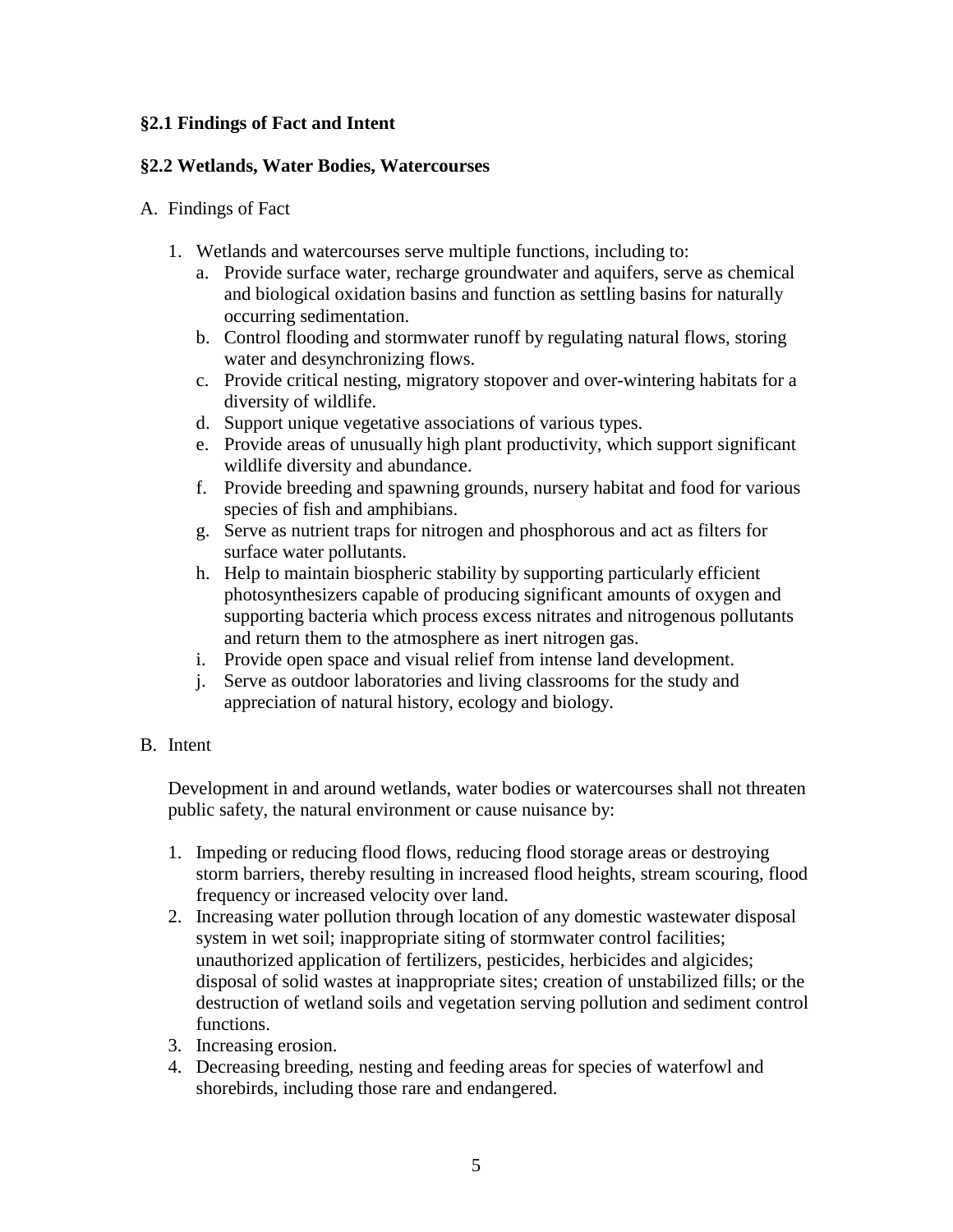- 5. Interfering with the exchange of nutrients needed by fish and other forms of wildlife.
- 6. Decreasing habitat for fish and wildlife.
- 7. Adversely altering the recharge or discharge functions of wetlands, thereby impacting groundwater or surface water supplies.
- 8. Significantly altering the wetland hydro-period and thereby causing either shortor long-term changes in vegetative composition, soil characteristics, and nutrient recycling or water chemistry.
- 9. Destroying sites needed for educational and scientific research, such as outdoor biophysical laboratories, living classrooms and training areas.
- 10. Interfering with public rights in navigable waters and the recreational opportunities provided by wetlands for fishing, boating, hiking, bird watching, photography, camping and other passive uses.
- 11. Destroying or damaging aesthetic and property values, including significant public viewsheds.

# **§2.3 Floodplains**

- A. Findings of Fact
	- 1. Floodplains temporarily store water and decrease storm velocity. These functions are enhanced by vegetation which enable water to spread horizontally and move more slowly.
	- 2. Floodplains help control runoff, decrease the potential for catastrophic flooding, and allow for the infiltration of water into the groundwater table.
	- 3. Floodplains capture and sequester sediment and nutrients thereby enhancing the quality of water.
	- 4. Floodplain trees and plants stabilize riverbanks thereby reducing erosion.
	- 5. Floodplains provide critical habitat for wildlife and aquatic species such as resting, feeding and nesting areas. These areas provide a transition zone between watercourses and uplands.
	- 6. Damages from flooding and erosion can be extensive, including destruction or loss of housing, public facilities, and injury to and loss of human life.

# B. Intent

The provisions of this law are intended to:

- 1. Regulate uses which are dangerous to health, safety and property due to water or erosion hazards or which cause increases in erosion or flood heights or velocities.
- 2. Require that uses vulnerable to flooding, including structures, be protected against flood damage.
- 3. Control the alteration of natural floodplains, stream channels and natural protective barriers that are involved in the accommodation of floodwaters.
- 4. Control filling, grading, dredging and other development that may increase erosion or flood damages.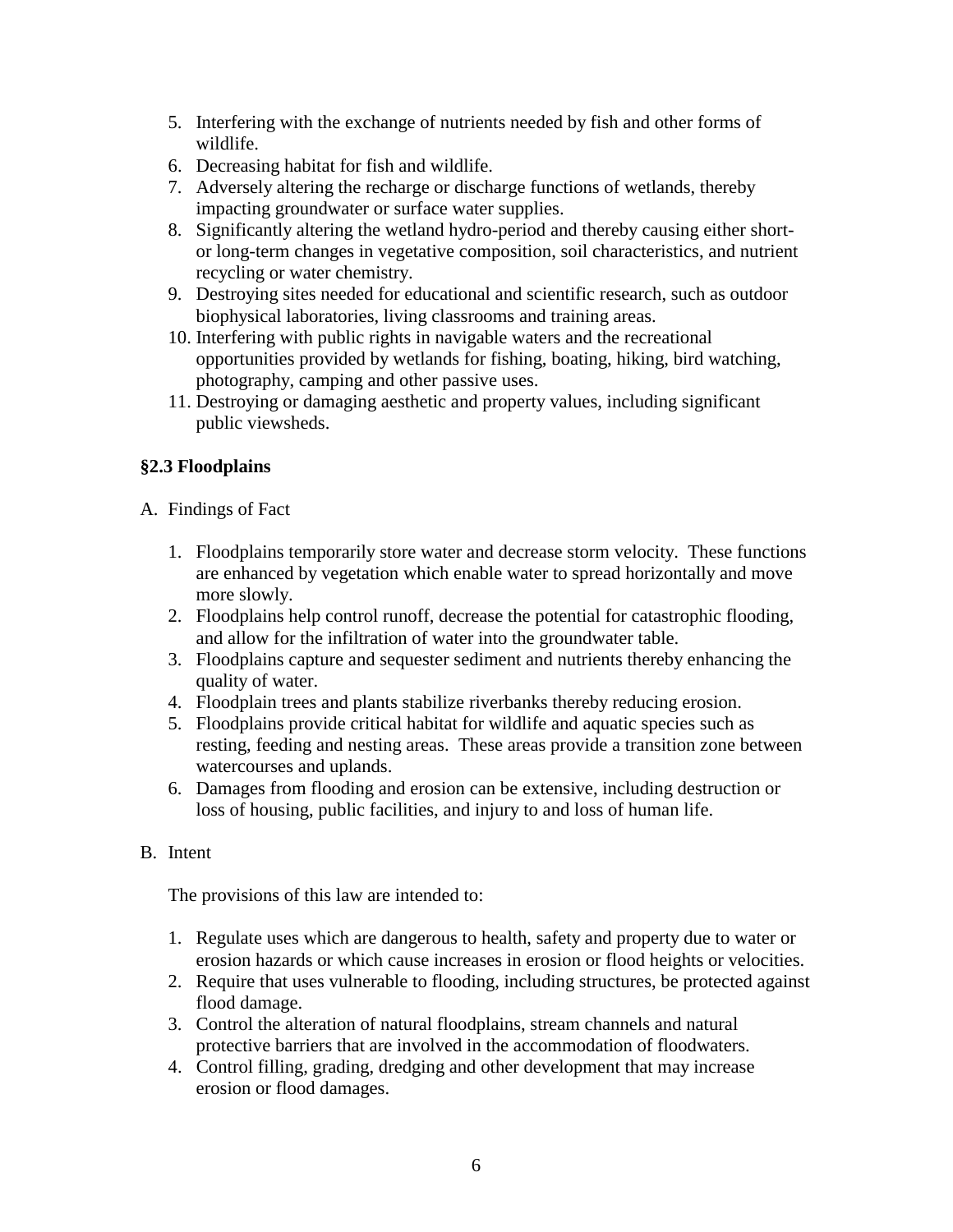- 5. Regulate the construction of flood barriers which will unnaturally divert floodwaters or which may increase flood hazards to other lands.
- 6. Prevent the removal of floodplain vegetation and the creation of impermeable surfaces that would lessen the natural functions of a floodplain ecosystem.

# **§2.4 Aquifers**

#### A. Findings of Fact

- 1. Aquifers store water for varying periods of time acting as underground reservoirs.
- 2. Springs and spring fed habitat are important for various species.
- 3. Aquifers contribute significantly to surface water and are important to sustaining vegetation.
- 4. Activities that prevent infiltration into aquifers cause increased runoff.
- 5. The ground water underlying the conservation area district is a major source of existing and potential future ground water supply, including drinking water, and, as such, should be protected from contamination.
- 6. Unregulated development in areas with sensitive hydrogeologic formations of stratified drift aquifers and their primary recharge areas may threaten the quality of such ground water supplies and related water resources in the conservation areas district posing potential public health and safety hazards.
- 7. Preventive measures are needed to control the development of land and to control the discharge and storage of hazardous materials within the hydrologic formations to limit the adverse impacts that such development and discharge can create.

# B. Intent

The provisions of this law are intended to:

1. Protect the public health, safety and welfare through the preservation of the ground-water resources in order to ensure the future supply of safe and healthful drinking water in the conservation area, by reducing the potential for groundwater contamination.

# **§2.5 Scenic Resources**

#### A. Findings of Fact

- 1. Many landscape and geologic features and cultural improvements have a unique scenic character, including historic or aesthetic interest or value.
- 2. These scenic resources enhance the quality of life for residents and visitors and maintain the historical, cultural, and ecological traditions of the community.
- 3. Resources that are recognized for their scenic beauty also provide critical habitat for wildlife. For example, ridgelines, open fields, and meadows may also provide critical wildlife habitat.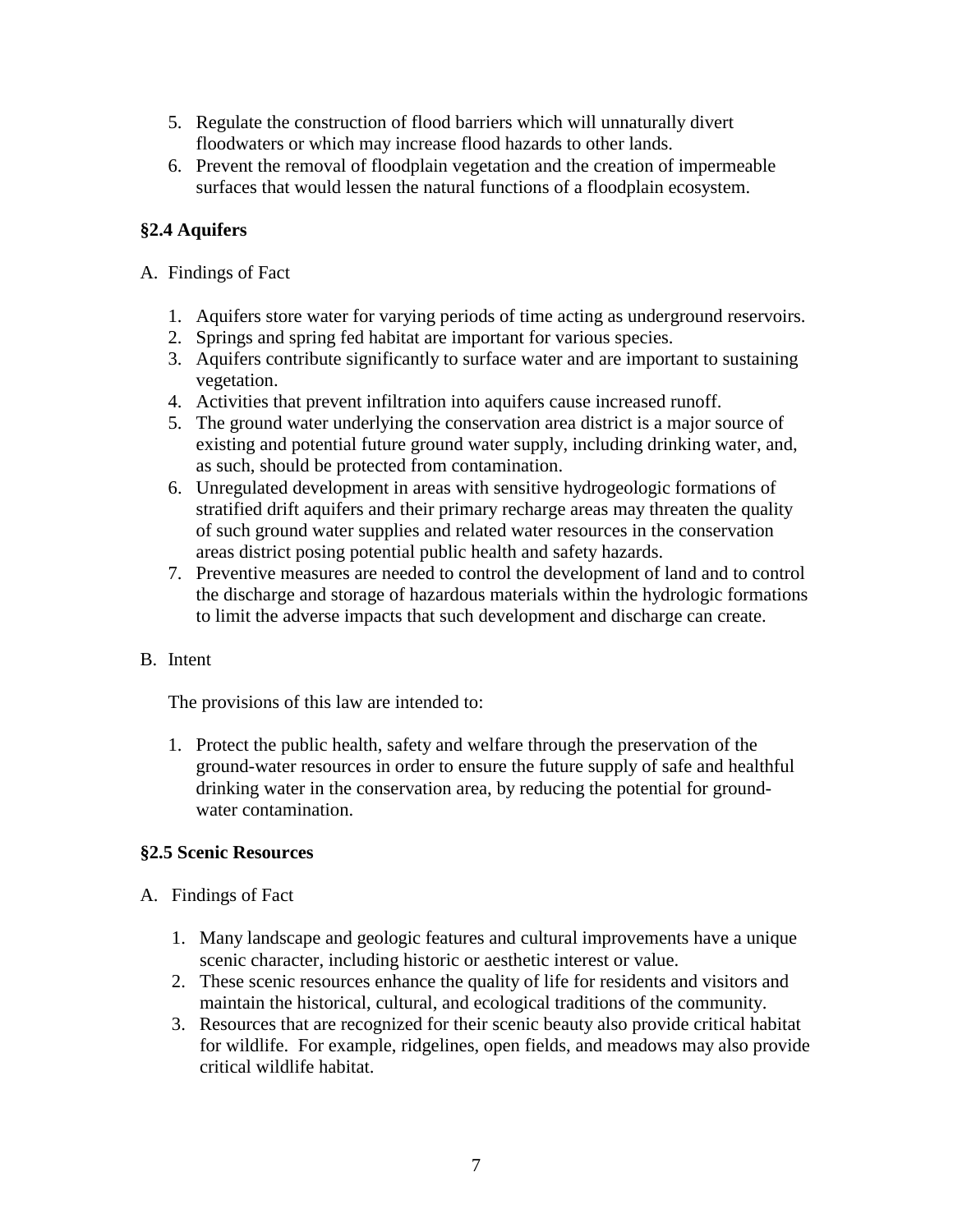#### B. Intent

The provisions of this law are intended to:

- 1. Preserve and protect scenic resources such as landscapes, ridgelines and geologic features that represent or reflect the character of the [insert name of municipality].
- 2. Safeguard scenic resources, aesthetics and cultural heritage, as embodied in the landscape and geologic features.
- 3. Foster civic pride in the beauty of the [insert name of municipality].
- 4. Promote the use of scenic and aesthetic resources for the education, pleasure and welfare of the people of the [insert name of municipality].

#### **§2.6 Steep Slopes**

#### A. Findings of Fact

- 1. Steep slopes are environmentally sensitive landforms and valuable natural resources, which are of benefit to the entire [insert name of municipality] and the surrounding region. The environmental sensitivity of steep slopes often results from such features as shallow soils over bedrock, bedrock features, groundwater seeps, or watercourses and wetlands found on or adjacent to steep slopes.
- 2. Destruction of steep slopes by unregulated regrading, filling, excavation, building, clearing and other such acts, is inconsistent with the natural condition or acceptable uses of steep slopes. Steep slopes provide critical habitat for some wildlife species.
- 3. Effective protection of steep slopes requires preservation. Where steep slopes must be disturbed, careful regulation, including stringent mitigating measures of disturbance of soil and vegetation on steep slopes is necessary.
- 4. Improper management of disturbances to steep slopes can aggravate erosion and sedimentation beyond rates experienced in natural geomorphological processes. Erosion and sedimentation often include the loss of topsoil, a valuable natural resource, and can result in the disturbance of habitats, alteration of drainage patterns, obstruction of drainage structures, damage to surface and subsurface hydrology and intensification of flooding.
- 5. Inadequate control of disturbances to steep slopes can lead to the failure of slopes and mass-movement of earth, damage to natural environment, man-made structures and personal safety, and the loss of aesthetically pleasing landscapes.

#### B. Intent

The provisions of this law are intended to:

1. Preserve steep slopes to the greatest extent practicable and regulate their use to protect the public interest by perpetuating benefits provided by steep slopes and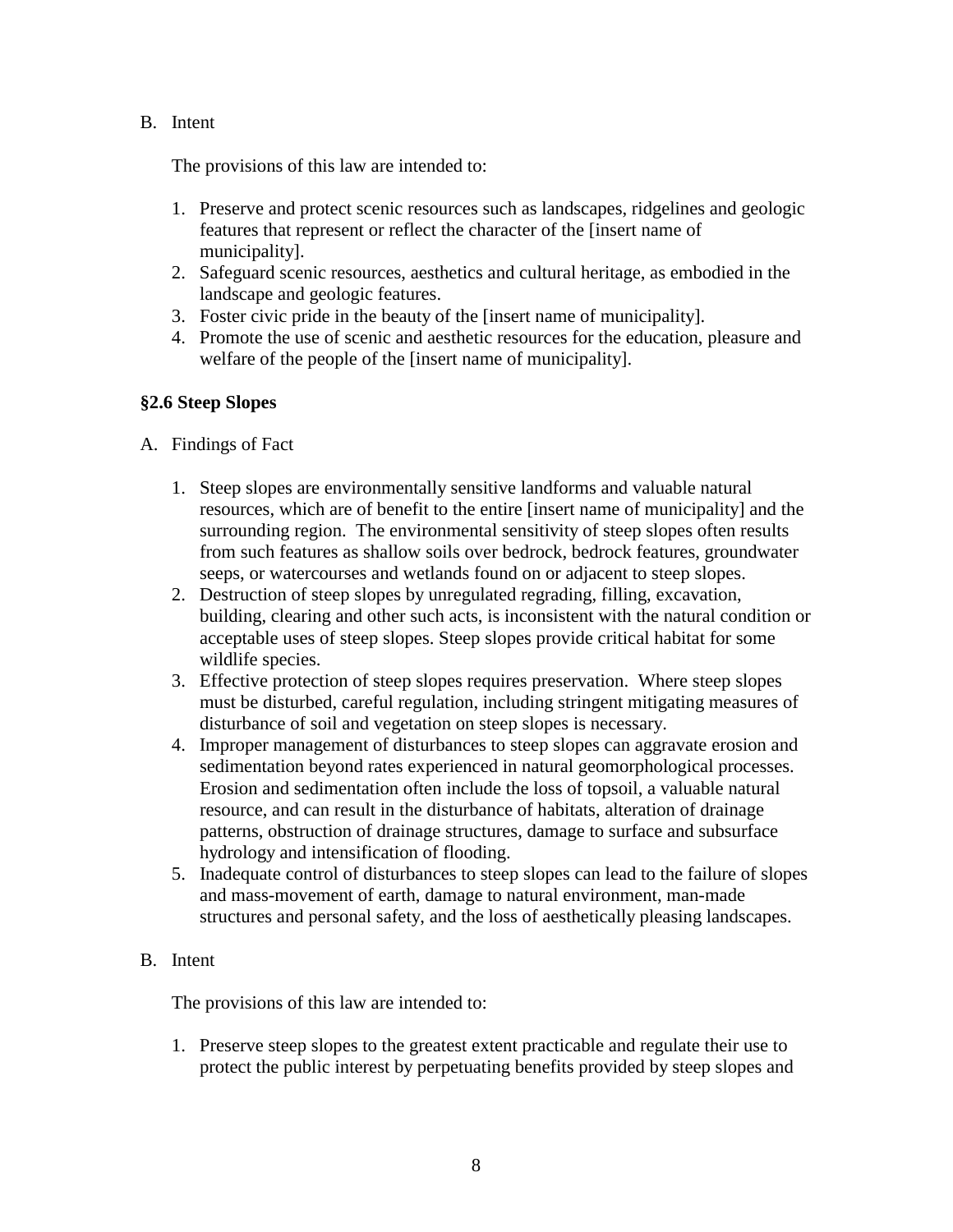by ensuring the minimization of detrimental effects though the practice of properly managed disturbance of steep slopes.

- 2. Reduce water runoff, soil erosion, and rockslides by minimizing grading and by requiring revegetation.
- 3. Permit intensity of development compatible with the natural character of the slope or hillside by considering degree of slope, significant landforms, soil suitability, and existing drainage patterns.

#### **§2.7 Woodlands, Forests and Trees**

- A. Findings of Fact
	- 1. The preservation and maintenance of trees is necessary to protect the health, safety, environment, and general welfare of the inhabitants of the [insert name of municipality].
	- 2. Trees provide necessary shade and cooling, greenspace and aesthetic appeal, impede soil erosion, aid water absorption, and generally enhance the quality of life within the [insert name of municipality].
	- 3. Forests and stands of trees provide important habitat for wildlife. Forests and plants also provide important ecosystem functions such as carbon sequestration, filtering pollutants from the air, moderating climate, and moderating surface water runoff.
	- 4. The destruction and damage of trees and the indiscriminate and excessive cutting of trees causes barren and unsightly conditions, creates surface drainage problems, increases municipal costs to control drainage, impairs stability of real property values, and adversely affects the character of the community.

#### B. Intent

The provisions of this law are intended to:

- 1. To preserve and protect woodlands, stands of trees, mature forests and shrubs, including specimen trees, rare species, and habitats by regulating or controlling land use and development in those areas.
- 2. Preserve the physical environment, biotic resources, and trophic networks needed to support productive forests by maintaining compositional and structural diversity.
- 3. Provide a diversity of seral stages, cover types, and stand structures that provide habitat for many native species and a framework for all essential ecosystem processes.
- 4. Preserve forest soil stability, fertility and vitality by eliminating activities that result in erosion, acidification, loss of nutrients and compaction.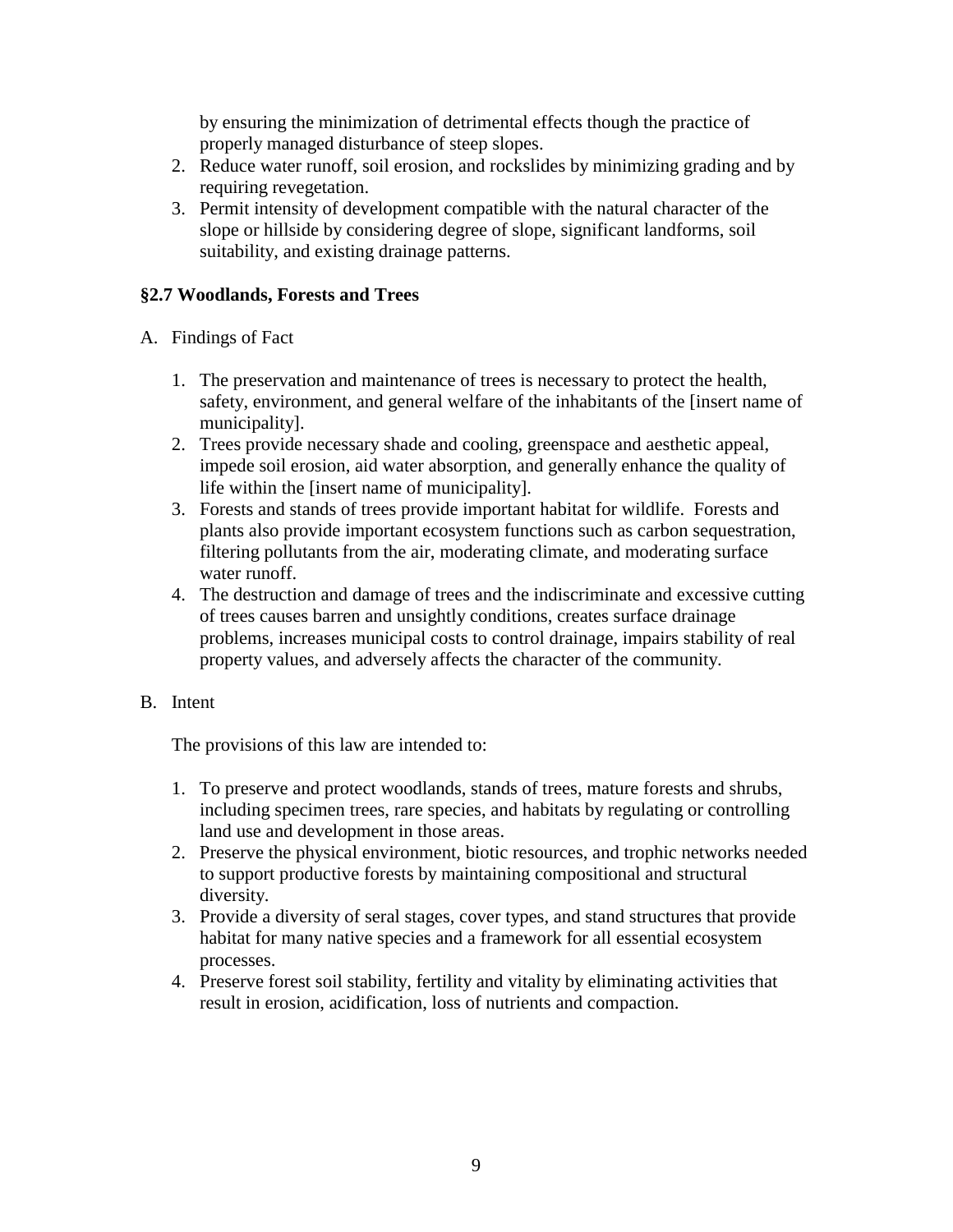#### **§2.8 Wildlife and Habitat**

#### A. Findings of Fact

- 1. Areas that contain a diversity of wildlife species are a natural resource of local, state, national and global significance.
- 2. Wildlife plays important roles in maintaining ecosystems through ecological interactions such as predation, pollination and seed dispersal.
- 3. Wildlife provides valuable educational and recreational opportunities.
- 4. Wildlife populations can only be sustained if adequate measures are taken to maintain the habitats they require and the ecological connections between these habitats. Habitat protection enables wildlife to persist in a region as well as enabling the continuation of vital natural processes.
- 5. Poorly planned land development causes the fragmentation, and reduces the functioning of habitat.
- 6. The effective protection of ecosystems is dependent on a basic understanding that few ecosystems are wholly contained within one municipality. Therefore, intermunicipal cooperation is necessary to ensure that ecologically sensitive landscapes are protected and maintained.
- B. Intent.

The provisions of this law are intended to:

- 1. Identify critical fish and wildlife habitat areas.
- 2. Protect fish and wildlife habitat and their ecological connections.
- 3. Maintain populations of wildlife species and the habitats they depend upon.
- 4. Provide for breeding, nesting, feeding and other life functions required to sustain a diversity of wildlife including, species declining in the region and rare, endangered, and threatened species.
- 5. Minimize fragmentation of habitats by protecting open space and by maintaining interconnecting corridors to form a continuous network of wildlife habitats and ecosystems.
- 6. Participate in intermunicipal agreements that will ensure the maintenance of regional critical ecosystems and their ecological connections.

# **§3.1 Official Map**

The locations and boundaries of all the conservation area(s) shall be delineated on an official set of maps on file at the Municipal Clerk's office. These maps shall be known and cited as the "Official Conservation Areas Maps".

# **§3.2 Conservation Area Overlay Designation**

A. To protect an ecosystem, the natural resources identified in §3.3 found on a large undisturbed landscape must be identified and mapped. It is critical that the areas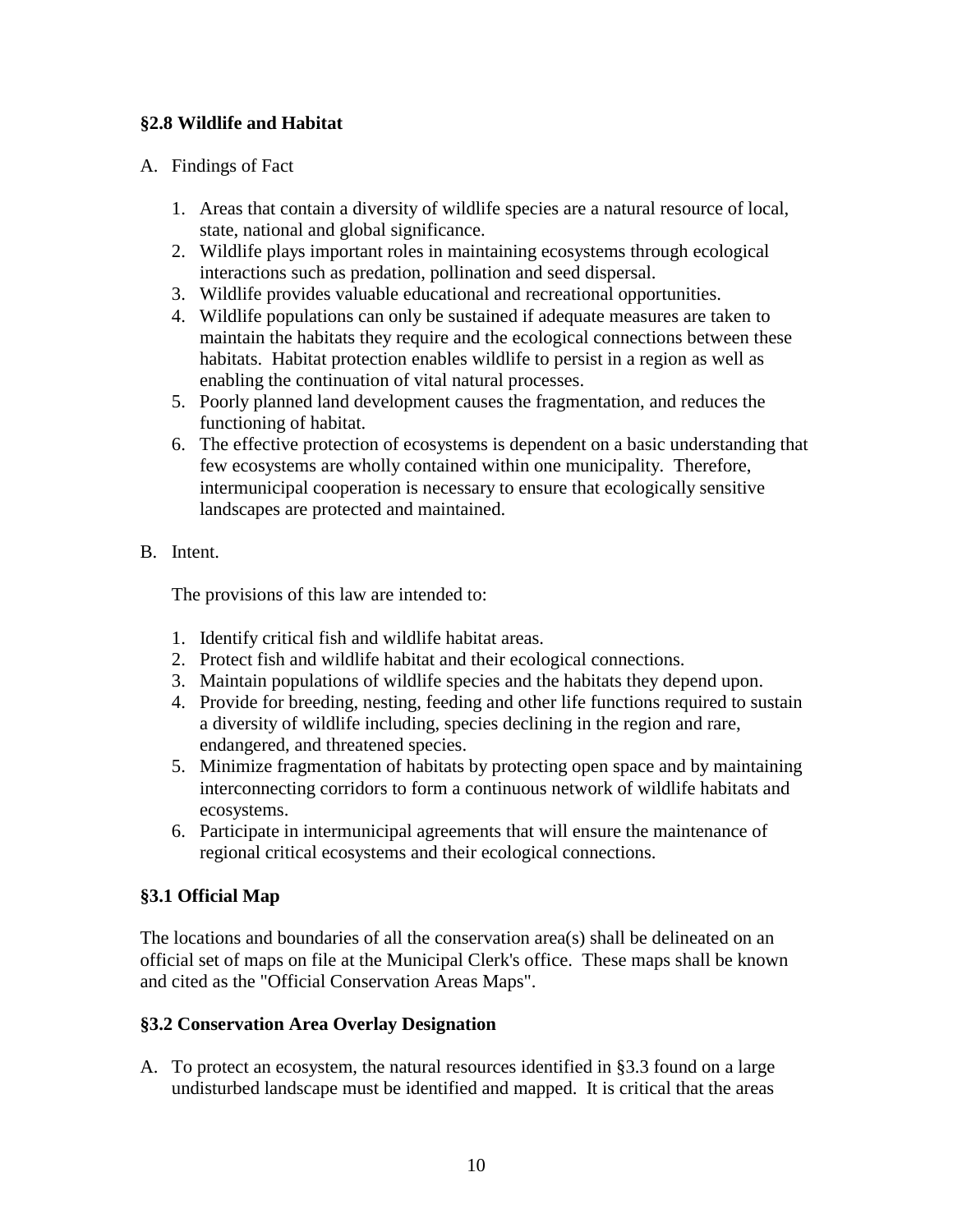within the ecologically significant landscape remain undisturbed allowing critical ecosystem processes to continue to function.

- B. The boundaries of the conservation area shall be included on the Official Conservation Areas Map at an appropriate scale and with a metes and bounds description such that the boundaries of the Conservation Area can be clearly identified.
- C. Designation of the conservation area shall include identification of all natural resources as described by the designation criteria set forth in § 3.3. The identified resources shall be included on the conservation area map at an appropriate scale and description such that the resources can be clearly identified.
- D. The zoning map, soil survey maps, topographical maps, aerial photographs, state and national wetlands inventories, wildlife inventories, field studies and any other inventory methods as required by the [insert relevant approval agency] shall be used to identify the natural resources within the conservation area.
- E. Written justification supporting the decision to designate the particular area as a conservation area shall be filed at the Municipal Clerk's office.
- F. If at any time the maps reference in this section are not prepared or properly filed, applicants in any conservation area shall be required to submit maps of their land containing the requisite infrastructure

#### **§3.3 Designation Criteria**

The following natural resource characteristics shall be used in designating the conservation area.

- A. Wetlands, Water Bodies, Watercourses
	- 1. Wetlands shall include and be characterized as follows:
		- a. Lands that qualify or are commonly referred to as marshes, swamps, sloughs, bogs, flats, vernal pools, wetland meadows and other wetlands whether flooded at all times, flooded seasonally or having a water table at least three consecutive months of the year within six inches of the ground surface or supporting aquatic or semiaquatic vegetation.
		- b. Lands and submerged lands containing remnants of non-aquatic or semiaquatic vegetation that has died because of wet conditions over a sufficiently long period, provided that such wet conditions do not exceed a maximum seasonal water depth of six feet.
		- c. Lands and water substantially enclosed by aquatic or semiaquatic vegetation as set forth in subsection (a) of this section or by dead vegetation as set forth in subsection (b) of this section, the regulation of which is necessary to protect and preserve the aquatic and semiaquatic vegetation.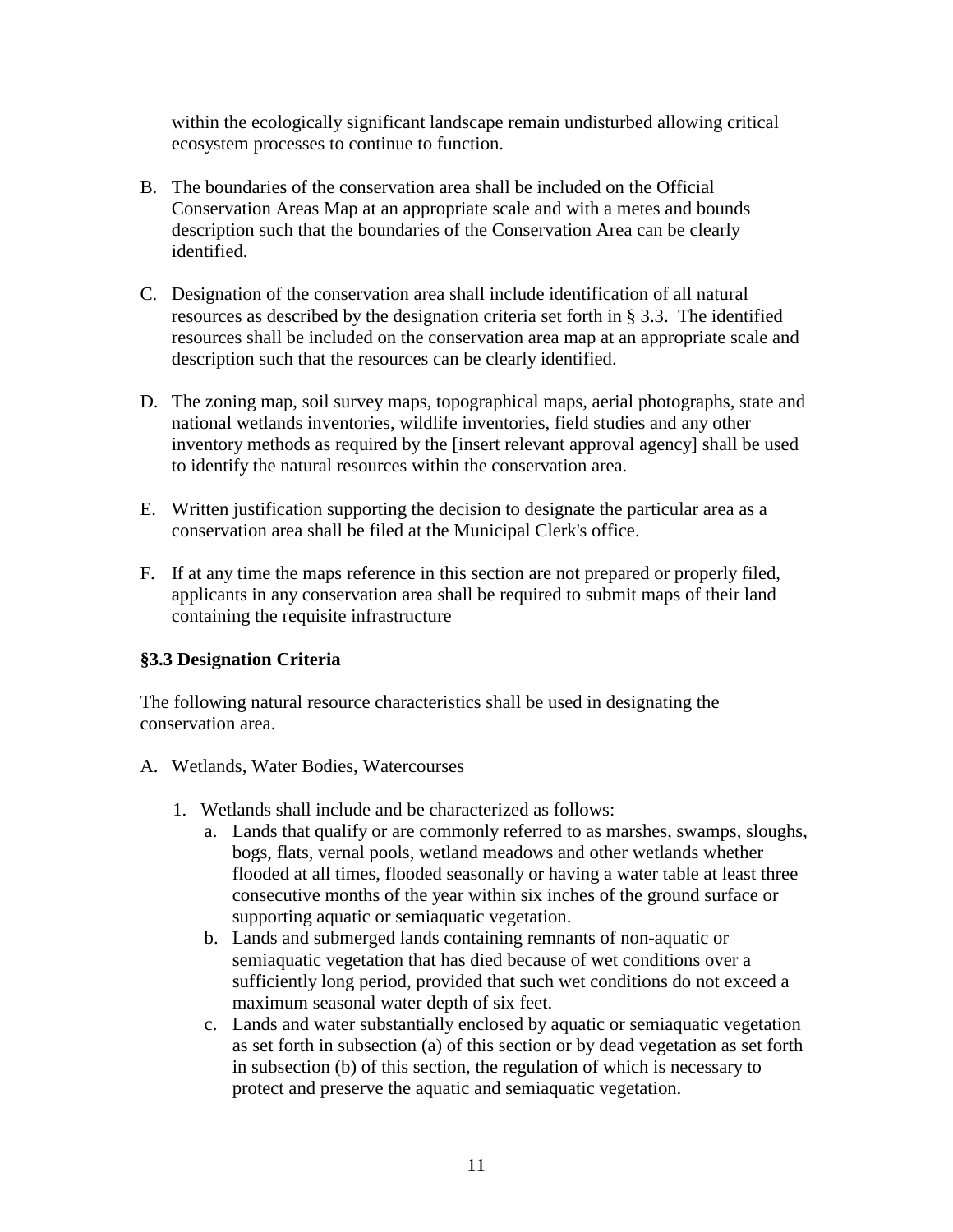- d. The water overlying the areas set forth in subsections (a) and (b) of this section and the lands underlying subsection (c) of this section.
- e. Lands and submerged lands containing sensitive soils where the slope is less than 3%, typical wetlands vegetation, and a groundwater table within six inches of the surface for over three consecutive months in the year.
- f. Soil types that are poorly drained, alluvial or floodplain soil.
- 2. Watercourses shall include and be characterized as follows:
	- a. A running stream of water; a natural stream fed from permanent or natural sources, including rivers, creeks, springs, runs and rivulets; a stream, usually flowing in a particular direction, though it need not flow continuously.
	- b. The watercourse must flow in a definite channel, having a bed or banks. It usually discharges itself into some other stream or body of water. It must be something more than mere surface drainage over the entire face of the tract of land, occasioned by unusual freshets or other extraordinary causes.
- 3. Water bodies shall include and be characterized as follows:
	- a. Any natural or artificial pond, lake, reservoir or other area which ordinarily or intermittently contains water and which has a discernable shoreline.
- 4. Establishing and interpreting wetland and buffer area boundaries.
	- a. Wetlands, water bodies and watercourses and their adjacent critical terrestrial habitat that are ecologically related and cannot be considered in isolation. Buffers are extremely important ecologically and many species depend on the uplands that border wetlands for critical habitat.
	- b. The boundaries of the wetlands, water bodies and watercourse and buffer areas shall be determined by a field investigator and surveyed by a licensed surveyor. The buffer area shall extend to the extent deemed necessary to protect wildlife and other critical resources.

# B. Floodplains

- 1. Floodplains shall include and be characterized as follows:
	- a. Any land area susceptible to being inundated by water as a result of the overflow of inland or tidal waters or the unusual and rapid accumulation of runoff of surface waters from any source.
	- b. Land subject to a one-percent or greater chance of flooding in any given year. This is commonly referred to as the "one-hundred year floodplain."
	- c. Floodway or channel of a river or other watercourse and the adjacent land areas that must be reserved in order to discharge the base flood without cumulatively increasing the water surface elevation more than one (1) foot.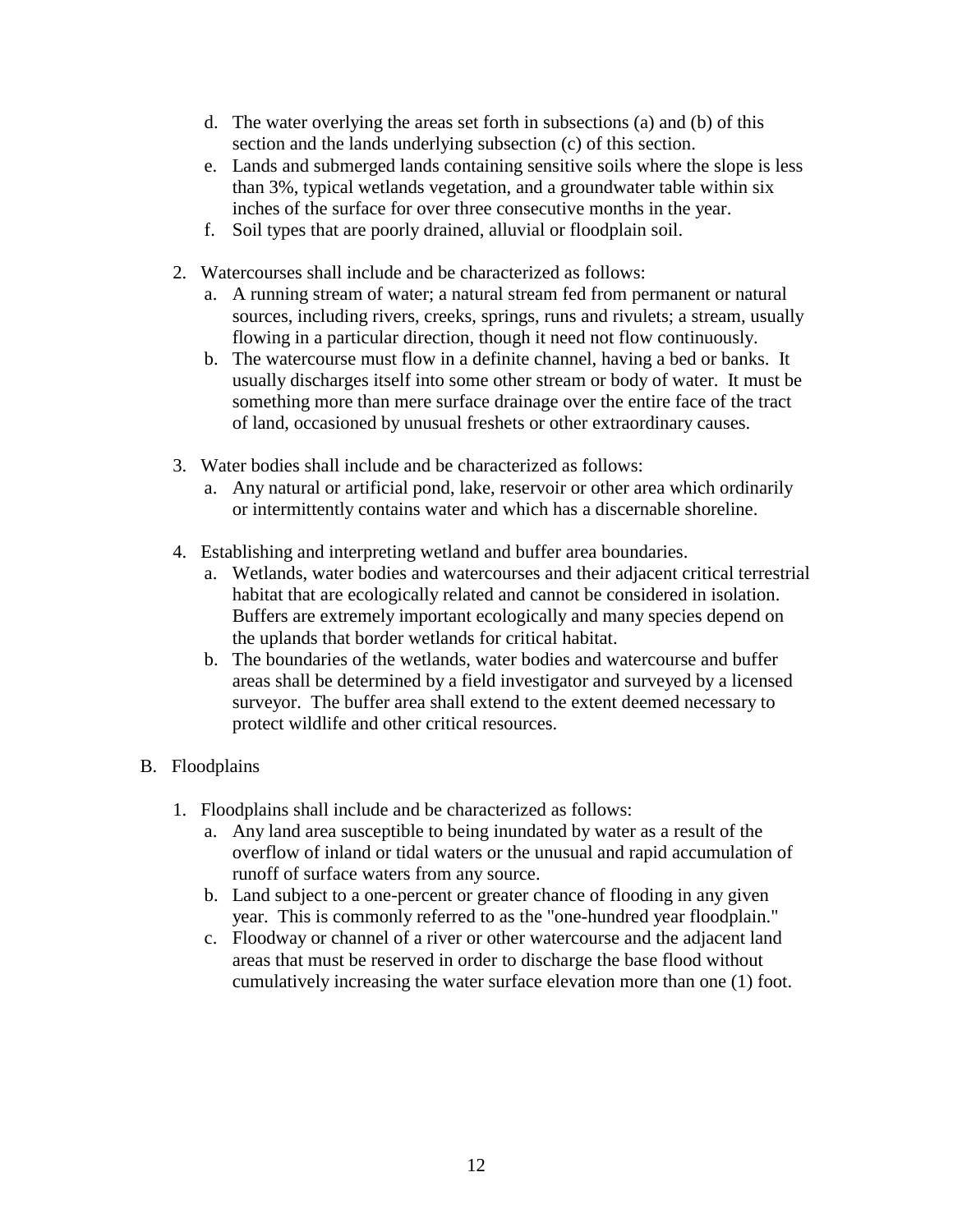- C. Aquifers
	- 1. Aquifers shall include and be characterized as follows:
		- a. A consolidated or unconsolidated geologic formation, group of formations or part of a formation capable of yielding a significant amount of groundwater to wells, springs or infiltration galleries.
		- b. Soil or rock units that have substantial porosity plus sufficient permeability to permit storage or economic extraction of water.
- D. Scenic Resources
	- 1. General Characteristics. A scenic resource shall be found to possess one (1) or more of the following general characteristics.
		- a. Illustrative of a natural landscape feature, geologic feature or improvement representing the natural character and history of the [insert name of municipality].
		- b. Possessing a unique overall quality of scenic beauty, scale, texture and form.
	- 2. Specific Characteristics. A scenic resource shall be found to have one (1) or more of the following specific characteristics:
		- a. Roadways
			- i. The natural landscape on the edge of the roadway consists of dense forest edge with extensive, healthy or unusual variety of major rock outcroppings.
			- ii. A roadway that provides a scenic vista or a panoramic view over one (1) or more of the other types of resources such as slopes, ridgelines, open fields and meadows, water's edge, cultural places, and trees.
			- iii. The roadway has a narrow, winding quality linking it with the rural past.
			- iv. The roadway has a special character defined as identified by the [insert name of municipality].
		- b. Slopes
			- i. A rise in elevation providing the focal point of a vista or elements of a panoramic view.
			- ii. An elevation which because of steepness, geologic structure, water flow or vegetation is aesthetically pleasing.
			- iii. Areas that provide critical habitat for threatened and endangered and/or regionally declining species.
		- c. Ridgelines
			- i. The crest of hills that are the focal points of vistas or are elements of a panoramic view.
			- ii. Linear elements that define the horizon or define progression of significant elevation.

iii. Important wildlife dispersal areas.

- d. Open fields and meadows
	- i. A large open area where the predominant vegetation consists of herbaceous growth and shrubs that provide unique and distinct landscape scenery significantly different from a predominantly wooded landscape.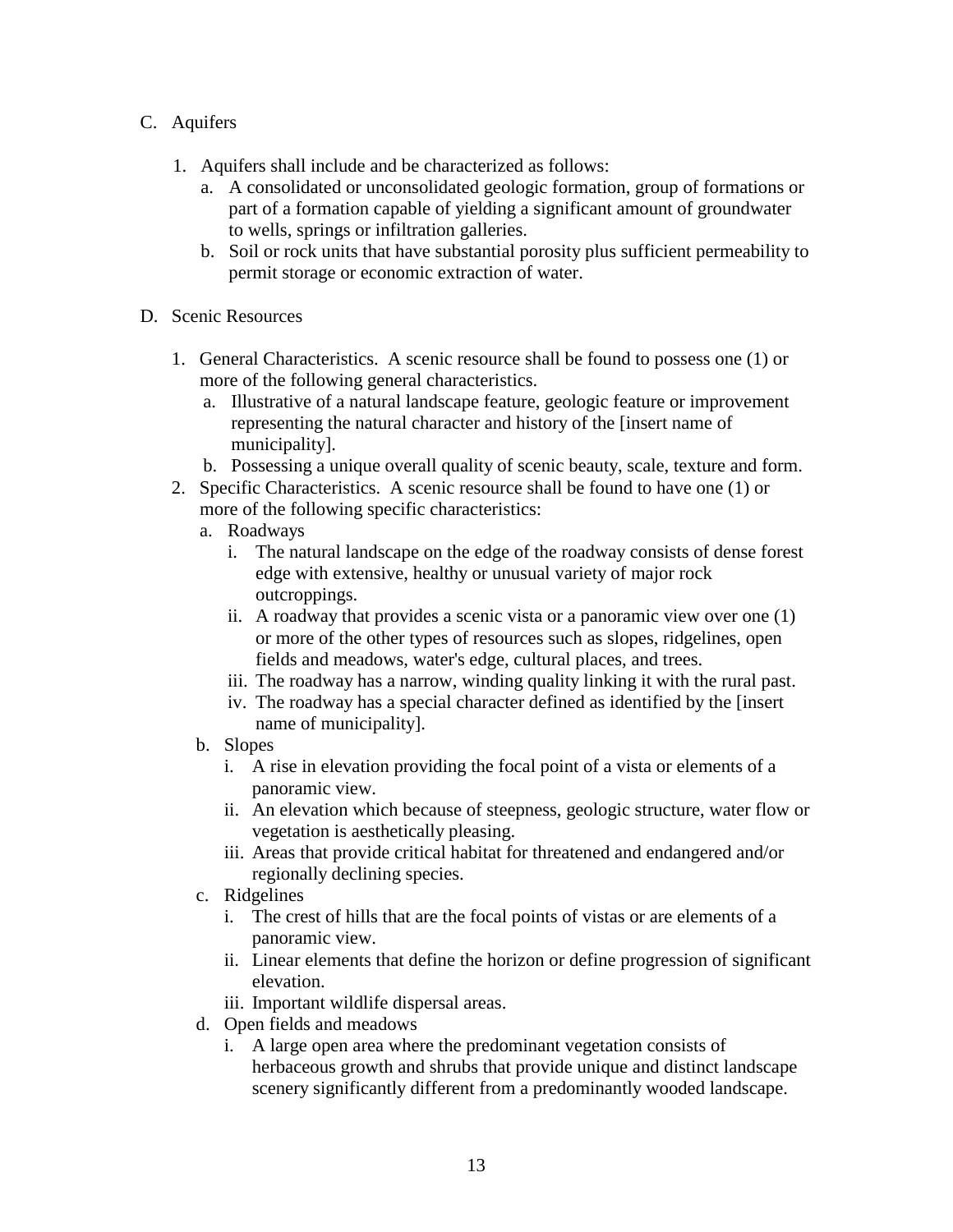- ii. The open field or meadow provides a visual link to the agricultural history of the [insert name of municipality].
- iii. The open field provides an important visual focus for stands of trees, stone walls or fences.
- iv. Areas of critical wildlife habitat.
- e. Water's edge
	- i. Reservoirs, ponds, lakes and permanently running streams and brooks that are focal points of a vista or are elements of a panoramic view.
	- ii. The reservoir, pond, lake or permanently running stream or brook provides a aesthetically scenic view.
- f. Cultural places
	- i. Settings and locations, including buildings walls, fences, cemeteries, markers, monuments, statues, other structures and the surrounding areas which provide a visual link to the culture and history of the [insert name of municipality].
	- ii. Any historically unique or significant area.
	- iii. Any property designated or eligible for designation on an official list of historic places.
- g. Trees
	- i. Unique trees with regard to species diversity and species assemblages.
	- ii. Any tree or stand of trees with historic significance.
	- iii. Landmark trees, defined as any tree which is representative of a particular species in form, size (height, diameter breast height, crown width) and age-potential and has reached the limits of one (1) of these characteristics, or is unusual based on its location or history, and is identified as contributing significantly to the character or visual amenity of the town.
- E. Steep Slopes
	- 1. Steep slopes shall include and be characterized as follows:
		- a. All areas in the conservation area with fifteen percent (15%) slope or greater.
		- b. Other steep slopes or highly erodable areas as delineated by soil survey reports prepared by the Soil Conservation Service, on topographic maps produced by the United States Geologic Service, or by field surveys.
- F. Woodland, Forests and Trees
	- 1. Woodlands and trees shall include and be characterized as follows:
		- a. Five or more contiguous acres of woodland.
		- b. All areas less than five acres with stands of trees measuring six (6) inches in diameter at any point 4.5 feet above existing ground level.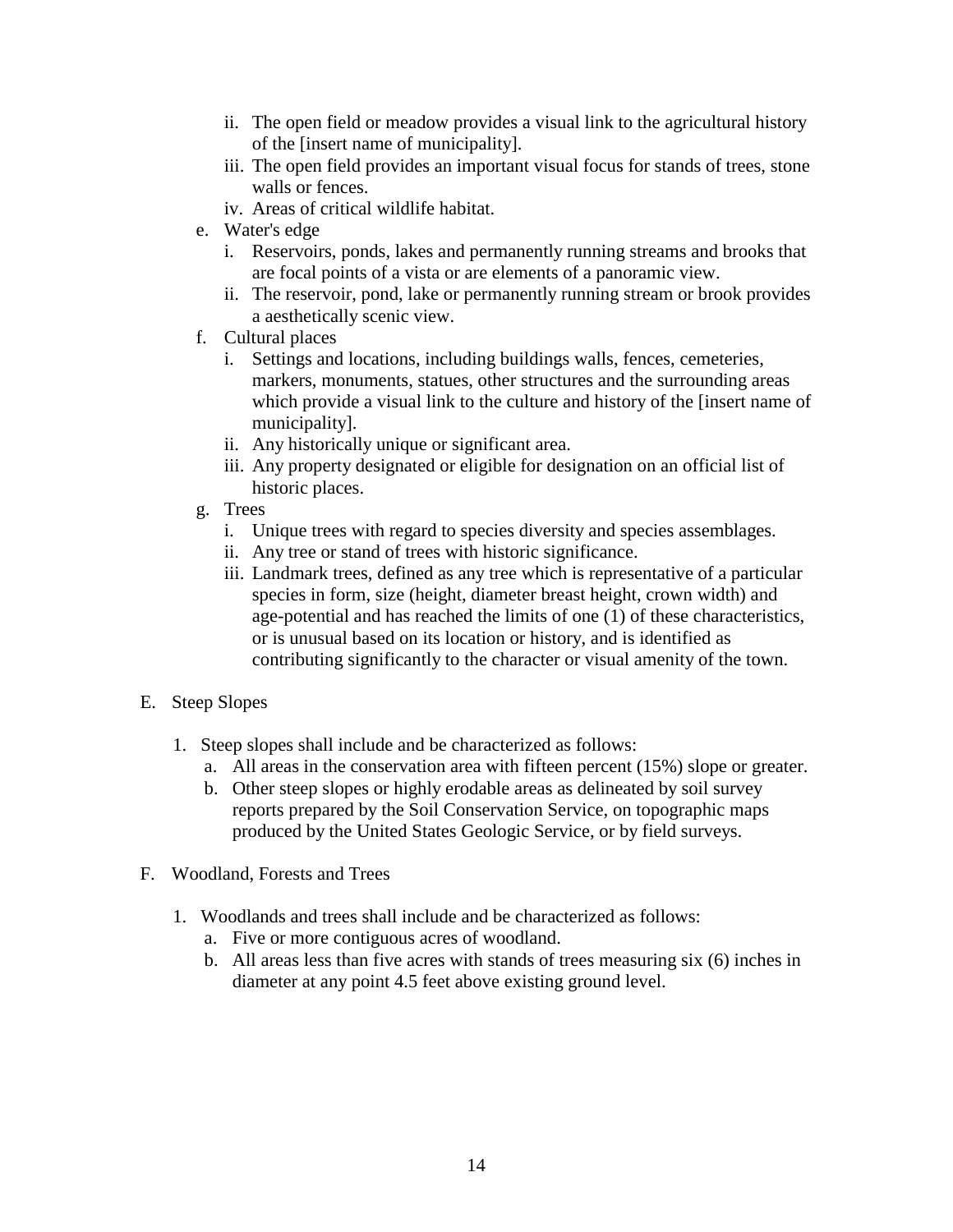- G. Wildlife and Wildlife Habitat
	- 1. Wildlife and wildlife habitat shall include and be characterized as follows:
		- a. Areas where endangered, threatened, regionally declining, and ecologically sensitive species occur.
		- b. Habitats and species of local importance.
		- c. Lakes, ponds, streams, rivers and their submerged aquatic beds that provide fish and wildlife habitat.
		- d. Nature preserves or conservation areas.
		- e. Wildlife corridors and landscape linkages.
		- f. Areas with one of the following attributes: wildlife diversity, significant seasonal ranges for wildlife, wildlife migration corridors, limited and/or highly vulnerable habitat.
		- g. Significant habitat areas include habitats that are limited, declining or highly vulnerable to degradation and destruction, and that support species and/or ecological communities that are endangered, threatened, rare or ecologically sensitive to such changes.
		- h. Wildlife species that are unique, rare, threatened, endangered, regionally declining or otherwise deemed to be of significance to the [insert name of municipality].

#### **§4.1 Performance Standards**

The following standards are designed to ensure that resources contained in the conservation area are impacted to the least possible extent. Performance standards ensure that the landscape will remain integrated and that resources can function in a natural state. The following standards are applicable to all development activities that occur within the Conservation Overlay District.

#### **§4.2 Fragmentation**

- A. Objectives. To decrease to the greatest extent possible the fragmentation of the conservation area so that natural processes are not disrupted and biodiversity is not diminished.
- B. The objectives shall be attained by applying the following standards:
	- 1. To the greatest extent possible, development shall be limited to existing fragmented areas.
	- 2. If development in sensitive environmental areas cannot be avoided, development should be planned and technology used to maintain ecological connections and protect critical resources.
	- 3. Population nodes should be placed in close proximity to existing development to minimize the need for additional road and sewage system construction.
	- 4. The rehabilitation and restoration of hamlets, use of traditional neighborhood development, or other methods of compact development should be used to the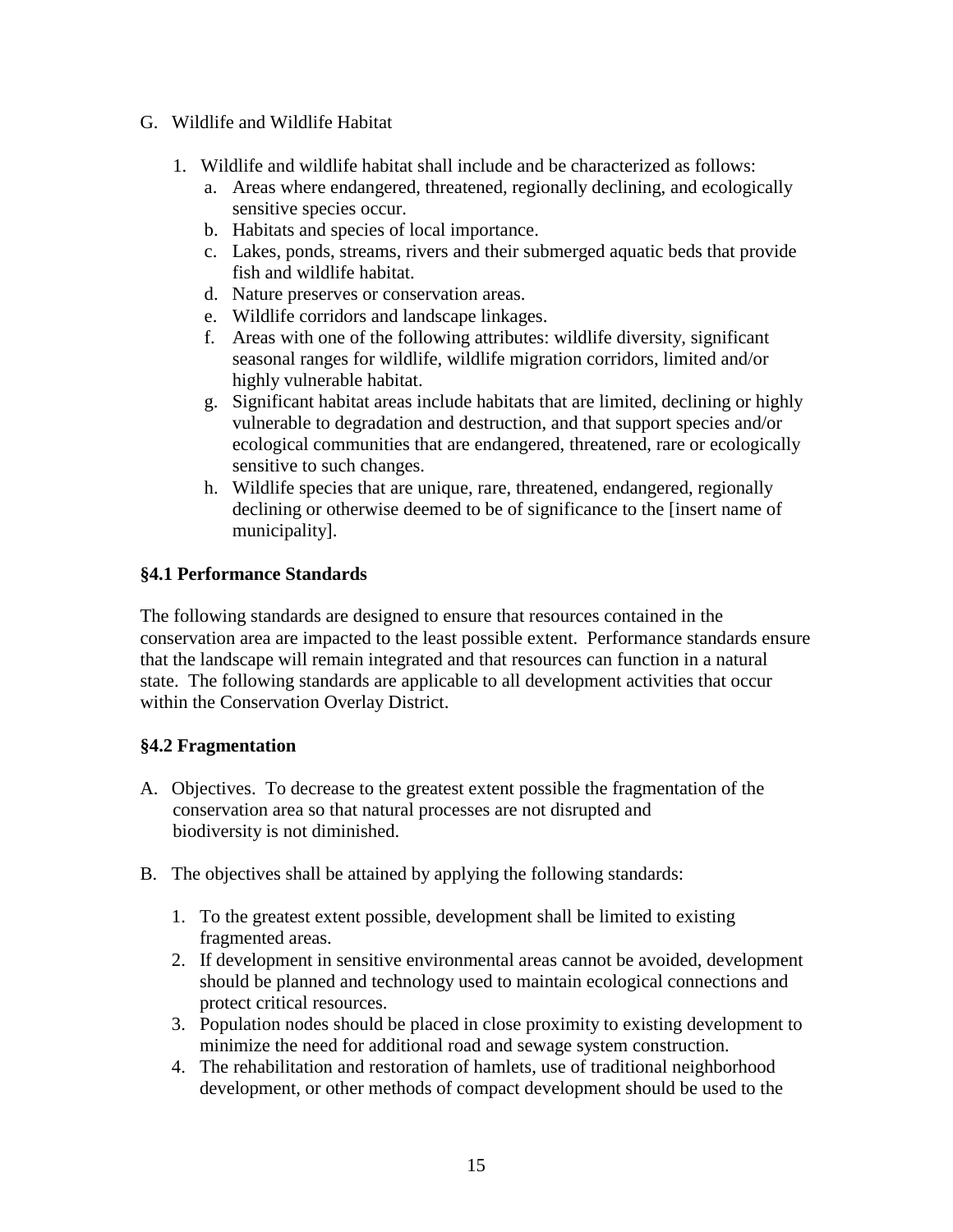greatest extent possible to avoid degradation of critical resources and further fragmentation of the landscape.

#### **§4.3 Clustering**

- A. The planning board is authorized to require cluster development for any project in a conservation area. Such cluster development shall be designed to conform to the performance standards and the purposes and objectives contained within this law.
- B. A cluster development shall mean a subdivision plat or plats, approved pursuant to the [insert name of municipality] subdivision regulations, in which the applicable standards of the zoning law are modified to provide an alternative permitted method for the layout, configuration and design of lots, buildings and structures, roads, utility lines and other infrastructure, parks, and landscaping in order to preserve the natural and scenic qualities of open lands.

#### **§4.4 Density Calculations**

- A. All water bodies, watercourses, and wetlands, as defined on the Official Conservation Areas Map, shall be excluded from the land area used by an applicant for development in the calculation of permitted densities for construction.
- B. Also excluded in the calculation shall be all land areas with a slope of 50% or greater and 50% of all land areas where the slope is in excess of 15% but less than 50%.
- C. Areas of significant wildlife habitat, including landscape linkages and wildlife corridors shall be excluded from the land areas used by applicant for development in the calculation of permitted densities for construction.

#### **§4.5 Erosion and Sedimentation Control**

- A. Objective. To safeguard persons, protect property, prevent damage to the environment, and promote the public welfare by guiding, regulating, and controlling the design, construction, use, and maintenance of any development or other activity which disturbs or breaks the topsoil or results in the movement of earth on land.
- B. General Principles. The objective is to control soil erosion and sedimentation caused by development. Measures taken to control erosion and sedimentation shall be adequate to ensure that sediment is not transported from the site by a storm event of ten-year frequency or less. The following principles shall apply to all development:
	- 1. Selection of Control Measures. The selection of erosion and sedimentation control measures shall be based on assessment of the probable frequency of climatic and other events likely to contribute to erosion, and on an evaluation of the risks, costs, and benefits involved.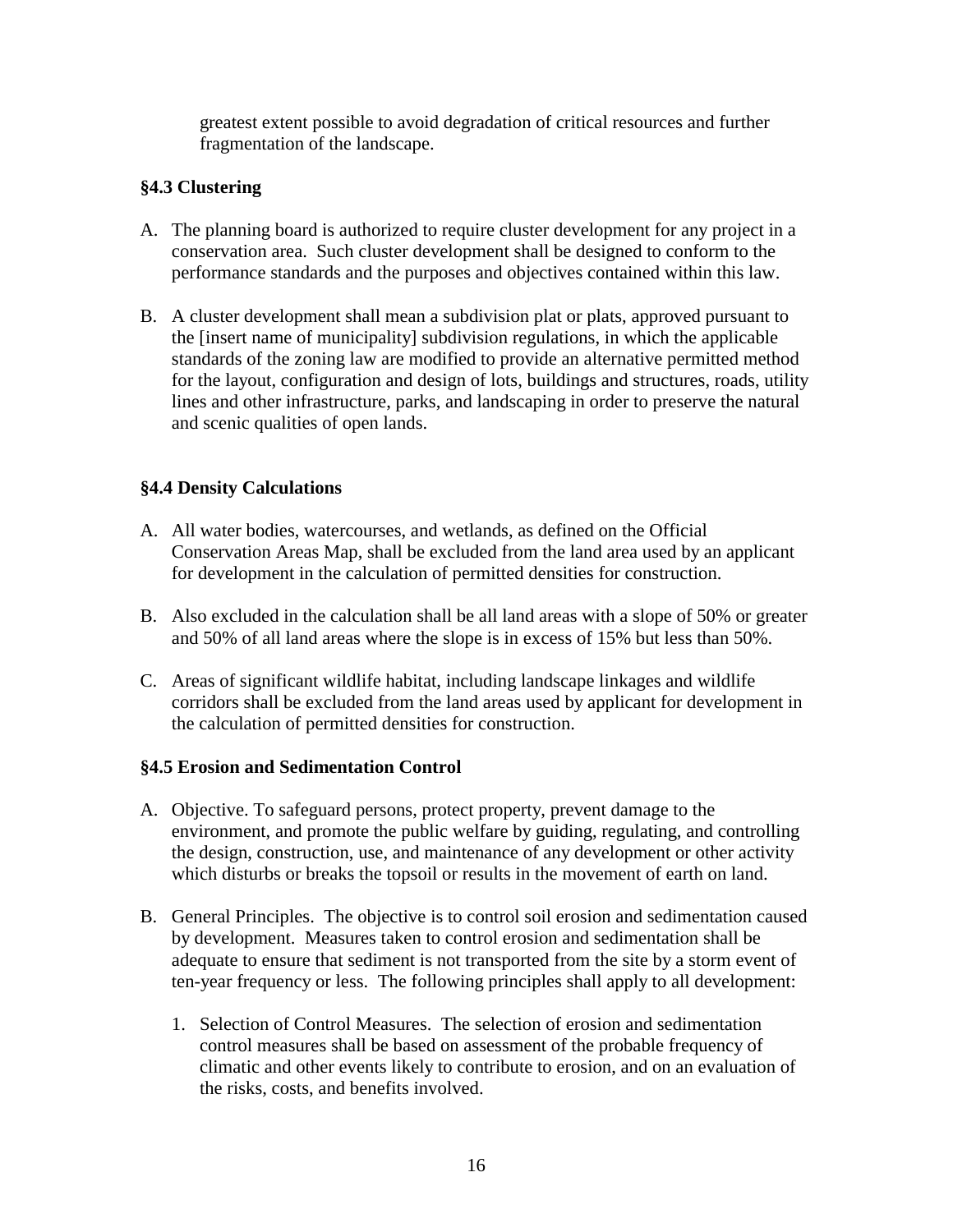- 2. Protection of Adjacent Properties. Properties adjacent to the site of a land disturbance shall be protected from sediment deposition. This may be accomplished by preserving a well-vegetated buffer strip around the lower perimeter of the land disturbance, by installing perimeter controls such as sediment barriers, filters, dikes, or sediment basins, or by a combination of such measures.
- 3. Cut and Fill Slopes. Development shall reflect the topography and soils of the site so as to create the least potential for erosion. Areas of steep slopes where high cuts and fills may be required shall be avoided wherever possible, and natural contours shall be followed as closely as possible. In the design of cut and fill slopes, consideration must be given to the length and steepness of the slope, the soil type, upslope drainage area, groundwater conditions and other applicable factors. Slopes, which are found to be eroding excessively within one year of construction, must be provided with additional stabilizing measures until the problem is corrected.
- 4. Vegetation. Natural vegetation shall be retained and protected wherever possible. A permanent vegetative cover shall be established on denuded areas not otherwise permanently stabilized. Permanent vegetation and related structures shall be installed as soon as practical, or within the time specified in the permit. Permanent vegetation shall not be considered established until a ground cover is achieved which, in the opinion of the code enforcement officer, is mature enough to control soil erosion satisfactorily and to survive severe weather conditions. The smallest practical area of land shall be exposed for the shortest practical time during development.
- 5. Stabilization of Denuded Areas and Soil Stockpiles. Permanent or temporary soil stabilization must be applied to denuded areas within 15 days after final grade is reached on any portion of the site. Soil stabilization must also be applied within 15 days to denuded areas which may not be at final grade but will remain dormant (undisturbed) for longer than 60 days. Soil stabilization refers to measures that protect soil from the erosive forces of raindrop impact and flowing water. Applicable practices include vegetative establishment, mulching, and the early application of gravel base on areas to be paved.
- 6. Sediment basins, debris basins, desilting basins, silt traps or filters shall be installed and maintained to remove sediment from runoff waters from land undergoing development.
- 7. Timing and Stabilization of Sediment Trapping Measures. Sediment basins and traps, perimeter dikes, sediment barriers and other measures intended to trap sediment on-site must be constructed as a first step in grading and must be made functional before upslope land disturbance takes place. Earthen structures such as dams, dikes, and diversions must be seeded and mulched within 15 days of installation.
- 8. Stabilization of Waterways and Outlets. All on-site stormwater conveyance channels shall be designed and constructed to withstand the expected velocity of flow from a 10-year frequency storm without erosion. Stabilization adequate to prevent erosion must also be provided at the outlets of all pipes and paved channels.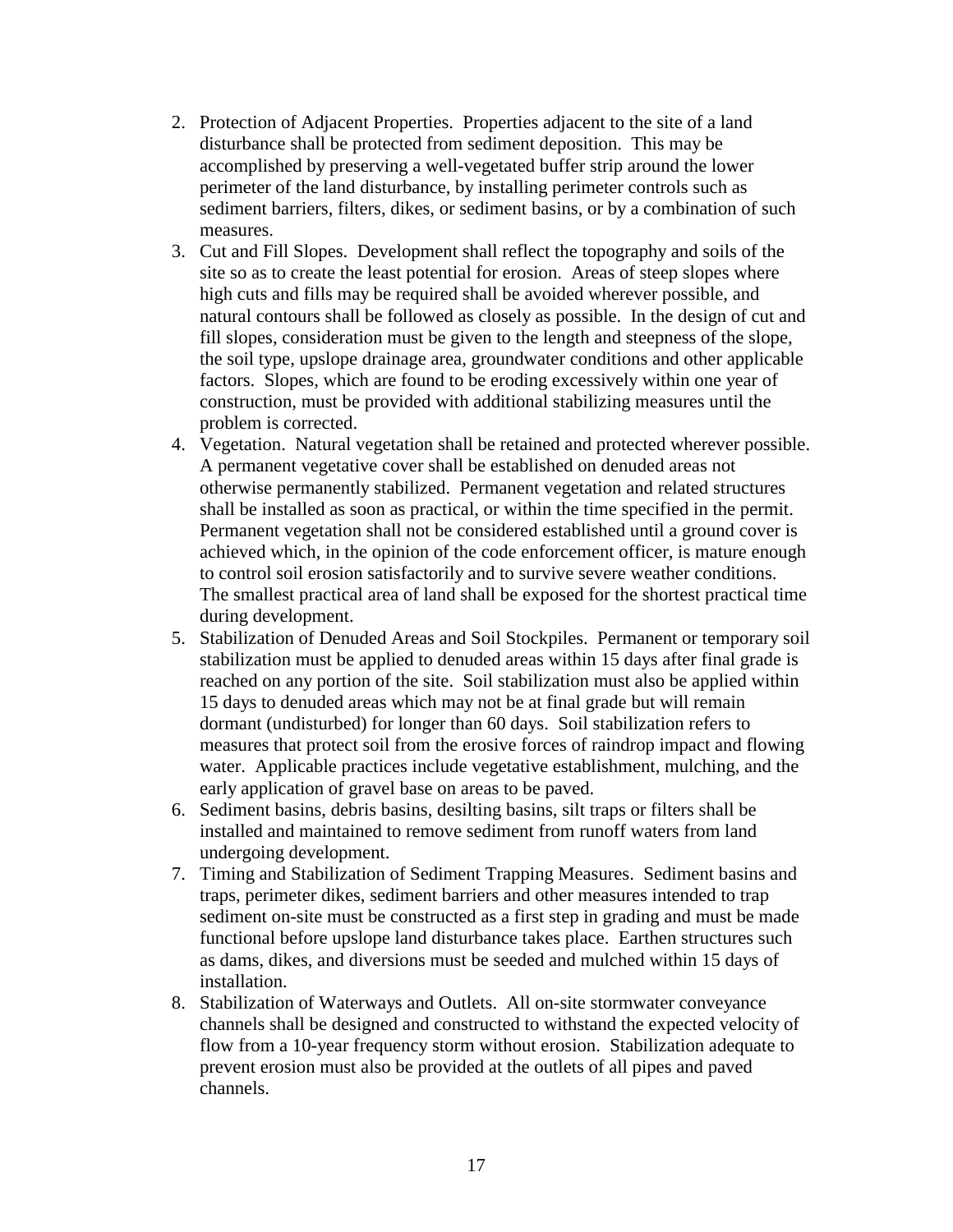- 9. Storm Sewer Inlet Protection. All storm sewer inlets which are made operable during construction shall be protected so that sediment-laden water will not enter the conveyance system without first being filtered or otherwise treated to remove sediment.
- 10. Working in or Crossing Watercourses. Construction vehicles should be kept out of watercourses to the greatest extent possible. Where in-channel work is necessary, precautions shall be taken to stabilize the work area during construction to minimize erosion. The channel (including bed and banks) must be restabilized immediately after in-channel work is completed.
- 11. Stormwater Management Criteria for Controlling Off-Site Erosion. Provisions shall be made to accommodate the increased runoff caused by changed soil and surface conditions during and after development. Drainageways shall be designed so that the final gradients and the resultant velocities of discharges will not create additional erosion.
- 12. Underground Utility Construction. The construction of underground utility lines involving installation, maintenance or repair which disturbs more than 10,000 square feet shall be subject to the following criteria:
	- a. No more than 500 feet of trench are to be opened at one time.
	- b. Where consistent with safety and space consideration, excavated material is to be placed on the uphill side of trenches.
	- c. Trench dewatering devices shall discharge in a manner that will not adversely affect flowing streams, drainage systems, or off-site property.
- 13. Construction Access Routes. Wherever construction vehicle access routes intersect paved public roads, provisions shall be made to minimize the transport of sediment (mud) by runoff or vehicle tracking onto the paved surface. Where sediment is transported onto a public road surface, the roads shall be cleaned thoroughly at the end of each day. Sediment shall be removed from roads by shoveling or sweeping and transported to a sediment control area. Street washing shall be allowed only after sediment is removed in this manner.
- 14. Disposition of Temporary Measures. All temporary erosion and sediment control measures shall be disposed of within 30 days after final site stabilization is achieved or after the temporary measures are no longer needed, unless otherwise authorized by [insert relevant approval agency]. Trapped sediment and other disturbed soil areas resulting from the disposition of temporary measures shall be permanently stabilized to prevent further erosion and sedimentation.
- 15. Maintenance. All temporary and permanent erosion and sediment control practices, aesthetics and the requirements of continuing maintenance shall be considered.
- 16. Aesthetics. Erosion and sediment control practices must be maintained and repaired as needed to assure continued performance of their intended function.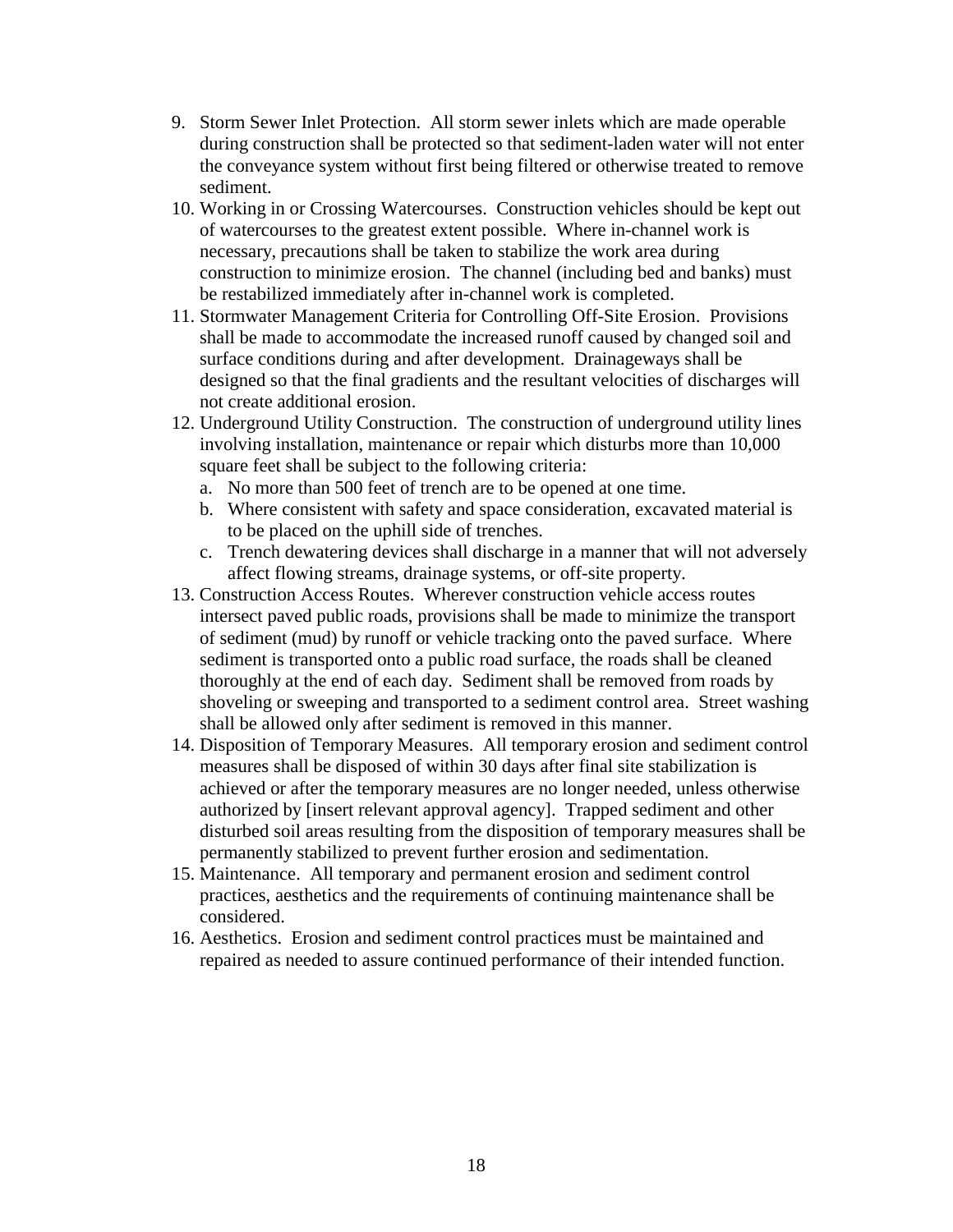#### **§4.6 Filling and Grading**

- A. Objectives. To provide for the proper use of land and to remove the dangers caused by soil erosion, filling operations, the stripping of soil and alteration to the natural contour of earth as it presently exists in the conservation area overlay district. To avoid the depletion of trees, soil and natural vegetative, damage to agricultural crops, and depreciation in value of and physical damage to properties adjacent to such dangers.
- B. Exempt Properties and Uses

The following uses shall be exempt from the provisions of this section:

- 1. Any filling or grading operation where a building permit has been duly issued, provided that it is limited in area and bulk to that strictly essential for, and limited to the extent of, the foundation, walls, and basement of such building or for the construction of a wall, driveway, sidewalk, swimming pool, service connections or other structure or underground tank, and which is actually replaced by a basement foundation, wall, swimming pool, tank or other underground structure, does not involve any change in the existing grade and contour.
- 2. Any filling or grading operation, which shall constitute repair, maintenance or resurfacing of an existing sidewalk, walk or driveway, provided that such sidewalk, walk or driveway is not enlarged or extended.
- 3. Nothing in this chapter shall be construed as to prevent the owner or occupant of a premises used as a residence from placing or moving topsoil for lawn maintenance or repair or for landscaping purposes, provided that no power tools are used other than a garden tractor not exceeding six horsepower.
- C. Findings

The [insert relevant approval agency] shall make the following findings before approving any development involving grading and filling:

- 1. The work will not interfere with surface drainage, endanger any street, road, highway or municipal facility or interfere with support or drainage of adjoining properties.
- 2. The property can be restored and rehabilitated so that it will not cause soil erosion, drainage problems or create disturbance of land in conflict with the established purposes of this chapter.
- 3. The work or its results will not cause substantial traffic hazards, vibrations, noise, dust or sand.
- 4. The work or its results shall conform to the natural topography of land and will not change the character of the conservation area overlay district.
- 5. The period of time and the methods for the completion of the work are reasonable.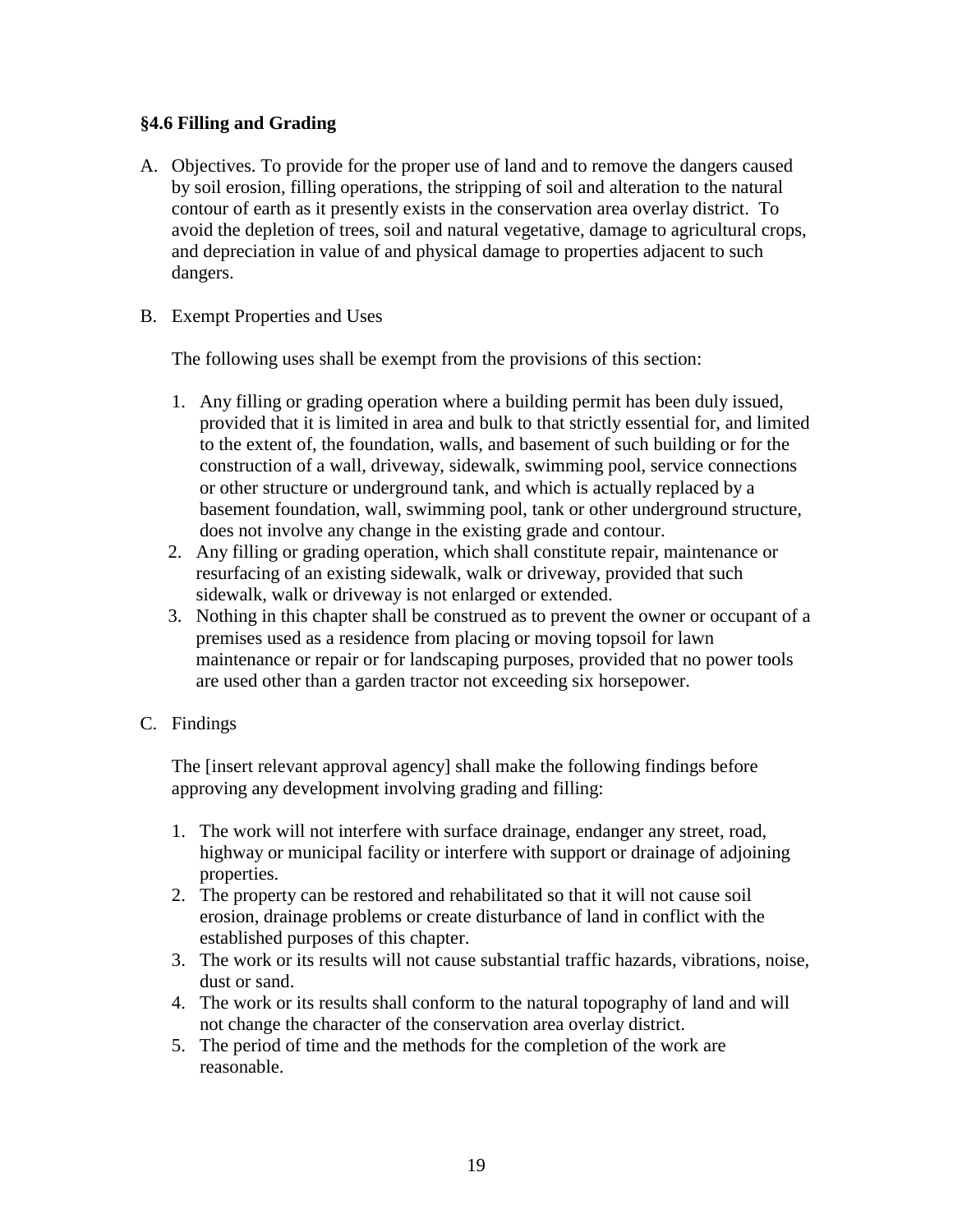- 6. Accessibility of the property involved in the application to fire and police protection; access of light and air to the property and to adjoining properties; traffic conditions; transportation requirements and facilities; the general safety, health, peace, comfort and general welfare of the community at large; and whether the location and size of the proposed use, the nature and intensity of the operations involved, the size of the site in relation to the use, the location of the site with respect to existing or future streets giving access to it and parks and drainage systems shall be such that it will be in harmony with the Comprehensive Plan and Zoning Law of the [insert name of municipality].
- 7. Operations in connection with any use shall not be more objectionable to nearby properties by reason of noise, fumes, vibration or lights than would be the operations of any use permitted by right.
- 8. No filling operation shall be conducted which results in the deposit of topsoil, earth, sand, gravel, rock or other substance which will interfere with any natural watercourse or the natural drainage of the property; and at the termination of the permit, the premises shall be roughly graded and, if necessary, other provisions made of a permanent nature so that the natural drainage shall be fully restored.
- 9. There shall be no interference with existing drainage, nor shall the filling operation divert or cause water to collect on the property of others or interfere with or overload any existing or planned drainage facilities, endanger any road, street or highway or produce or enlarge areas from which water will not drain. Provisions shall be made for the temporary drainage to be effective upon completion of the operation.
- D. Conditions

The [insert relevant approval agency] is authorized to impose, in granting approval, the following conditions:

- 1. The establishment of the permitted period of time for the completion of the work.
- 2. The establishment of hours and days of operation, taking into account the nature of the area in which the work is to be performed.
- 3. The construction of fencing and other safety precautions, specifying the height and type of fencing or precaution and the location of the same.
- 4. The maximum slope and depth of any fill and the height and slope of any material moved or removed. All excavations and all conformations resulting from grading and filling operations shall be drained so there shall be no water or pools gathering in the bottom of such property.
- 5. The provisions of access roads or other adequate means of access or ingress shall have a surface satisfactory to the [insert relevant approval agency].
- 6. The establishment of the minimum horizontal distance from any public road or highway or from any work to be performed.
- 7. The execution of a payment and performance bond or cash deposit in the amount sufficient to secure the rehabilitation of the site and/or to guarantee the faithful performance of the work in accordance with the approval of the permit and all ordinances, laws and regulations of the [insert name of municipality] and all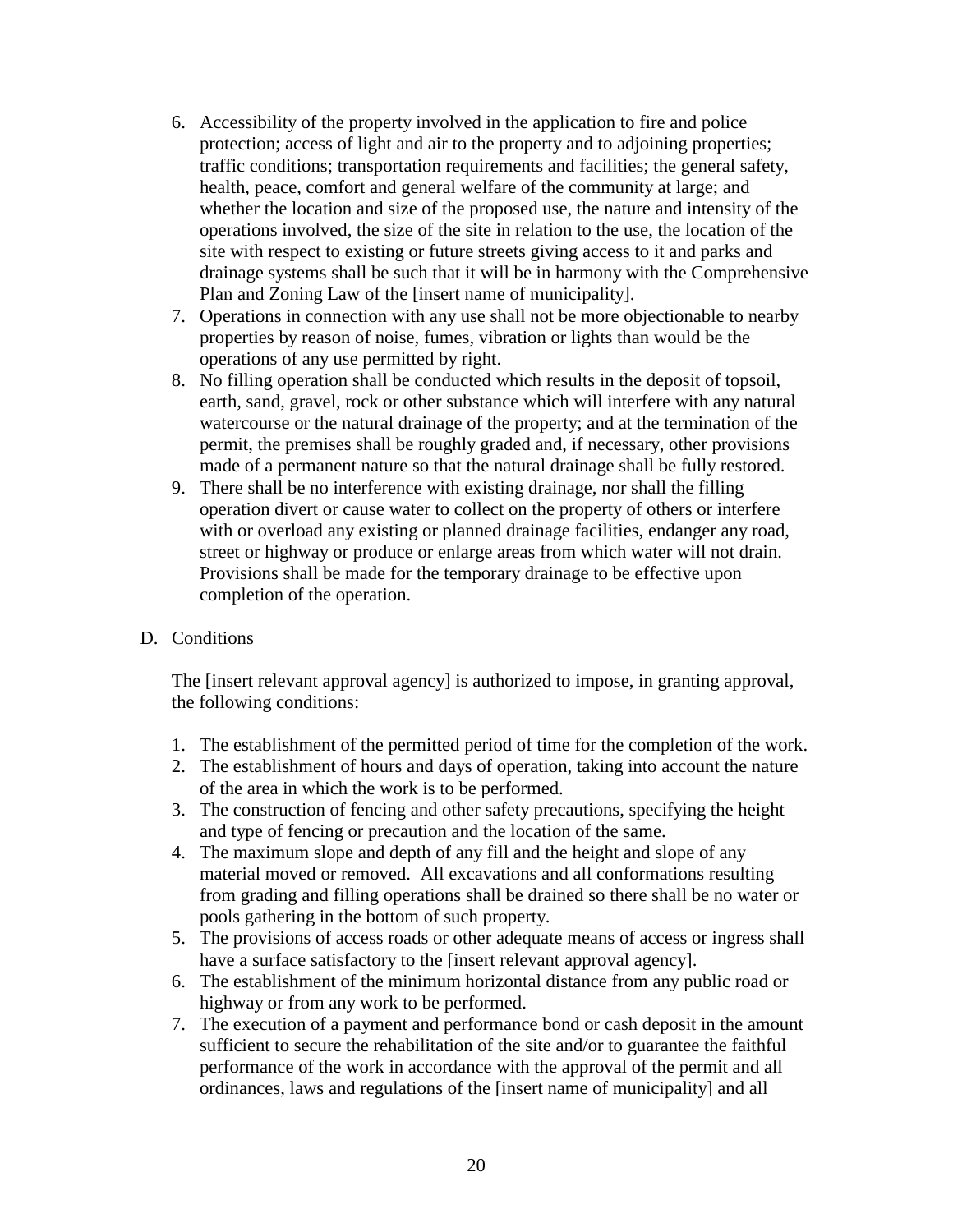plans and specifications filed with the application for the permit. Such bond shall be approved by the [insert name of municipality] Attorney as to form and manner of execution and sufficiency of sureties and shall run for the same term as the term of the approval. Default on such bond or deposit shall be declared by the [insert relevant approval agency] upon recommendation of the Code Enforcement Officer.

8. Such other considerations or requirements as the [insert relevant approval agency] in its discretion shall determine to be necessary for the protection of health, safety and welfare of the public.

#### **§4.7 Mining and Excavation**

- A. Objectives. To provide for the proper use of land and to mitigate the dangers caused by soil erosion, filling operations, excavations in the ground, sand and gravel excavation, the removal of trees, the stripping of soil and alteration to the natural contours of the earth as it presently exists in the conservation overlay district. To avoid the depletion of trees, soil and natural vegetative cover and the depreciation in value of and physical damage to properties adjacent to such dangers.
- B. Exemptions. The following properties and uses shall be exempt from the provisions of this section:
	- 1. Any excavation incidental to public highway construction or maintenance.
	- 2. Any removal of vegetation or soil (not amounting to an excavation), or planting of it, incidental to the business of operating a nursery, farm or sod farm.
	- 3. A single parcel of property located in a residential zoning district which is owned and occupied by the same family unit and which is incapable of being further subdivided into two or more valid conforming lots pursuant to the Zoning Law for the district in which the property is located, provided that the [insert relevant approval agency] determines that there is no existing or potential danger to adjoining properties by virtue of fill or excavation operations.
	- 4. Any excavating operation in which fill or other material is removed from the premises where a building permit has been duly issued, provided that the excavation is limited to not more than four feet below original ground level and not more than fifty yards of material is to be removed or as determined by the [insert relevant approval agency] in area and bulk to that strictly essential for and limited to the extent of the foundation, walls and basement of such building or for the construction of a wall, driveway, sidewalk, swimming pool, service connections or other structure or underground tank, and which is actually replaced by a basement foundation, wall, swimming pool, tank or other underground structure, and does not involve any change in the existing grade or contour.
	- 5. Any excavation or filling operation in connection with a subdivision or site plan which has been duly approved by the [insert relevant approval agency] and which makes specific provisions for grading, contouring and drainage in the manner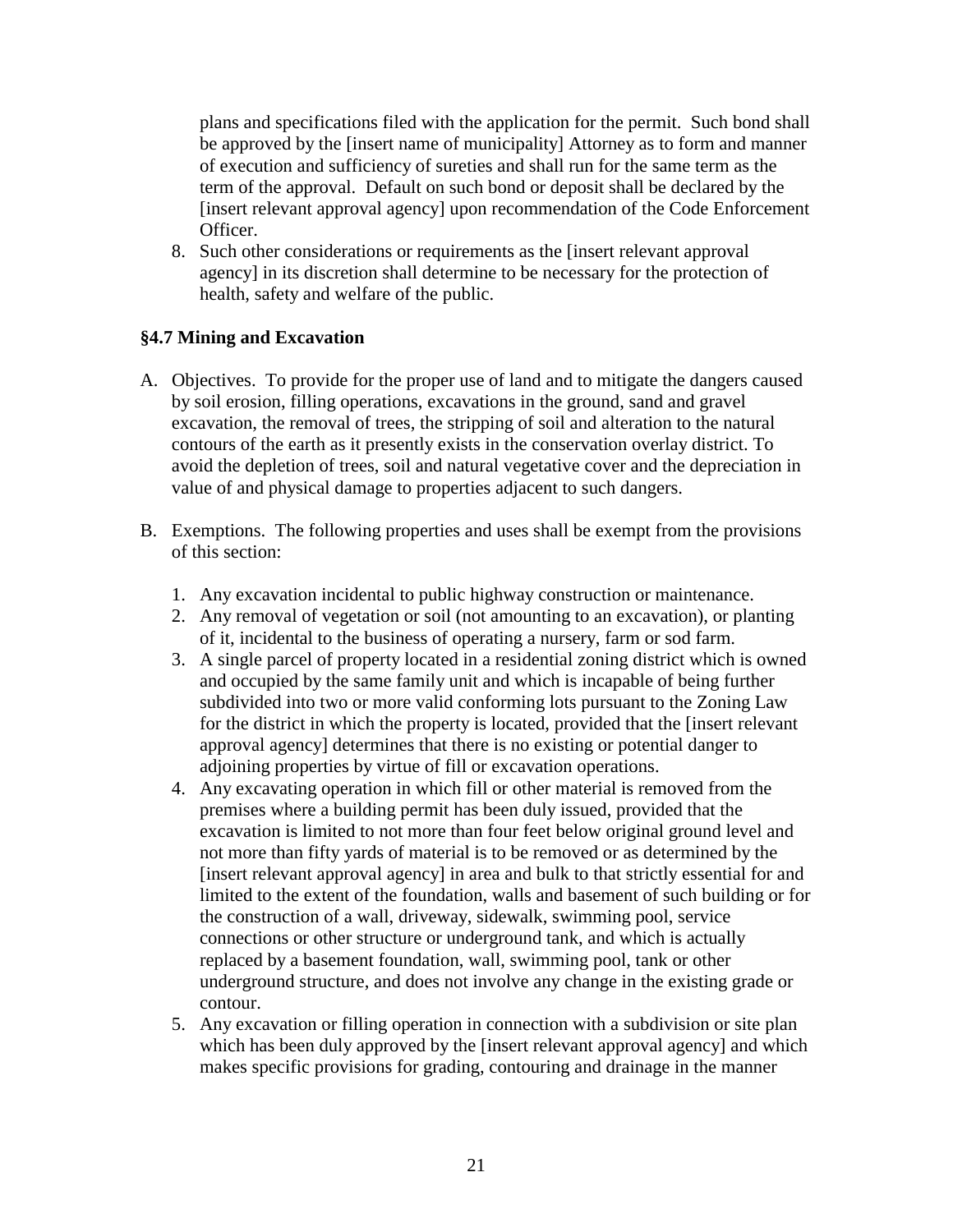deemed by the [insert relevant approval agency] appropriate to carry out the purposes and intent of this chapter.

C. Findings

The [insert relevant approval agency] shall make the following findings before approving any development involving mining, excavation, filling, draining, or clearing:

- 1. Development does not create hazardous or dangerous conditions by creating pits, holes or hollows in the earth, by creating or leaving unprotected banks or ledges of exposed earth or by permitting or creating conditions, which cause the collection of water.
- 2. Usefulness of the land involved or any surrounding land is not impaired.
- 3. Development activity does not cause soil erosion, which depletes the land of vegetative cover and supply of organic material and results or tends to result in the washing of the soil, erosion, or interference with normal drainage.
- 4. Development activity does not divert or cause water to collect on the property of others, interfere with or overload any existing or planned drainage facilities of the [insert name of municipality], cause unnatural runoff or result in the collection of pools of water, with the possibility of health and safety hazards or the lowering of value of the property affected.
- 5. No cut trees, timber, debris, rocks, stones, junk, rubbish or other waste materials of any kind will be buried in any land or deposited on any lot or street except as approved by the [insert relevant approval agency]. If a building permit has been previously issued for premises, no certificate of occupancy shall be issued unless the conditions described above, which are not approved by the [insert relevant approval agency], have been remedied, nor shall any building permit or certificate of occupancy in the same subdivision be issued until the conditions described, unless approved, also have been remedied.
- 6. The work will not interfere with surface drainage, endanger any street, road, highway or municipal facility or interfere with support or drainage of adjoining properties.
- 7. The property can be restored and rehabilitated so that it will not cause soil erosion, drainage problems or create disturbance of land in conflict with the established purposes of this chapter.
- 8. The work or its result will not cause substantial traffic hazards, vibrations, noise, dust or sand.
- 9. The work or its result will be in conformity with the natural topography of land and will not change the established character of the conservation overlay district.
- 10. The period of time and the methods for the completion of the work are reasonable.
- 11. Accessibility of the property involved in the application to fire and police protection; access of light and air to the property and to adjoining properties; traffic conditions; transportation requirements and facilities; the general safety, health, peace, comfort and general welfare of the community-at-large; whether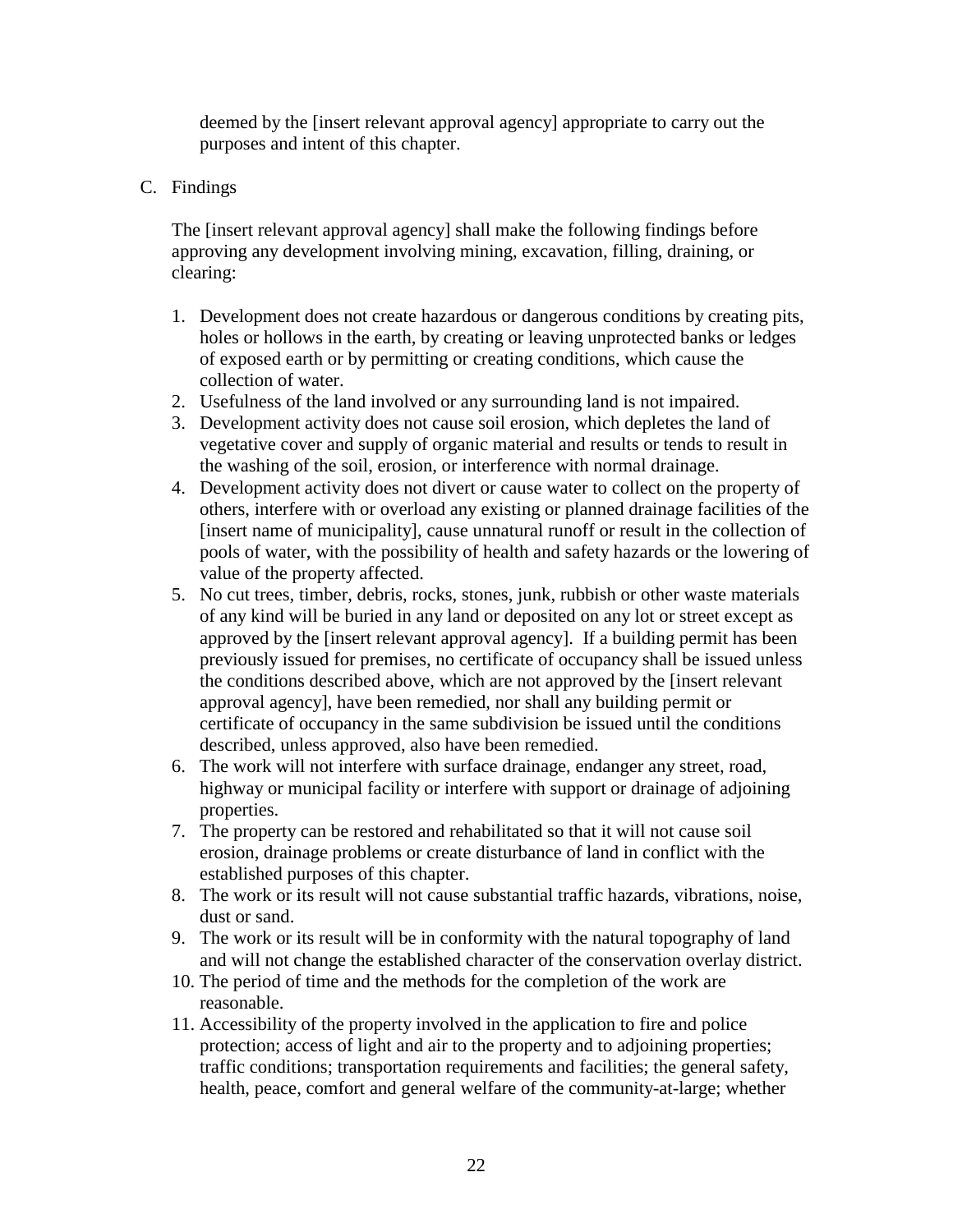the location and size of the proposed use, the nature and intensity of the operations involved, the size of the site in relation to the use, and the location of the site with respect to existing or future street giving access to it, parks and drainage systems shall be such that it will be in harmony with the location, nature and height of buildings, retaining walls and fences will not discourage the appropriate development and use of adjacent land, uses, structures and buildings or impair the value thereof.

- 12. Operations in connection with any use shall not be more objectionable to nearby properties by reason of noise, fumes, vibration or lights than would be the operations of any use permitted by right.
- 13. Provisions have been made to clean the area and streets used as truck routes on a regular basis.
- 14. The maximum slope and depth of any excavation or fill and the height and slope of any material moved or removed is in accordance with applicable performance standards. All excavations and all conformations resulting from grading or filling operations shall be drained so that water or pools gathering in the bottom of such excavations shall not be greater in depth than one foot.
- 15. No excavation shall be made nor shall any filling operation be conducted which results in the deposit of topsoil, earth, sand, gravel, rock, or other substance upon, or shall interfere with any natural watercourse on or the natural drainage of, the property, and at the termination of the permit, the premises shall be roughly graded and, if necessary, other provisions made of a permanent nature so that the natural drainage shall be fully restored.
- 16. There shall be no interference with existing drainage, nor shall the operation divert or cause water to collect on the property of others or interfere with or overload any existing or planned drainage facilities, endanger any road, street or highway within the limits of the [insert name of municipality], or produce or enlarge areas from which water will not drain, and provision shall be made for the temporary drainage of the surrounding area during the operation and for the restoration of permanent drainage to be effective upon completion of the operation.
- 17. All property shall be suitably graded and recovered with an adequate layer of topsoil, satisfactory to the [insert relevant approval agency], which shall contain no particle over two inches in diameter over the entire area of the property except that portion which had not been disturbed in construction and that portion covered by structures, construction in roads, driveways, walks, patios and swimming pools.
- 18. No certificate of occupancy shall be issued until the respreading of topsoil and seeding of lawn has been completed, except that between October 1 and April 1 and between May 15 and August 15 the developer shall submit an agreement in writing, signed by the developer and property owner, with a copy of the [insert relevant approval agency], that respreading of soil and seeding of lawn will be done during the immediately following planting season, and leave a cash escrow for performance, in such amount as shall be determined by the [insert relevant approval agency].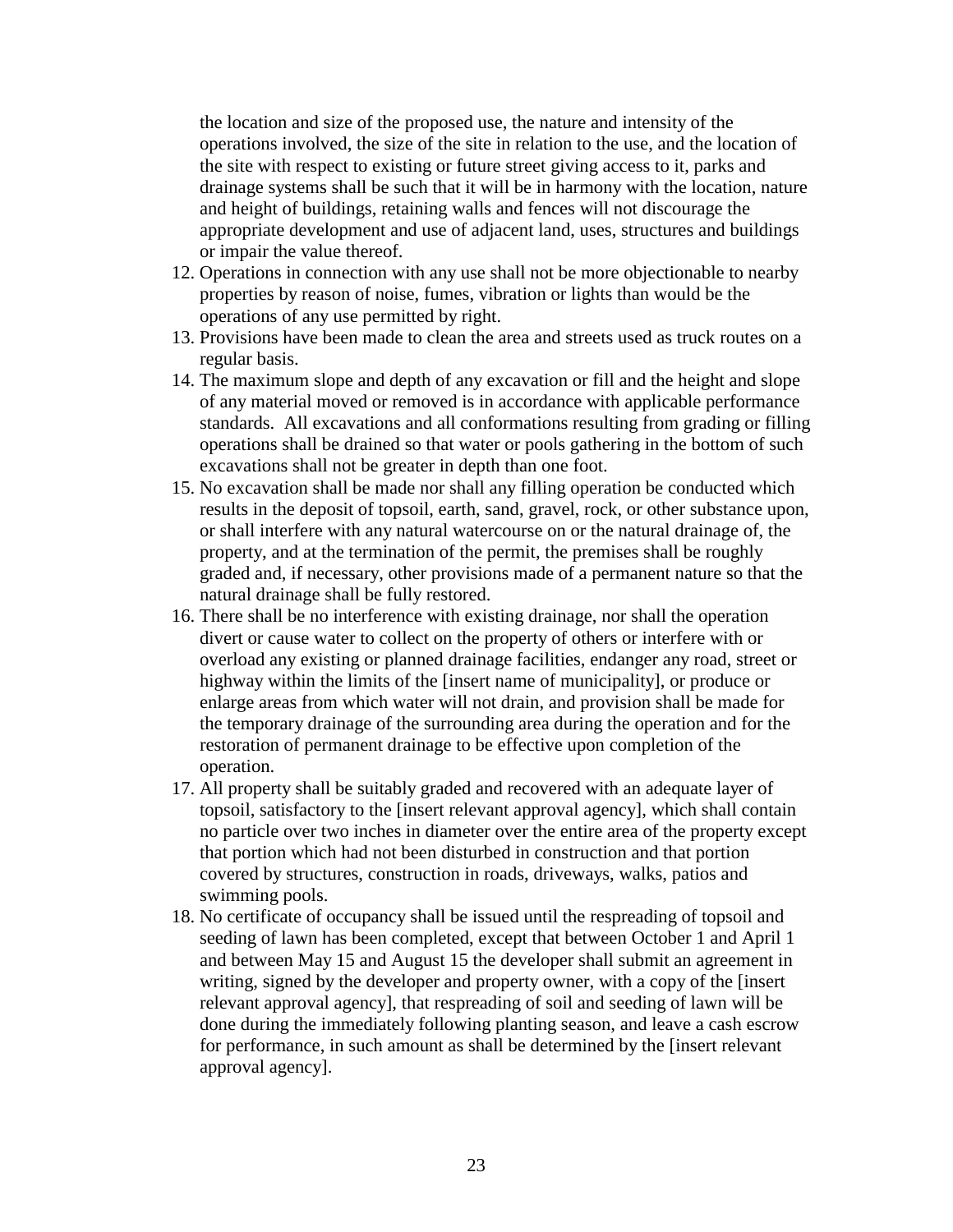#### D. Conditions.

The [insert relevant approval agency] is authorized to impose, in granting approval, the following conditions:

- 1. The establishment of the permitted period of time for the completion of the work.
- 2. The establishment of hours and days of operation, taking into account the nature of the area in which the work is performed.
- 3. The construction of fencing and other safety precautions, including street signs and flagmen, specifying the height and type of fencing or precaution and the location. No excavation shall be made below the grade of surrounding property to a depth greater than four feet unless the excavation is properly guarded and protected by a substantial fence of proper height and strength which will prevent children and adults from climbing over such fence, and with gates, which gates shall be locked at all times when the property is not being worked on.
- 4. The provision of access roads or other adequate means of access or ingress.
- 5. Requirements for rehabilitation of the site when necessary.
- 6. The execution of a payment and performance bond or cash deposit in an amount sufficient to secure the rehabilitation of the site and/or to guarantee the faithful performance of the work in accordance with the approval of development and all ordinances, laws, and regulations of the [insert name of municipality]. Such bond shall be approved by the [insert name of relevant approval agency] as to form and manner of execution and sufficiency of sureties and shall run for the same term as the term of the permit and for a one-year maintenance period after completion of the work. Default on such bond or deposit shall be declared by the [insert name of municipality] upon recommendation of the [Code Enforcement Officer].

#### **§4.8 Stormwater Management**

#### A. Objectives

- 1. Prevent increases in the magnitude and frequency of stormwater runoff so as to prevent an increase in flood flows and in the hazards and costs associated with flooding.
- 2. Prevent decreases in groundwater recharge and stream base flow so as to maintain aquatic life, assimilative capacity and potential water supplies.
- 3. Maintain the integrity of stream geometry so as to sustain the hydrologic functions of streams.
- 4. Facilitate the removal of pollutants in stormwater runoff so as to perpetuate the natural biological functions of streams.
- 5. To the extent practical, secure multiple community benefits such as groundwater replenishment, open space protection and increased recreational opportunity through stormwater management planning.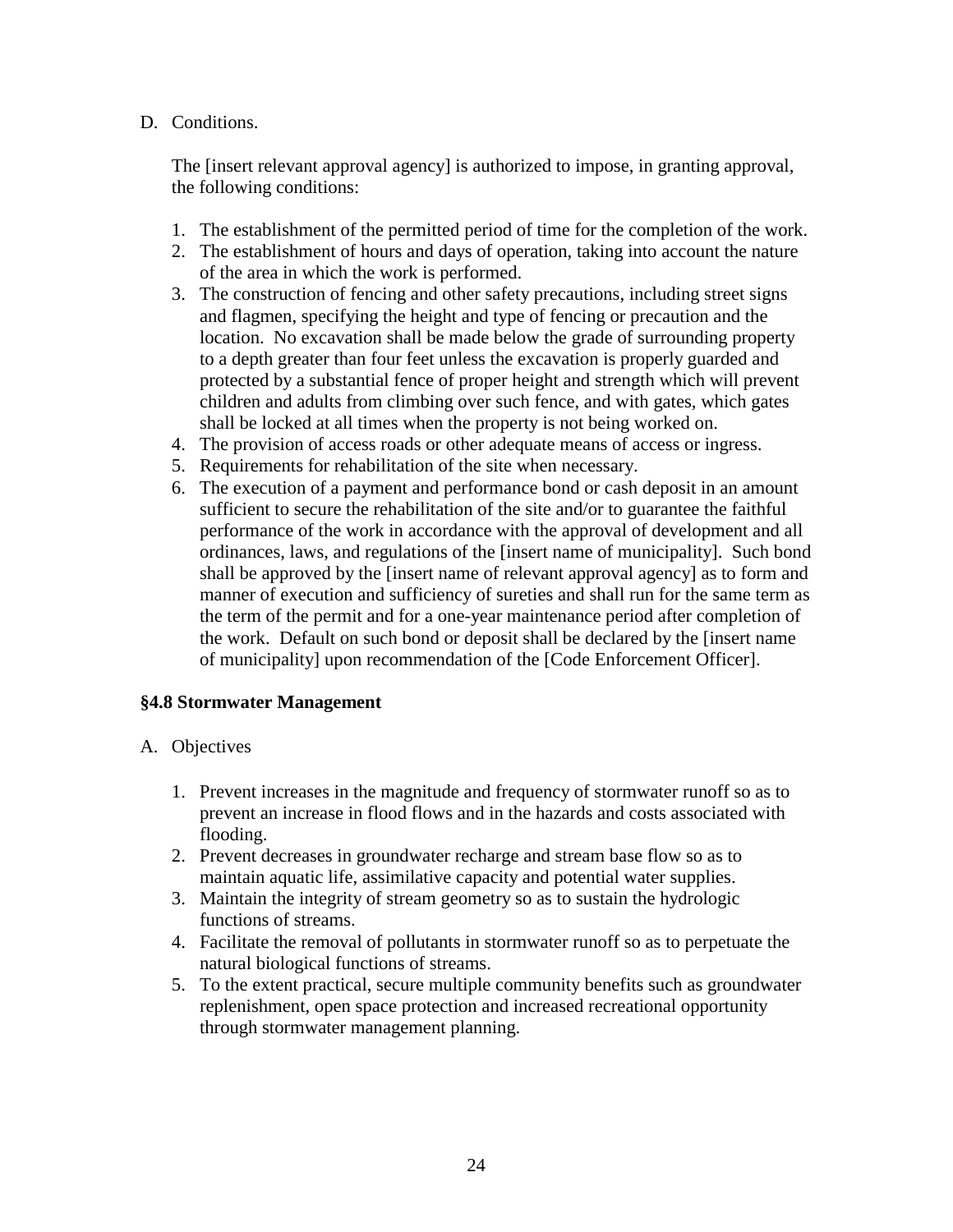#### B. Applicability.

The stormwater management control plan should be prepared and reviewed for all development when it is determined that stormwater runoff and/or erosion will have a significant effect on the environment.

- 1. It has been established that land clearing, land grading or earthmoving activities can have a significant effect on the environment, therefore, no applicant shall:
	- a. Initiate any land clearing, land grading or earthmoving activities without first preparing a stormwater management plan and obtaining approval of said plan from the [insert relevant approval agency].
	- b. Alter any drainage system without first preparing a stormwater plan and obtaining approval of said plan from the [insert relevant approval agency].
- C. Exemptions.

The following activities are exempt from the stormwater management:

- 1. Agricultural activities, including household gardening.
- 2. Development of one (1) single-family or duplex residential structure not in an existing subdivision.
- 3. Any maintenance, alteration, use or improvement to an existing structure, which will not change the quality, rate, volume or location of surface water discharge or contribute to erosion and sedimentation.
- D. Contents of Stormwater Management Control Plan
	- 1. It is the responsibility of an applicant to include sufficient information in the stormwater management plan for the [insert name of municipality] to evaluate the environmental characteristics of the affected areas, the potential and predicted impacts of the proposed activity on community waters and the effectiveness and acceptability of those measures proposed by the applicant for reducing or mitigating adverse impacts.
	- 2. The structure and content of the stormwater management control plan shall be as follows:
		- a. Background information.
			- 1) Project description.
				- i. Describe what is being proposed (i.e., residential lot subdivisions, planned unit development, commercial/retail development or industrial development).
				- ii. Describe project size (i.e., number of acres, number of dwelling units and other buildings and density).
				- iii. Describe other improvements which will be made on project site, including streets and roads, utilities (water, sewer, etc.), and give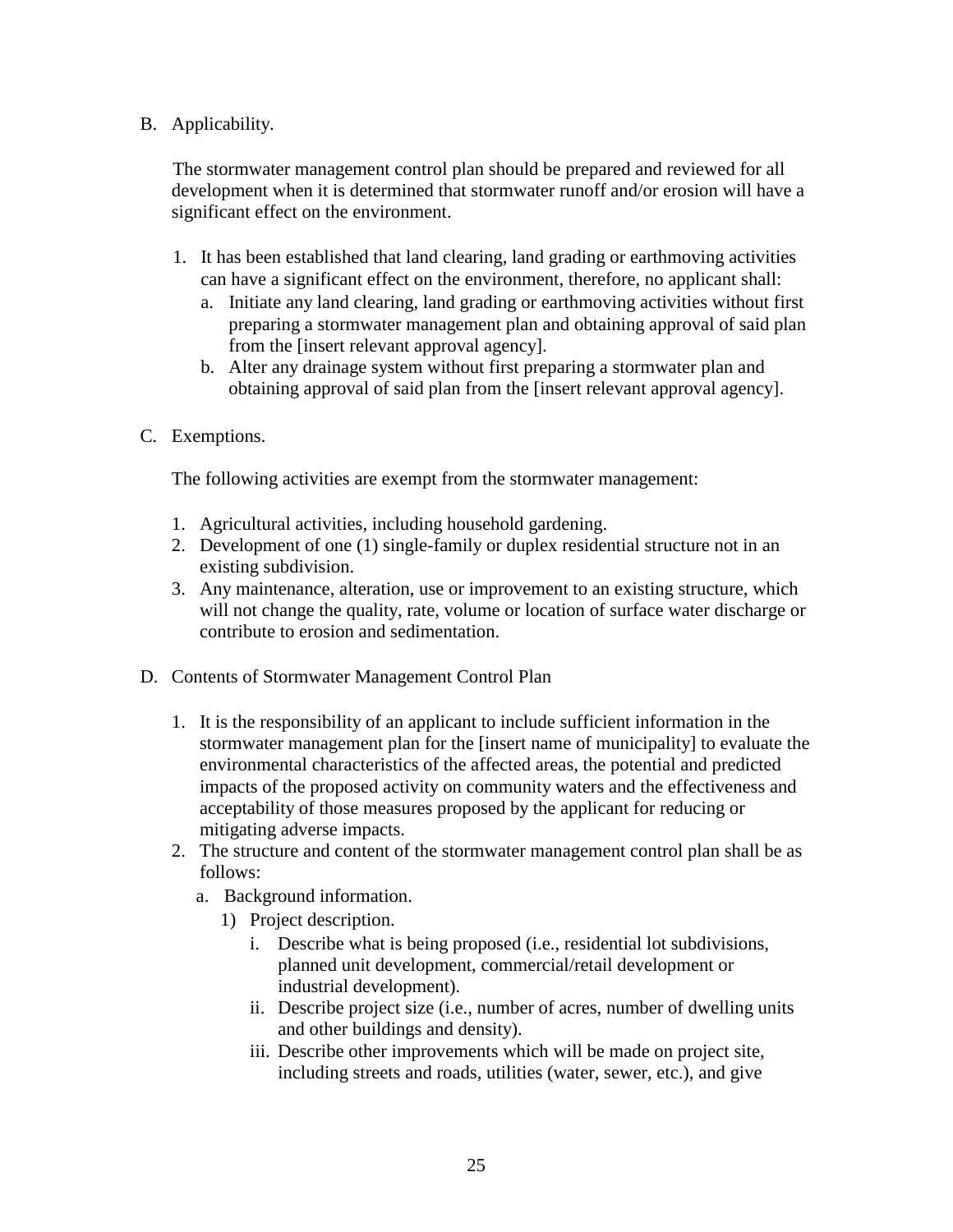particular attention to acreage of land that will become paved and covered with buildings. Lawn acreage also should be specified.

- iv. Provide a location map including the watershed that may be impacted by the project, highways, roads and proximity of project to nearest city, village or hamlet, and to the nearest water body and other prominent features.
- v. Provide a base map containing boundary lines of the project site, subcatchments and contributory watersheds at a scale agreed upon by the municipality and developer.
- vi. Provide an analysis of site limitations and development constraints by including such factors as slope, soil erodibility, depth to bedrock, depth to seasonal high water, soil percolation, etc., to facilitate evaluation of site suitability for proposed stormwater control facilities in relation to the overall development proposal.
- vii. Provide a statement describing how this project will meet stormwater management objectives established by the [insert name of municipality].
- viii. Provide a general description of the approaches, which will be taken to control stormwater runoff.
- ix. Provide a statement indicating when project is to begin and the expected date of completion.
- x. Provide a map and description of all conservation areas, conservation areas, wildlife habitats, easements, etc., to be protected. (These areas should be marked in the field.)
- xi. Provide an analysis of potential impacts from the proposed development to natural resource features on site and off site such as streams, lakes, wetlands, water supplies, aquifers, etc.
- b. Existing (predevelopment) conditions.
	- 1) Provide a map showing topography (contours) under existing conditions. On this same map, show drainage patterns, including ditches, culverts, permanent streams, intermittent/ephemeral streams or drainages, wetlands or other water bodies and existing roads. Indicate sizes of existing culverts. Delineate watershed and sub-watershed boundaries on the map.
	- 2) Provide a map showing existing land use, open space, public facilities, utility lines, water supply wells on site and predominant vegetation cover types (forested, brushland, grassland, cropland, pasture, etc.).
	- 3) Obtain soils survey information. Soils information should be obtained by conducting a site-specific soil survey.
	- 4) Where applicable, provide a map showing designated one-hundred-year floodplain boundaries in affected drainage basins in the conservation area overlay district including any available one-hundred-year flood elevations and floodways. Show culverts downstream of project and culvert size. Show existing easements for storm drains, sewers and other utilities. Show the extent of the drainage area served by a man-made stormwater drainage network if that network system is collecting runoff from outside of the natural drainage basin and is discharging into the basin of concern.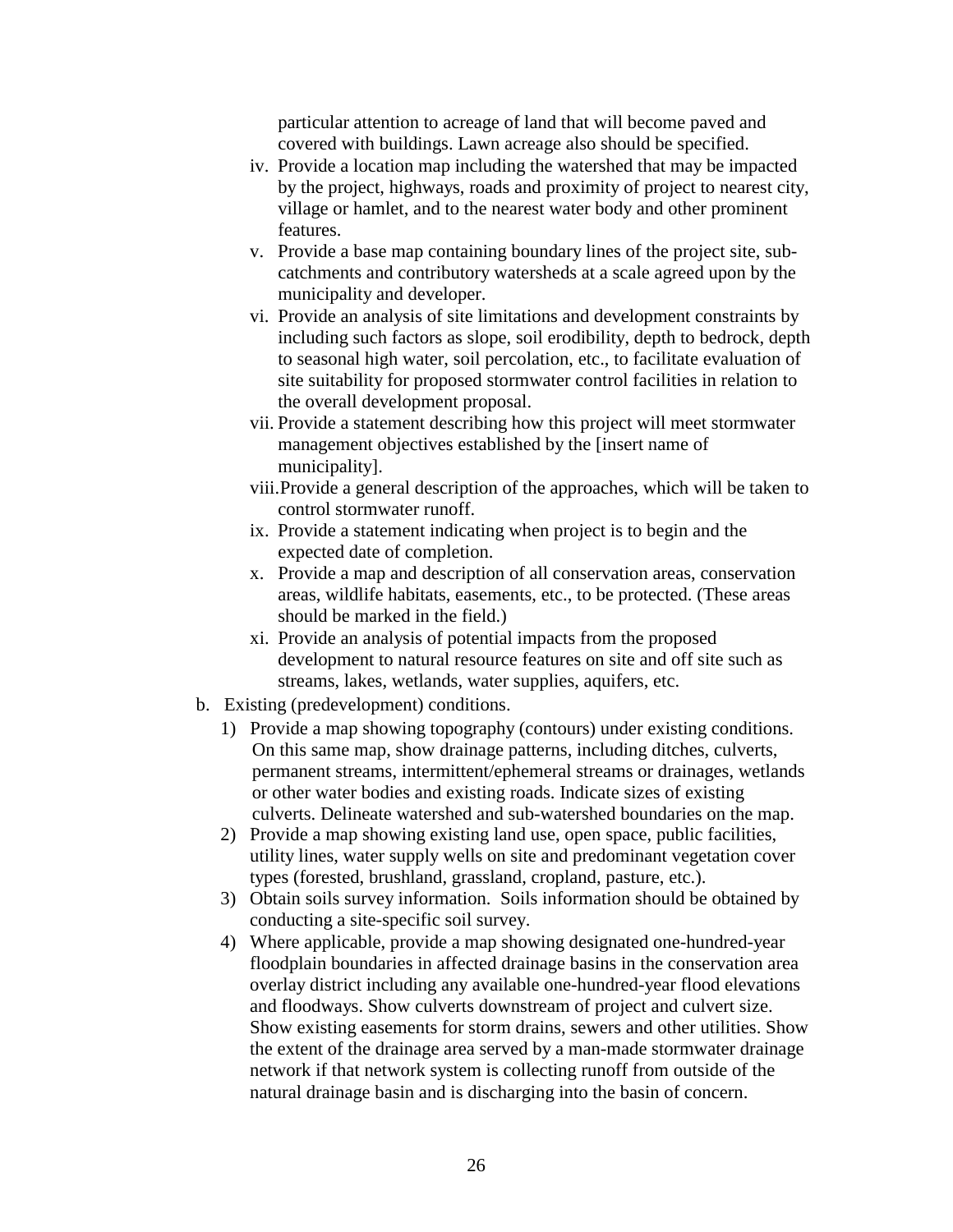- 5) Provide hydrologic data describing rainfall characteristics. This should include:
	- i. Precipitation data for several return periods (i.e., the one-year, two-year, ten-year and one-hundred-year storms for a twenty-four-hour duration).
	- ii. Provide stream channel survey data by sub-catchment showing channel conditions including roughness and vegetation.
- c. Proposed future (development) conditions.
	- 1) Provide a map showing, by sub-catchment, the completed project, including lot layout, approximate location of buildings, streets and other paved surfaces, final contours, utility lines, water supply wells, individual sewage disposal systems and location and types of easements.
	- 2) Provide tabular information, by sub-catchment, showing the acres of impervious area created in the proposed development as well as the extent of lawn and areas where the land has been made more impervious than predevelopment conditions.
	- 3) By sub-catchment, show on a map changes to land surface, including areas of cuts and fills, changes in vegetative cover types and final contours. Indicate by sub-catchment, land clearing and earthmoving start-up and completion dates.
	- 4) Indicate construction schedule including estimated completion date(s) and proposed winter shutdowns.
	- 5) Comparison of predevelopment with post-development runoff.
		- i. Methodologies.
			- a) Describe or identify the methodology used to compare and evaluate pre- with post-development runoff conditions in terms of volumes, peak rates of runoff, routing and hydrographs.
			- b) Peak discharge rates and total runoff volumes from the project area for existing site conditions and post-development conditions for the two-year and ten-year, twenty-four-hour storm events should be calculated. The relevant variables used in this determination, such as curve number and time of concentration, should be included.
			- c) Downstream analysis of the one-hundred-year, twenty-four-hour event, including peak discharge rates, total runoff volumes and evaluation of impacts to receiving waters and/or wetlands, should be evaluated.
			- d) Storage volume and surface area requirements necessary to provide flood control for runoff generated during two-year, ten-year and one-hundred-year, twenty-four-hour storm events should be calculated.
			- e) Discharge provisions for the proposed control measures, including peak discharge rates, outlet design, discharge capacity for each stage, outlet channel design and a description of the point of discharge should be provided.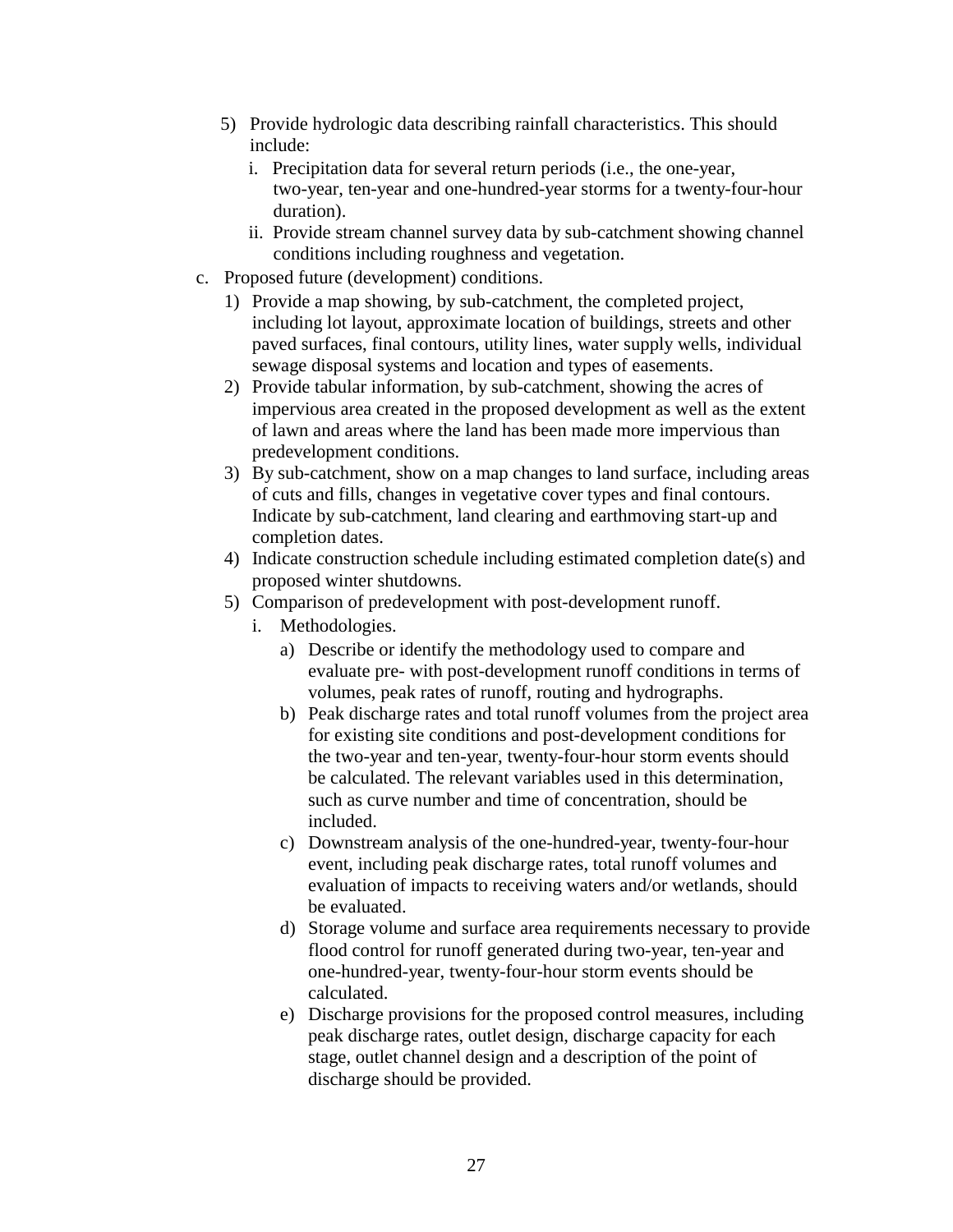- f) Sufficient detail should be provided to show that the stormwater facility(ies) is/are capable of withstanding the discharge from the one-hundred-year storm event.
- ii. Describe or identify the methodology used to compare and evaluate pre- with post-development pollutant loading. Contaminants to be compared include total suspended solids, total phosphorus, total nitrogen and biological oxygen demand and thermal pollution. Pollutant loading coefficients may be used.
	- a) Water quality treatment facilities should be designed for the one-year, twenty-four-hour storm event.
	- b) The necessary storage volumes shall be calculated and the proposed stormwater measure(s) shall be described in detail. The plans should provide sufficient detail of the water quality control measures to ensure that the relevant design criteria will be met.
	- c) Specific information may include surface area dimensions, depths, inlet designs, planting specifications for use of aquatic vegetation, percent solids removal expected, discharge rates and outlet design.
- iii. Calculations.
	- a) State any assumptions used in making the calculations.
	- b) Provide assumptions and coefficient values used in the hydrologic calculations for making above comparisons. Evaluate the post-development effect of stormwater runoff on identified floodplains or designated flood hazard areas in the community.
	- c) Compare pollutant loading between before and after conditions. Provide computations.
- 6) Stormwater management.
	- a. Stormwater management facilities.
		- 1) Describe in a narrative and show on a map, by sub-catchment, proposed stormwater management facilities. A soil profile to at least one (1) foot below the stormwater management facility should be provided.
		- 2) Provide designs of proposed structural stormwater management facilities including peak flow attenuation and water quality management. Indicate which facilities will be used to attenuate peak flows, which will be used to enhance stormwater runoff quality and which facilities will serve a dual role. Identify the materials to be used in constructing these facilities
		- 3) Calculations for sizing stormwater facilities should be provided.
		- 4) Provide designs and calculations for siting and sizing such specialized measures and devices as filter strips, water quality inlets (oil/grit separator), forebays, etc., which will be used to remove sediment, oil-based products and other contaminants found in runoff.
		- 5) Provide an evaluation of the amount of treatment or level of pollutant reduction that can be expected from the proposed stormwater management facility(ies). Contaminants to be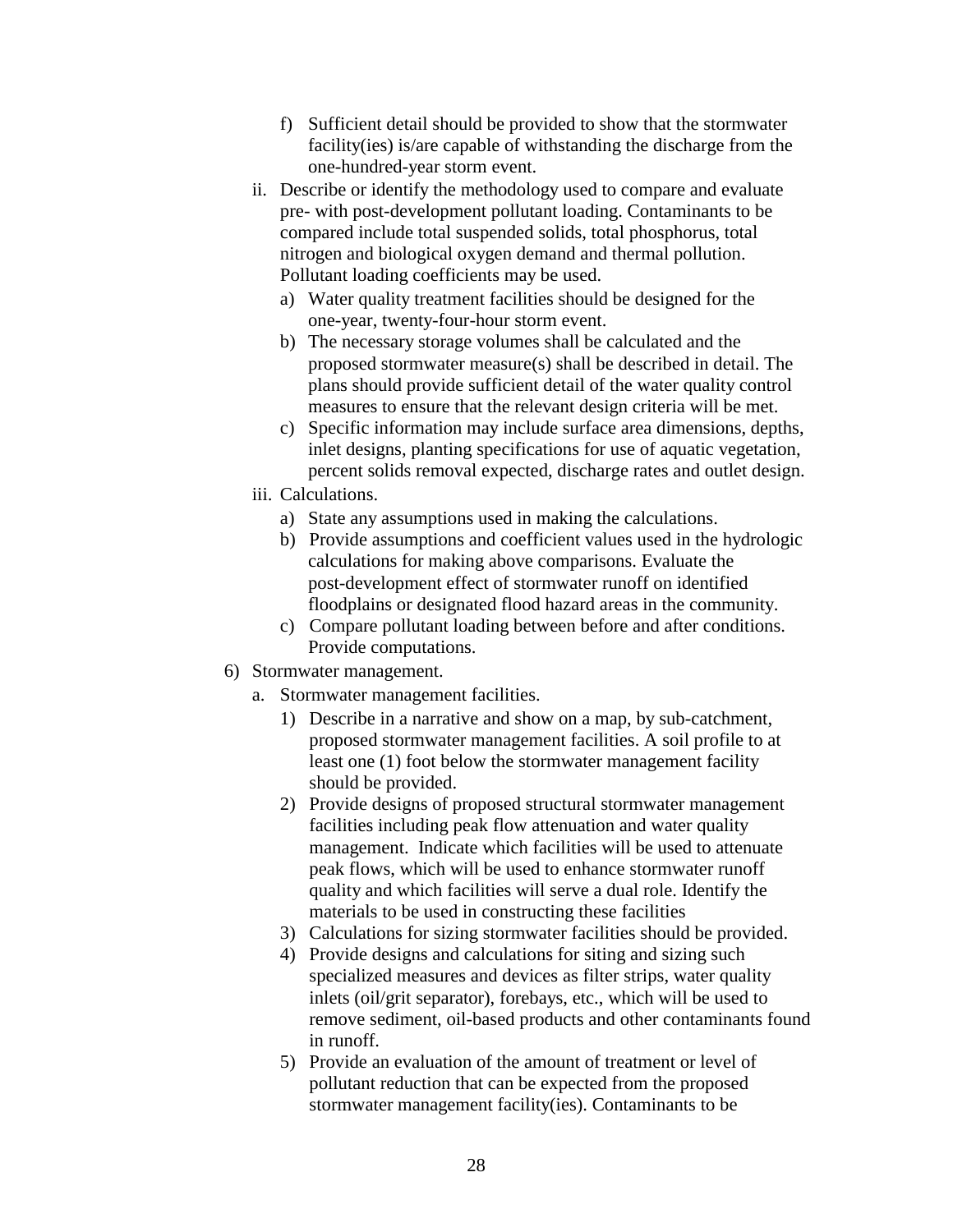considered in this evaluation include total suspended solids, total phosphorus, total nitrogen, biological oxygen demand and thermal pollution. Evaluation of the effectiveness of stormwater management practices can be based on reports on the effectiveness of comparable stormwater facilities at similar sites.

- 6) Provide information on the design provisions that address safety considerations (e.g., gentle slopes and benches in ponds) and accommodate maintenance needs including access to conduct maintenance operations.
- b. Stormwater conveyance system.
	- 1) Describe in a narrative and map, by sub-catchment, the stormwater conveyance (drainage) system. Indicate which segments of the drainage system are open channels and which segments are piped (culverts). Provide rationale and justification for installing piped segments.
	- 2) Provide plan view and cross-sectional designs of stormwater conveyance systems. Hydrologic calculations for siting and sizing the stormwater conveyance system should be provided. Identify materials to be used.
	- 3) Provide plans and designs and identify materials to be used for preventing erosion in channel sections of stormwater conveyance systems. Show how erosion at culvert inlets and outfalls will be prevented.
- c. Recreational and/or landscape features.
	- 1) Describe and illustrate any recreational or landscape features, which are to be factored into the stormwater management system to enhance the aesthetics of the facility(ies) and provide multiple use options.
	- 2) On a map prepared, show the location of recreational facilities.
	- 3) Provide landscaping sketches and designs for the stormwater management facilities.

#### E. Plan Review

- 1. The stormwater management plan shall not be approved unless it is consistent with the purposes and objectives of this section, except where a variance has been granted or where off-site management is approved.
- 2. Inspections. The applicant shall schedule the following inspections with the Code Enforcement Official:
	- a. Initial inspection: prior to approval of the stormwater management and erosion control plan.
	- b. Erosion control inspection: to ensure erosion control practices have been installed in accordance with the plan.
	- c. Bury inspection: prior to backfilling of any underground drainage or stormwater conveyance structures.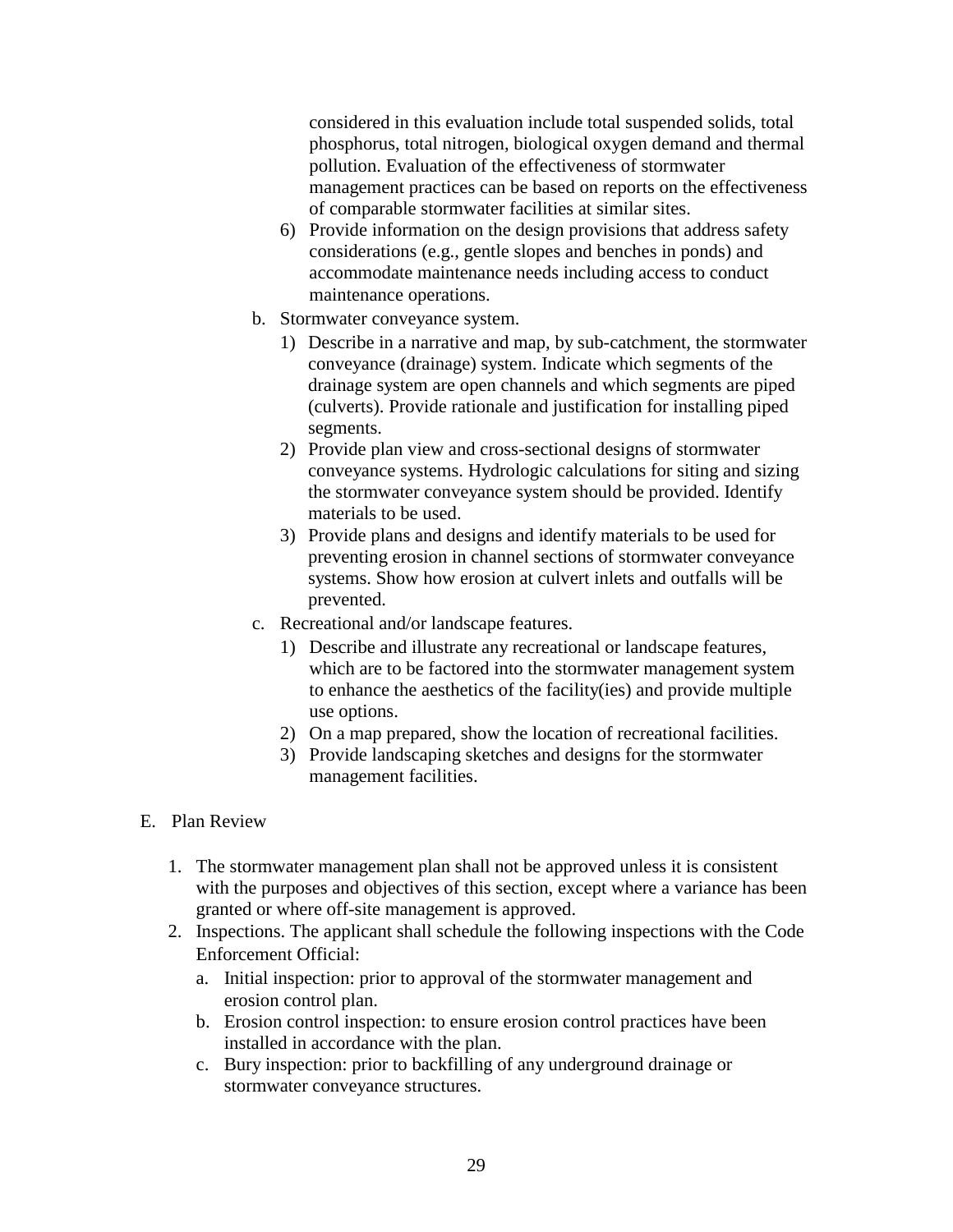- d. Final inspection: when all work including construction of stormwater management facilities has been completed.
- 3. The Code Enforcement Official shall inspect the work and either approve it or notify the applicant, in writing, in what respects there has been a failure to comply with the requirements of the approved stormwater management and erosion control plan. The applicant shall promptly correct any portion of the work, which does not comply, or the applicant will be subject to the bonding provisions and the penalty provisions of this law. The Code Enforcement Official may conduct random inspections to ensure effective control of erosion and sedimentation during all phases of construction.
- F. Off-site Stormwater Management Facilities. The [insert name of municipality] may allow stormwater runoff that is of unacceptable quality or which would be discharged in volumes or rates in excess of those otherwise allowed by this chapter to be discharged into stormwater management facilities off the site of development if all of the following conditions are met:
	- 1. It is not practicable to completely manage runoff on the site in a manner that meets the performance standards set forth above.
	- 2. The off site drainage facilities and channels leading to them are designed, constructed and maintained in accordance with the requirements of this section.
	- 3. Adverse environmental impacts on the site of development will be minimized.
		- a. Adequate provision is made for the sharing of construction and operating costs of the off site facilities. The applicant may be required to pay a portion of the cost of constructing the facilities as a condition to receiving approval of the drainage plan.
		- b. Use of regional off site stormwater management facilities does not eliminate the requirement that the first flush be captured and treated on site.
		- c. A request to use off site stormwater management facilities and all information related to the proposed off site facilities should be made a part of the stormwater management plan.
- G. Maintenance of Facilities.
	- 1. The [insert name of municipality] shall determine whether stormwater management facilities are to be maintained by the applicant, a homeowner's association or by the [insert name of municipality].
		- a. If maintenance is to be performed by a homeowner's association, the homeowner's association must be registered pursuant to § 352-e of the New York State General Business Law.
		- b. If maintained by an owner or homeowner's association, a maintenance plan containing a maintenance schedule shall be prepared by the applicant and/or homeowner's association for approval by the [insert name of municipality].
		- c. Stormwater management facilities maintained by an owner or homeowner's association shall have adequate easements to permit the Code Enforcement Official to inspect and, if necessary, to take corrective action should the owner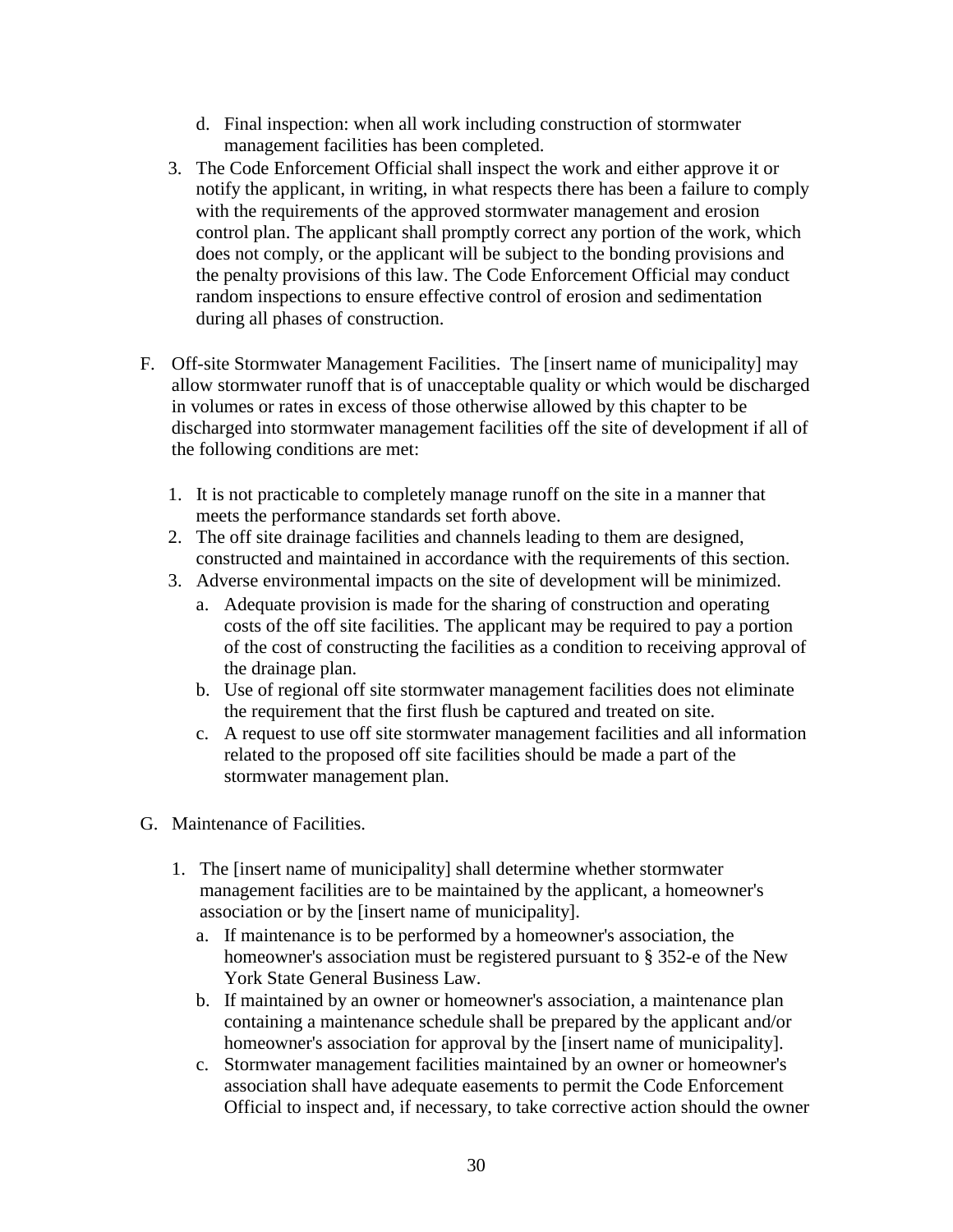fail to properly maintain the system. Before taking corrective action, the [insert name of municipality] shall give the applicant or homeowner's association written notice of the nature of the existing defects. If the applicant or homeowner's association fails within thirty (30) days from the date of notice to commence corrective action or to appeal the matter to the [insert relevant approval agency], the [insert relevant approval agency] may take necessary corrective action, the cost of which shall be borne by the applicant or by the homeowner's association. If, in the event that the homeowner's association fails to pay for required corrective action, the [insert name of municipality] shall have a lien placed on the real property of members of the homeowner's association until payment is made.

2. Stormwater management facilities may be dedicated to the [insert name of municipality] for the purposes of maintenance by mutual consent and agreement of the applicant and [insert name of municipality] and shall be dedicated to the [insert name of municipality] when said facilities are determined to be appropriately a part of the [insert name of municipality] maintained stormwater management system.

#### **§4.9 Timber Management.**

- A. Objective. To promote the welfare of the people of the [insert name of municipality] by providing for regulation of the removal of trees in such a way as to protect and preserve the environment, roads, and quality of the community in general. Trees are a natural resource and an integral part of the natural landscape, providing soil erosion control, surface water flow barriers and scenic beauty, and fostering plant and wildlife species. The removal or harvest of trees is therefore of prime concern to the people of the [insert name of municipality] and shall not be permitted, except as hereinafter provided.
- B. Management Plan. To obtain approval for timber harvesting operations a management plan shall be submitted which contains the following information:
	- 1. A precise description of the operating area with an accurate topographic map of a scale of not less than eight inches to one mile, indicating:
		- a. Location of timber stands proposed for timber harvesting such that old growth stands, prior cut stands, small stands and hardwood stands are identified.
		- b. Location of truck roads, both existing and proposed.
		- c. Location of drainage structures.
		- d. Location of all buildings.
		- e. Location of firebreaks.
		- f. Location of all streams.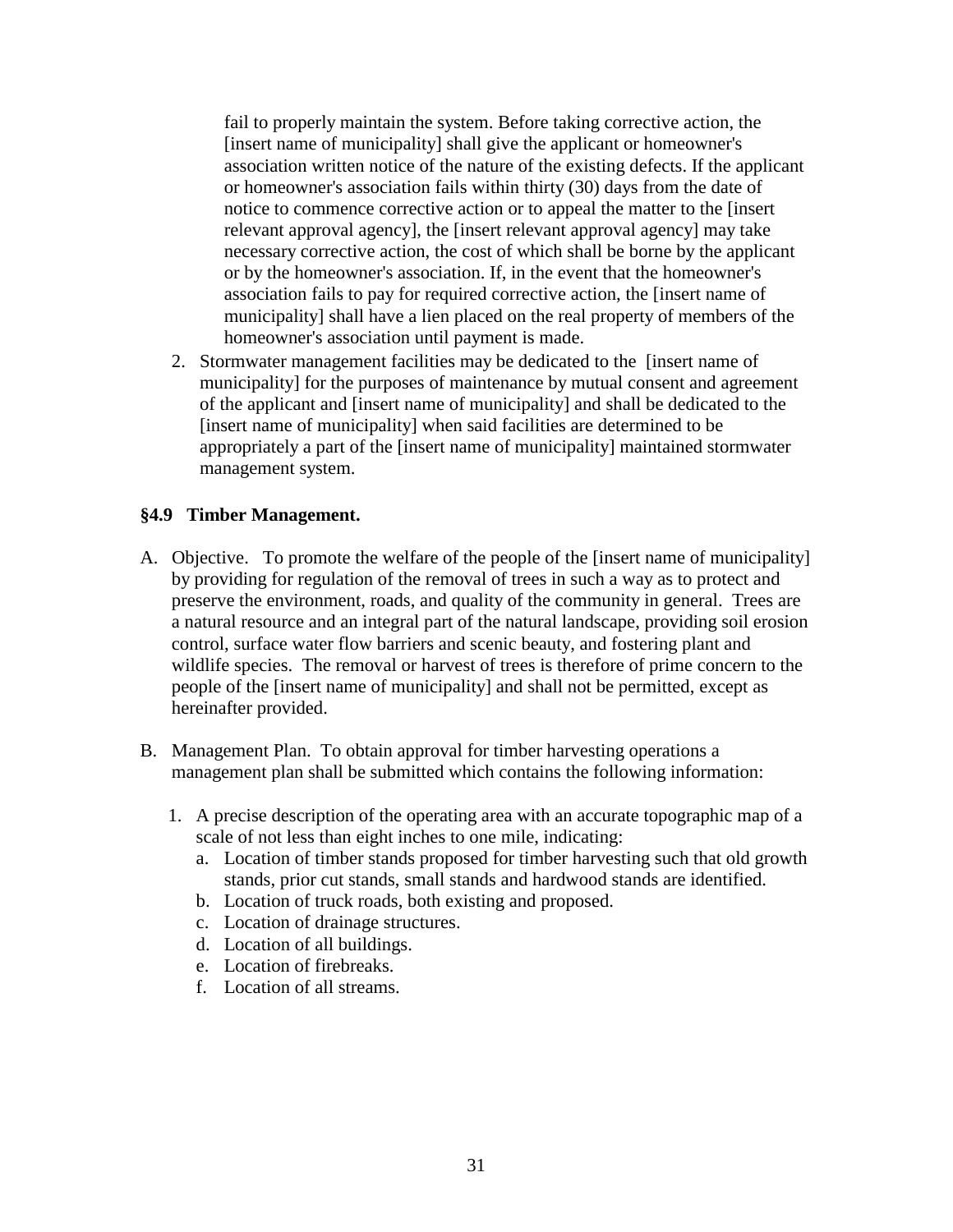- 2. An operating plan describing the following information:
	- a. Estimated total volume of timber by species and diameter class and the basis of said estimate. If estimated by timber inventory, then specify date of inventory, type of inventory, and percent sample.
	- b. Type of timber stand in terms of age and crown density.
	- c. Method of tree selection for harvest and leave.
	- d. Slash disposal and cleanup plans.
	- e. Erosion control measures.
	- f. Fire prevention plan.
	- g. Name, address, and telephone number of logging operation and on-thepremises supervisor.
	- h. The desired haul route.
	- i. Name and address of applicant's forestry consultant.
	- j. Dates within which the timber harvest operations are to take place.
- 3. A statement of intent of the operation.
	- a. Timber harvest for sustained timer production.
	- b. Subdivision development.
	- c. Site development.
	- d. Recreation development.
	- e. Other.
- 4. Proposed area, drainage structures, and truck roads shall be suitably designated on the ground by flagging or other such means so that the area is easily determined.
- C. Findings.

The [insert relevant approval agency] shall make the following findings before approving any timber harvesting or forest clearing activity:

- 1. To the greatest extent possible trees, shrubs and plants located within a floodplain, stream buffer, wetland, steep slope or critical habitat are retained.
- 2. Contiguous forests that connect large undeveloped or highly vegetated tracts of land are maintained.
- 3. Trees, shrubs, or plants determined to be rare, threatened, or endangered are protected.
- 4. To the extent possible, no new truck roads shall be created. If such roads must be created, they are laid out and constructed in such a manner that the general contours of the land are utilized, thus avoiding excessive cuts and fills. Roads shall be located so as to cause the minimum amount of erosion and stream contamination. Where possible, all roads shall be located so that fill material will not be deposited closer than fifty feet from the high water mark of any stream or natural watercourse except where truck roads cross streams.
- 5. No track laying or wheeled equipment shall operate, deposit or disturb soil within fifty feet of the high water mark of any stream.
- 6. No slash or debris shall be allowed to accumulate in any stream. No streams are used as a truck road or tractor road.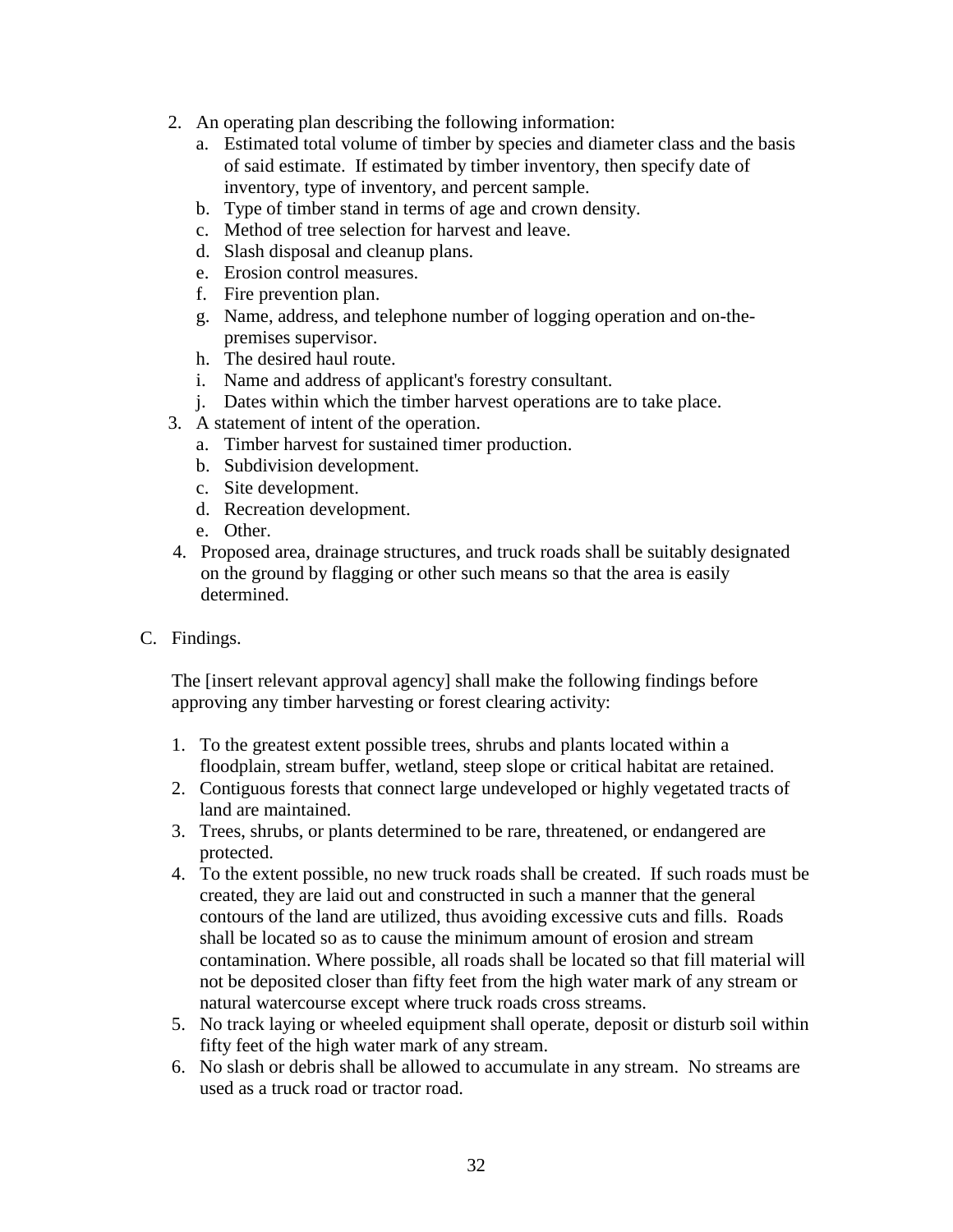- 7. All road and skid road crossings of streams shall be provided with temporary or permanent drainage structures, which will adequately carry water under the road or skid road without the water being contaminated or polluted with soil or organic material.
- 8. Drainage structures shall be installed concurrently with road and skid road construction. They shall be of adequate size to carry anticipated peak flows.
- 9. Any fill deposited for truck road or tractor road crossings shall be removed from natural watercourses.
- 10. Tractor trails and skid trails shall be limited in number and width consistent with sound logging practices, and due diligence shall be exercised in skidding operations so as to prevent damage to leave trees, other vegetation and soil.
- 11. Landings shall be kept to a minimum in size and number consistent with sound logging practices. Landings shall not be located where their construction causes disturbance or depositing of soil within 100 feet of any stream or natural watercourse.
- 12. Measures shall be taken to control erosion.
- 13. No slash or debris greater than one inch in diameter shall be permitted within one hundred feet of any dwelling or public road.
- 14. The amount of trees to be harvested from any old growth, prior cut, small or hardwood stand, shall be in accordance with the following standards:
	- a. Old growth stands. Leave uncut and undamaged all trees measuring thirty inches or greater provided, however, no leave stand shall contain less than two trees.
	- b. Prior cut stands. Leave uncut and undamaged a well-distributed timber stand. Each leave stand area shall contain forty percent of those coniferous trees measuring twenty inches and above present prior to commencement of timber harvesting. No trees eighteen inches or less shall be cut. Leave trees shall be thrifty, vigorous, coniferous trees with well-formed full crowns.
	- c. Small stands. Leave uncut and undamaged a well-distributed timber stand. Each leave stand shall contain fifty percent of those coniferous trees measured twenty inches present prior to commencing of timber harvesting. No trees eighteen inches or less shall be cut. Leave trees shall be thrifty, vigorous, coniferous tress with well-formed full crowns.
	- d. Hardwood stands. All coniferous tress not damaged beyond recovery by the timer harvest must remain uncut.
- 15. Timber harvesting of any stand shall be limited to only one operation in any tenyear period of time; provided that, following the ten-year period, minimum stocking has been obtained.
- 16. Trees shall be felled to the fullest extent possible that topography, lean of tree, landings, utility lines, local obstructions and safety factors permit, in line skidding direction, away from roads, and with minimum damage to tress and reproduction. Trees located within a tree length of a stream shall be felled so that tree branches will not enter the stream.
- 17. Efforts are taken to reforest whenever possible.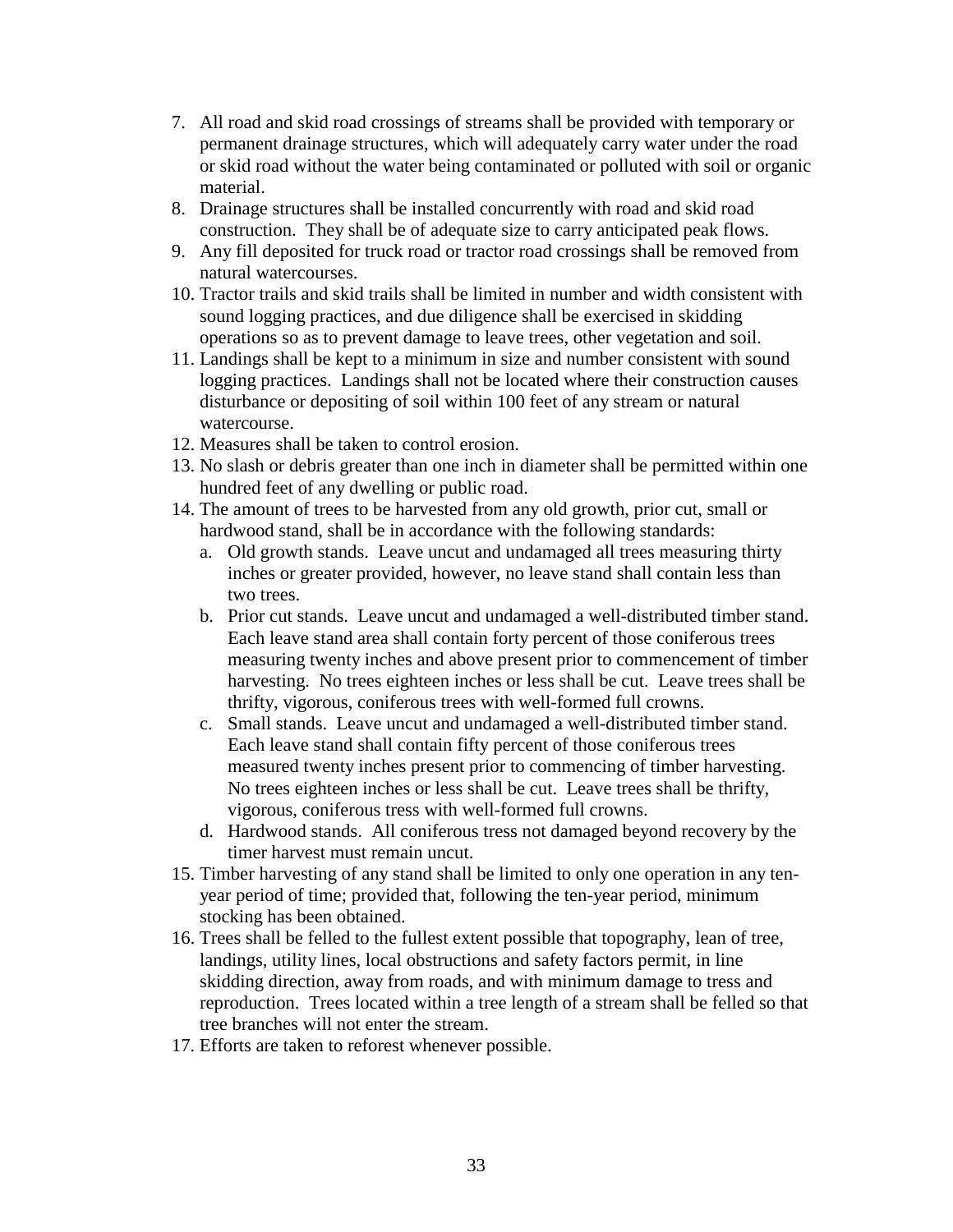#### **§5.1 Approval Requirements and Standards**

#### **§5.2 General Approval Procedures**

If not otherwise required for the approval of the development, the applicant shall submit the following information:

- 1. A location plan and boundary line survey of the property.
- 2. The location of the conservation area district boundaries.
- 3. The location of all existing and proposed buildings, structures, utility lines, sewers, water and storm drains on the property or within two hundred (200) feet of the proposed work site.
- 4. The location of all existing and proposed impervious surfaces such as driveways, sidewalks, etc., on the property or within two hundred (200) feet of the proposed work site.
- 5. Existing and proposed contour levels at one (1) foot intervals for the property, unless such property is located within a steep slopes area whereby contour levels may be shown at two (2) foot intervals.
- 6. The location and types of all existing and proposed vegetation and shrub masses, as well as all tress with a diameter of six (6) inches or more within and/or adjacent to the property.
- 7. The location of all existing and proposed drainage patterns, drainageways, swales, etc., within and/or adjacent to the property.
- 8. The location of critical wildlife habitat and a listing of wildlife species that utilize the habitat.
- 9. The location of any other critical natural resources that have been identified upon designation of the conservation overlay area.

#### **§5.3 Development Approval on Land Located in Proximity to Wetlands, Water Bodies, and Watercourses**

- A. In addition to the information requested in §5.2, the application shall include:
	- 1. A plat drawn to scale showing the wetland boundary as determined by a documented field survey, including the location of all existing and proposed watercourses, drainageways, and stormwater facilities. The plat shall also show the buffer area boundaries as determined in accordance with  $\S 3.3 \text{ (1)(D)}$ ;
	- 2. A description and map of the wetland area that will be affected by the proposed activity. This documentation must also include a map of the entire wetland, an assessment of the wetland's functional characteristics and water sources, and a description of the vegetation types and fish and wildlife habitat;
	- 3. A description and map of soil types in the proposed development area and the locations and specifications for all proposed draining, filling, grading, dredging and vegetation removal, including the amounts and methods;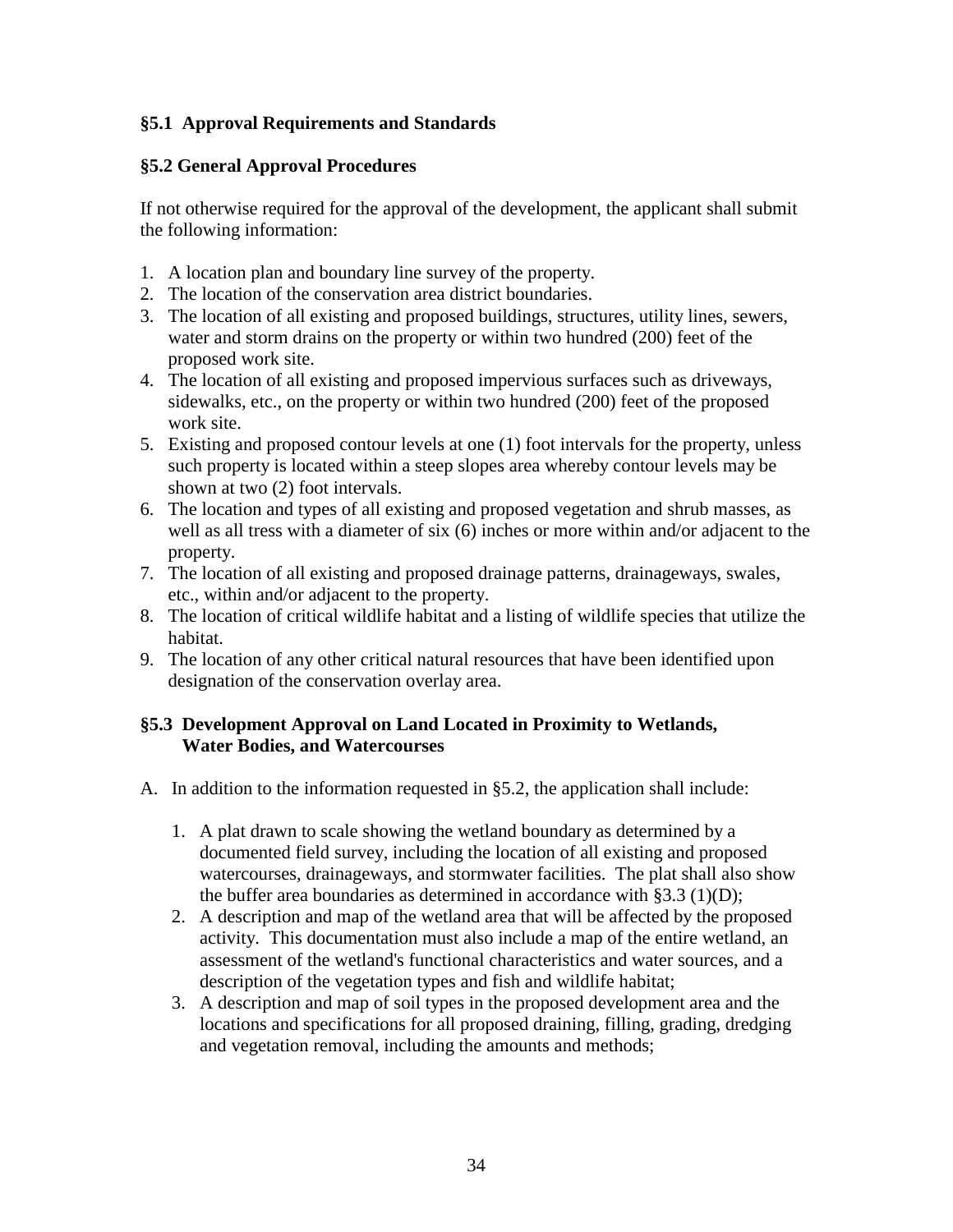- 4. A study of any flood hazard, erosion hazard, or other natural hazards in the proposed development area and any prospective measures to reduce such hazards;
- 5. Detailed Mitigation Plans if required;
- 6. Description of how the proposal meets the approval criteria listed in subsection (B) below.
- B. Approval Criteria. In determining approval, the [insert relevant approval agency] shall consider the following:
	- 1. Whether the proposed activity is water-dependent or requires access to the wetland as a central element of its basic design function, or is not water dependent but has no practicable alternative;
	- 2. Adverse impacts are minimized such that the wetland, water body or watercourse's functional characteristics, existing contour, vegetation, fish and wildlife resources, shoreline anchoring, flood storage, general hydrological conditions, and visual amenities are maintained;
	- 3. The potential for significant degradation of groundwater or surface-water quality;
	- 4. Provisions for replacement wetlands for any loss of existing wetland areas.
	- 5. Designated buffer areas are adequate to protect the wetland, water body or watercourse.

# **§5.4 Development Approval for Land Located in Aquifers**

- A. In addition to the information required in §5.2, the application shall include:
	- 1. A hydrologic analysis of the property. The purpose of the report is to demonstrate whether the proposed use will result in any degradation or contamination of ground water. Such analysis shall be prepared by a qualified hydrologist at the expense of the applicant. Such analysis shall include:
		- a. Identification of the nature and importance of the groundwater supply and recharge aspects of the individual property upon which the use is proposed.
		- b. Aquifer flow characteristics, including a delineation of the primary recharge area, a distribution of transmissivity and details of the hydrologic budget, including natural and man-made sources of recharge and withdrawal.
		- c. Description of the water table level.
		- d. Establishment of a ground-water protection plan which shall be implemented as part of the use. The plan, and its implementation at the time of establishment of the use, shall be such that it will mitigate any reasonable possibility of degradation or contamination of the ground water designated for protection. Particular design features to mitigate the water quality impacts of first-flush runoff from paved surfaces shall be included in the groundwater protection plan.
		- e. A showing that the use together with the implementation of the ground-water protection plan, will not result in a violation of the New York State Drinking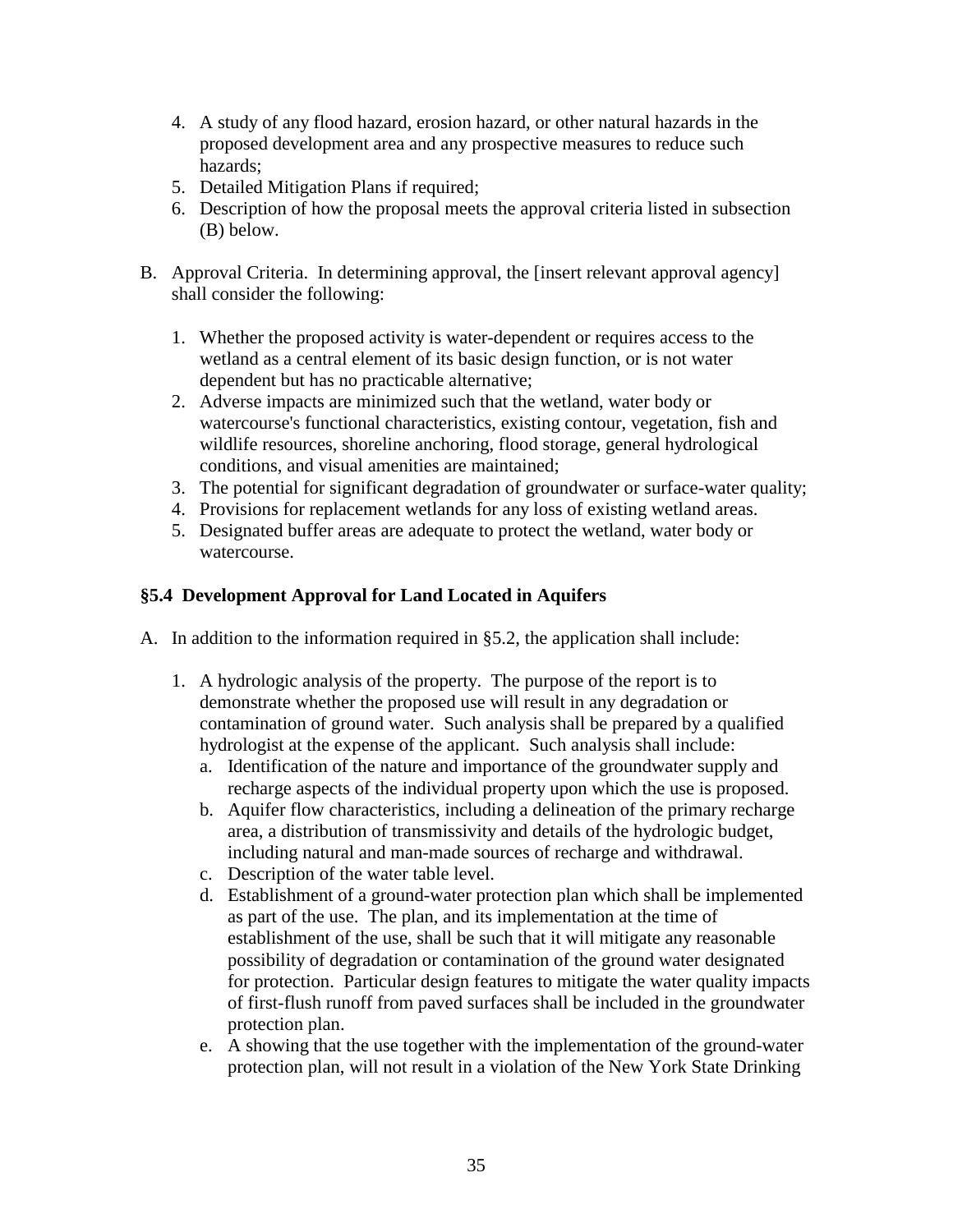Water Standard (10 NYCRR 5). The location of measurement/testing is to be in the groundwater within the downgradient property line.

- f. An analysis of installation and/or extension of public or community sanitary sewer system as a mitigation measure and as an alternative to septic systems.
- B. Approval Criteria. In determining approval, the [insert relevant approval agency] shall consider the following:
	- 1. The type of use and the area in which the use is proposed.
	- 2. The amount of vegetation that would be lost.
	- 3. The degree of threat to ground water quality caused by the proposed use including the degree of soil compaction reducing the ability of the aquifer to store water.
	- 4. The [insert relevant approval agency] may attach conditions to a permit to insure the protection of groundwater quality.
- C. Prohibited Uses in Aquifer and Recharge Areas
	- 1. The disposal, storage or treatment of hazardous material and solid or liquid waste material, except the storage of such hazardous material in sealed containers for retail sale or for normal household use.
	- 2. The creation of manufacturing of any hazardous material.
	- 3. Dry wells directly connected to any floor drain, garage drain, wash basin or sink.
	- 4. Gasoline service and filling stations and automobile service and repair facilities.
	- 5. Dry-cleaning and dyeing establishments and laundries that use cleaning solvents.
	- 6. Photographic printing and processing labs.
	- 7. Furniture stripping and refinishing establishments.
	- 8. The storage of hydrocarbon products except those necessary for residential use in homes and vehicles provided that such products are stored in appropriate containers.
	- 9. Disposal of hazardous material used in medical and dental office operations.
	- 10. Disposal of septic or sewage sludge or ash.
	- 11. Any storage of materials, which in the opinion of the [insert relevant approval agency], has the potential to contaminate or degrade ground-water resources.

#### **§5.5 Development Approval for Land Located in Floodplains**

- A. In addition to the information required in §5.2, the application shall include:
	- 1. The elevation, in relation to mean sea level, of the proposed lowest floor, including the basement or cellar of all structures.
	- 2. The elevation, in relation to mean sea level, to which any nonresidential structure has been floodproofed.
	- 3. A certificate from a licensed professional engineer or architect that the utility floodproofing will meet the floodproofing criteria.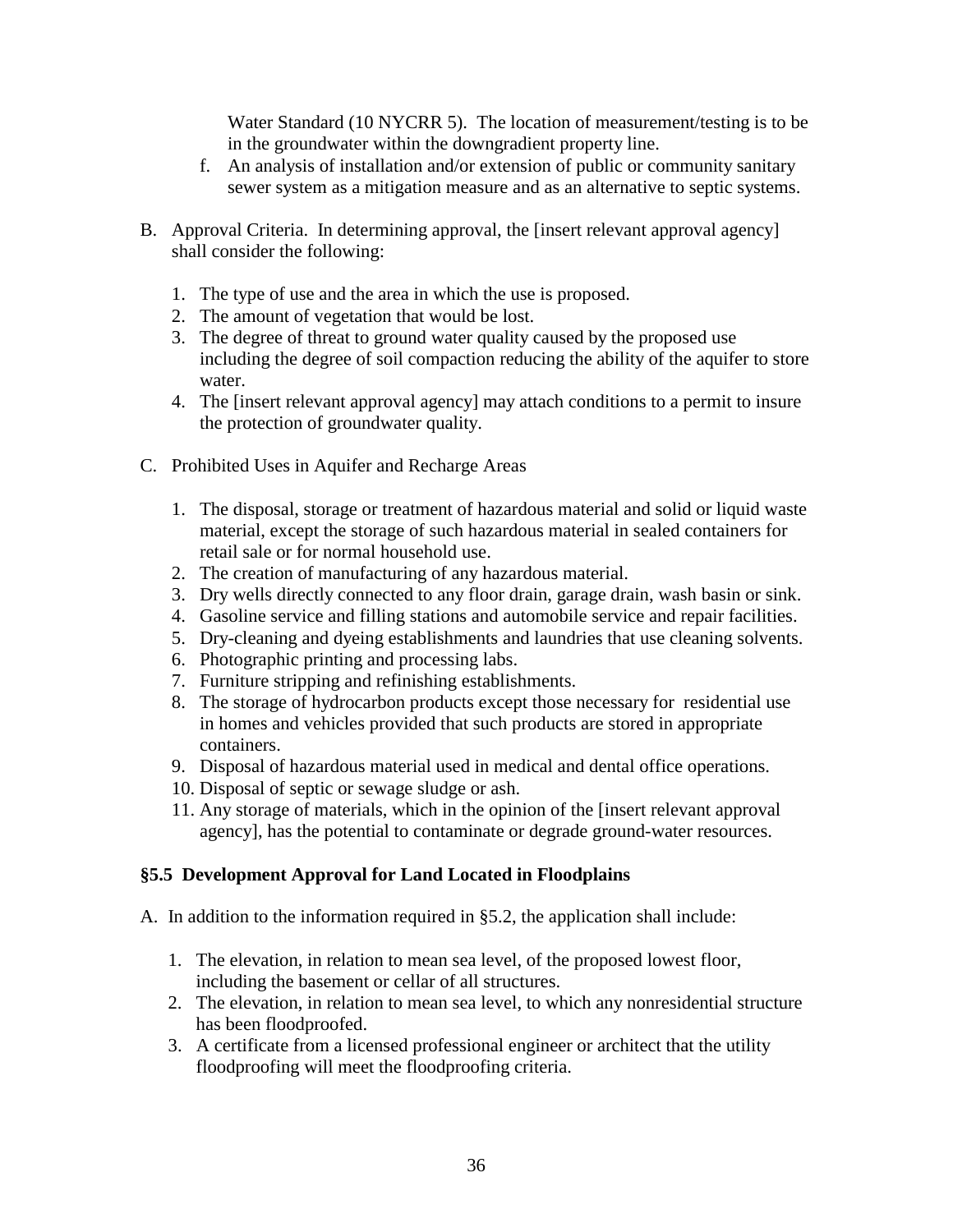- 4. A certificate from a licensed professional engineer or architect that the nonresidential floodproofed structure will meet the floodproofing criteria.
- 5. A description of the extent to which any watercourse will be altered or relocated as a result of the proposed land use or development.
- 6. Any such other information and technical data as the [insert relevant approval agency] may require.
- B. Approval Criteria. In determining approval, the [insert relevant approval agency] shall consider the following:
	- 1. The type of use and are in which it is proposed.
	- 2. The amount of vegetation that would be lost.
	- 3. The degree of threat to loss of critical habitat and wildlife species.
	- 4. The alteration of the natural characteristics of the floodplain.
	- 5. Whether proposed building sites will be reasonably safe from flooding.
	- 6. Whether proposed development in an area of special flood hazard may result in physical damage to any other property (e.g., stream bank erosion and increased flood velocities).
	- 7. All necessary permits have been received from those governmental agencies from which approval is required by state or federal law.

# **§5.6 Development Approval for Land Located in Scenic Resources**

- A. In addition to the information required in §5.2, the application shall include:
	- 1. A grading plan showing all areas of cut and fill.
	- 2. A site plan delineating the locations of all structures.
	- 3. Sections, elevations, and perspectives showing the design of all proposed structures, including height from design grade.
	- 4. A landscape plan showing existing and proposed vegetation.
	- 5. Calculations showing how height restrictions are met.
	- 6. Material and/or paint descriptions for areas of structures visible in a scenic view.
	- 7. Color photographs showing the site from representative locations on the roadway of a scenic view.
- B. Approval Criteria. In determining approval, the [insert relevant approval agency] shall consider the following:
	- 1. The scenic quality of the area is retained through the preservation of native vegetation and natural topography.
	- 2. Viewsheds provide the observer with the visual perspective of the area in terms of foreground, middle ground, and background.
	- 3. Views of prominent ridgelines that form the limits of scenic viewsheds are preserved.
	- 4. View windows through site development are maintained.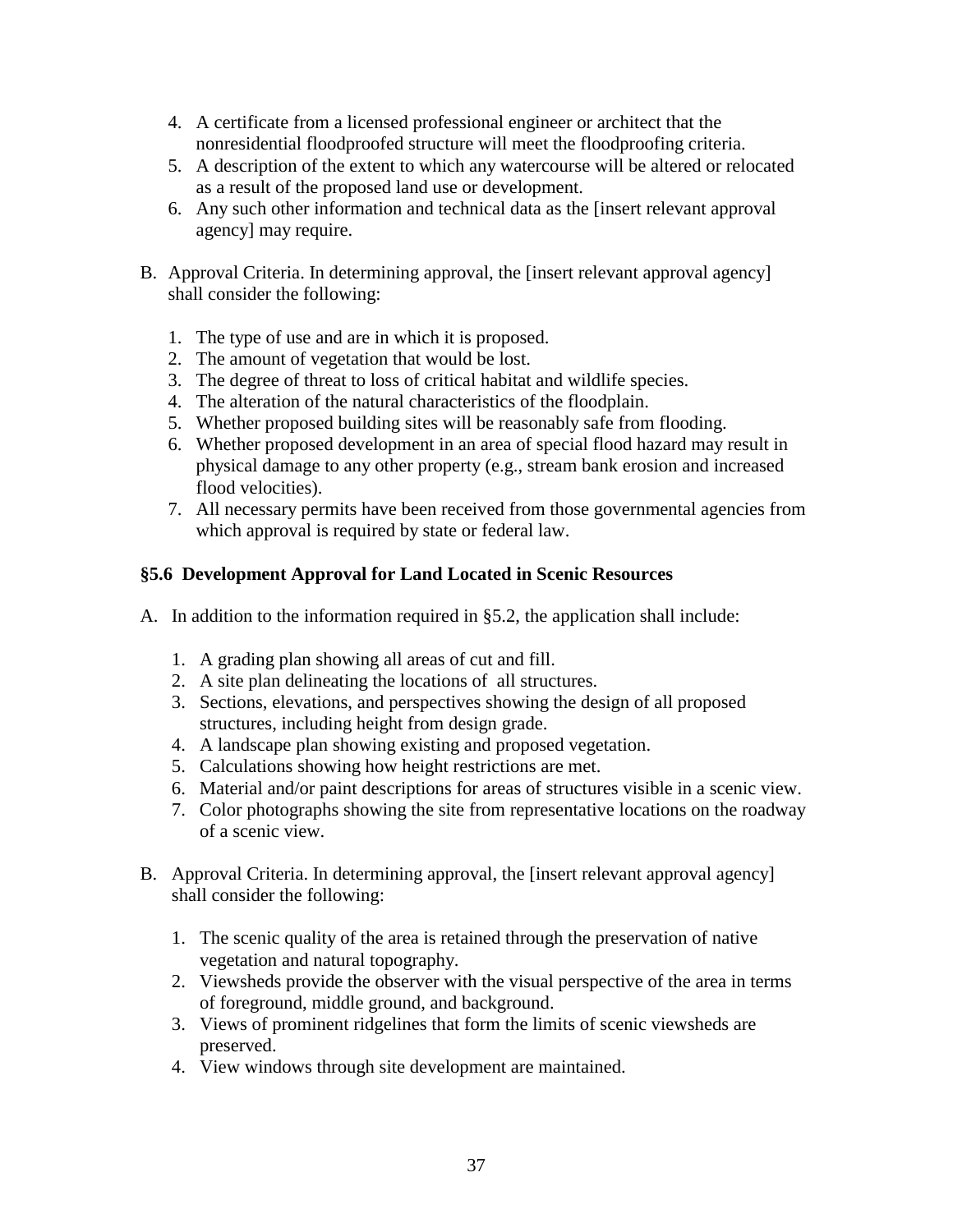- 5. Siting of any structure is on a portion of the property where topography and existing vegetation will screen the development from view.
- 6. Use of nonreflective or low reflective building material and dark natural or earthtone colors.
- 7. Exterior lighting is shielded so that it is not highly visible from identified viewing areas. Shielded materials are composed of nonreflective, opaque materials.
- 8. Use of screening vegetation or earth berms to block and/or disrupt views of the development. The retaining of existing vegetation over other screening methods. Trees planted for screening purposes are coniferous thus providing winter screening. Proper maintenance and survival of any vegetation used for screening.
- 9. Proposed developments or land use activities are aligned, designed and sited to fit the natural topography and to take advantage of vegetation and land form screening, and to minimize visible grading or other modifications of landforms, vegetation cover, and natural characteristics.
- 10. Structure height remains below the surrounding forest canopy level thereby maintaining the tree line.
- 11. Siting and/or design is such that the silhouette of buildings and other structures remains below the skyline of bluffs or ridges as seen from identified viewing areas.
- 12. Paving and excavation is minimized to the greatest extent possible.
- 13. Features that are characteristic of the scenic area such as retaining fences, stone walls, rocks, and vegetation are preserved and maintained.

### **§5.7 Development Approval on Land Located on Steep Slopes**

A. In addition to the information required in §5.2, the application shall include:

- 1. The location of the proposed area of disturbance and its relationship to property lines, easements, buildings, roads, walls and wetlands, if any, within fifty (50) feet of the boundaries of said area.
- 2. Proposed final contours at a maximum contour interval of two feet, locations of proposed structures, underground improvements, and proposed surface materials or treatment.
- 3. Existing topography of the entire watershed tributary to the proposed area of disturbance, presented at a scale of not more than one hundred (100) feet per inch. An insert map at a scale of not more than 2,000 feet per inch may be used to show the entire watershed, if needed. This map shall show existing and proposed controls and diversions of upland water.
- 4. A soils and slopes map indicating existing soils on the property, based on USDA Soil Conservation Service soils surveys. The depth of bedrock and depth to water table shall be identified in all areas of disturbance. Generalized slope areas for slopes 0 to 15 percent, 15 to 25 percent, and greater than 25 percent shall be delineated. This map shall be drawn on a topographic base map.
- 5. The details of any surface or subsurface drainage systems proposed to be installed including special erosion control measures designed to provide for proper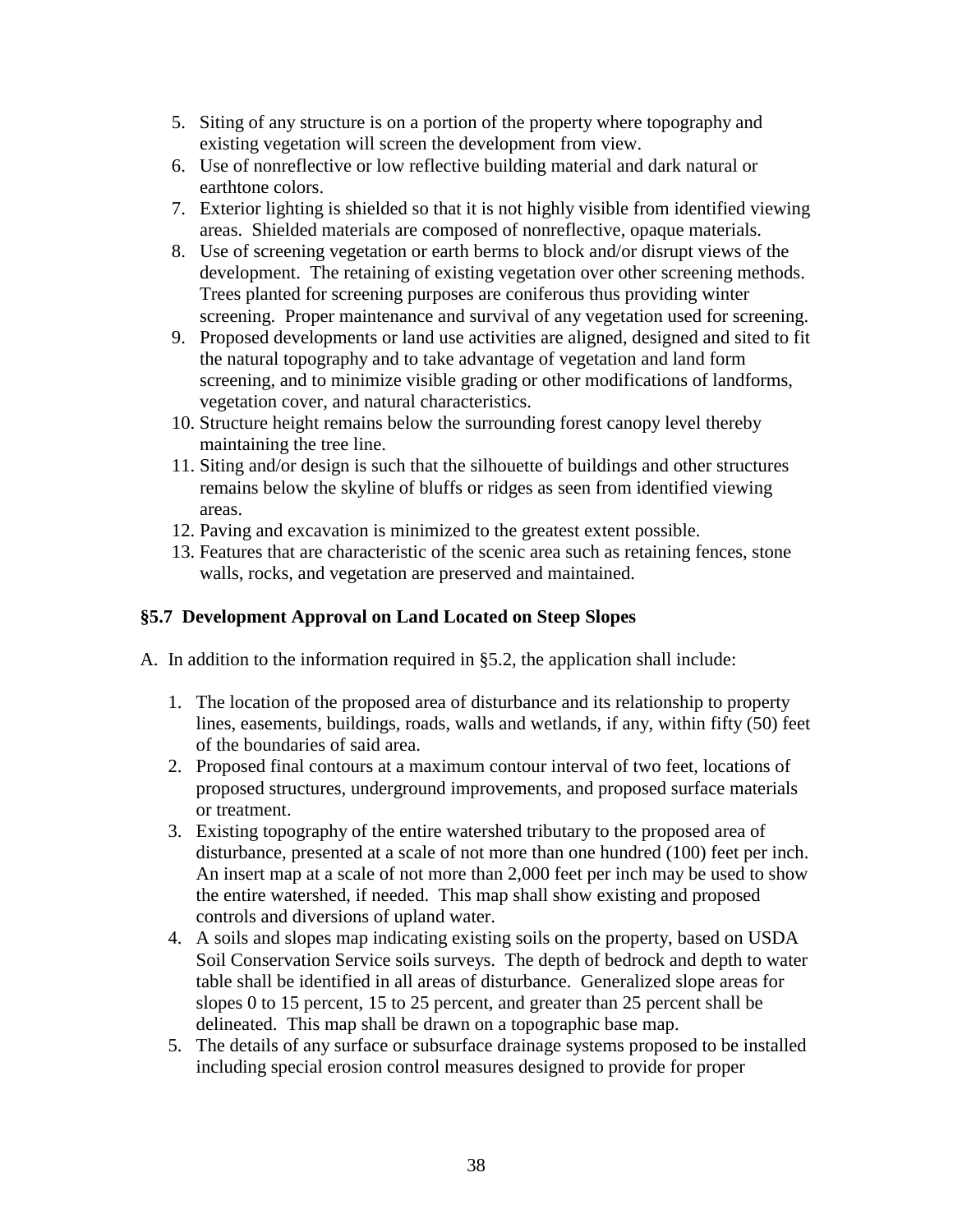subsurface drainage, both during the performance of the work and after it completion.

- 6. Any special reports deemed necessary by the [insert relevant approval agency] to evaluate the application, including but not limited to detailed soils, geologic or hydrogeologic studies.
- 7. A written narrative explaining the nature of the proposal, including any future development anticipated for the property and whether alternative locations exist for the proposed activity.
- B. Approval Criteria. In determining approval, the [insert relevant approval agency] shall consider the following:
	- 1. The stable angle of repose of the soil classes found on the site have been used to determine the proper placement of structures and other development within the steep slope area.
	- 2. The stability of soils will be maintained or increased to adequately support any construction thereon, or to support any landscaping, agricultural, or similar activities.
	- 3. No proposed activity will cause erosion or slipping of soil, or cause sediment to be discharged into wetlands, watercourses or water bodies.
	- 4. Plant life located on the slopes outside of the minimum area that needs to be disturbed for carrying on approved development shall not be destroyed. Plants or other acceptable ground cover shall be re-established in the disturbed area immediately upon completion of development activities to maintain the natural scenic characteristics of any steep slope.
	- 5. Access down steep slopes shall be provided with ramp slopes no greater than 1:16 and side slopes no greater than 1:3 if not terraced or otherwise structurally stabilized. Disturbed non-roadway areas shall be stabilized and adequately drained.
	- 6. Construction of erosion protection structures, particularly along the water side of eroding bluffs, shall provide protection of bluff features according to the following standards:
		- a. All erosion protection structures shall be designed and constructed according to general accepted engineering principles found in publications of the U.S. Soil Conservation Service.
		- b. The construction, modification or restoration of erosion protection structures shall not be likely to cause any measurable increase in erosion at the development site or other locations and prevent adverse effects to natural protective features, existing erosion protection structures, and natural resources such as significant fish and wildlife habitats.
	- 7. Drainage of stormwater shall not cause erosion or siltation, contribute to slope failure, pollute groundwater, or cause damage to, or flooding of property. Drainage systems shall be designed and located to ensure slope stability.
	- 8. Any grading, excavating or other soil disturbance conducted on a steep slope shall not direct surface water runoff over the receding edge during construction.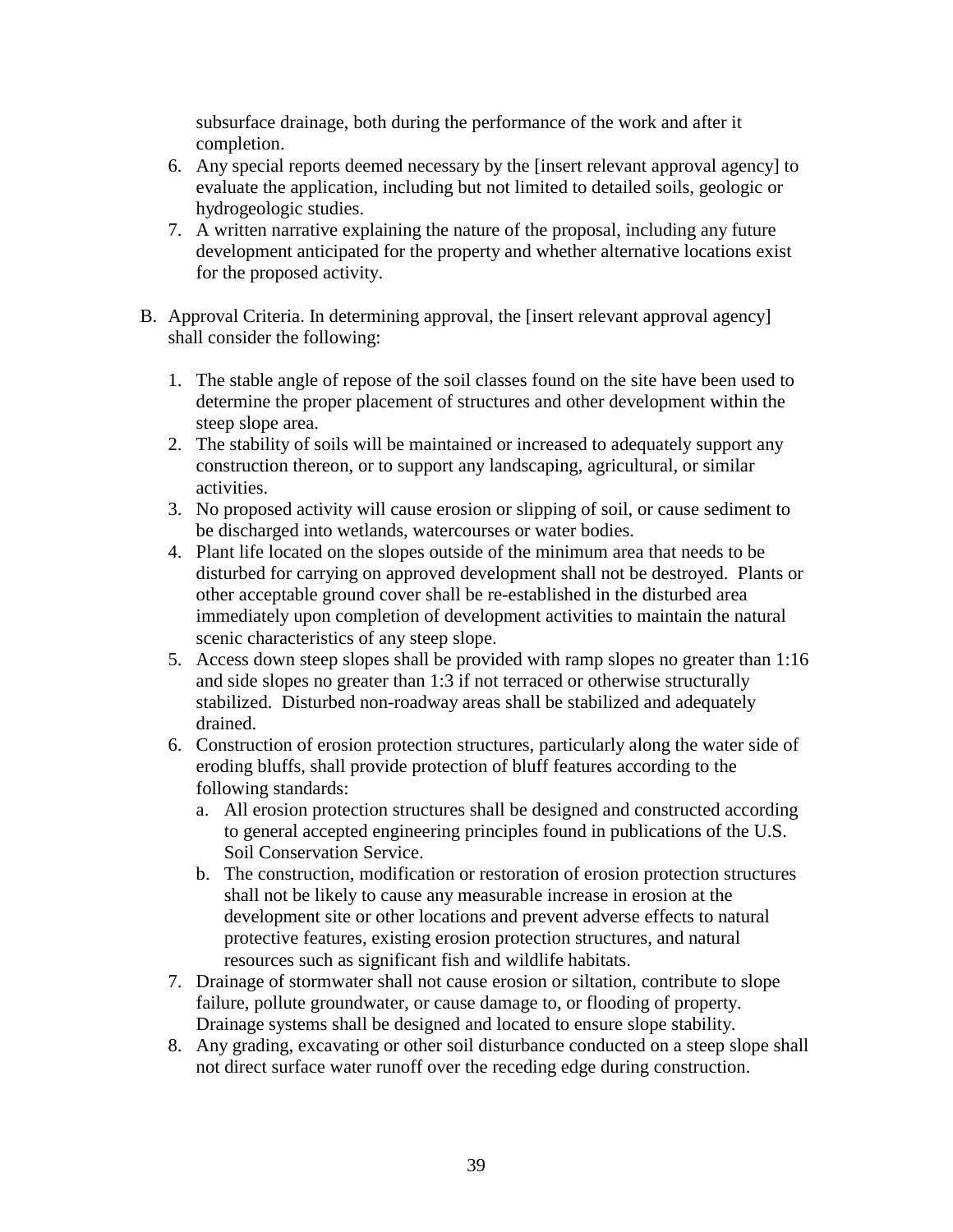9. There is no reasonable alternative for the proposed regulated development on that portion of the site not containing steep slopes.

### **§5.8 Development Approval on Land Located in Woodlands and Forests**

- A. In addition to information requested in §5.2, the application shall include:
	- 1. Boundaries of woodland areas, forests, and stands of trees.
	- 2. Limits of proposed clearing for right of ways, utility easements, building sites, access roads and drainage areas.
	- 3. Method of providing positive drainage in any proposed tree wells or acres where drainage patterns will be modified.
	- 4. Proposed grade changes in or around treed areas.
	- 5. Determine areas where tree preservation methods are to be intensified or where stands of trees will be left untouched.
	- 6. Demonstrate that as much of the original site vegetation, including understory, brush and shrubs, will be preserved.
- B. Approval Criteria. In determining approval, the [insert relevant approval agency] shall consider the following:
	- 1. Preservation of all trees eight inches or greater. Trees less than eight inches are preserved if such tress have a significant aesthetic value or removal would excessively alter drainage or affect the stability of slopes.
	- 2. Protective barriers are installed around trees and understory prior to the start of any development that may adversely affect vegetation.
	- 3. Proposed development will not affect soil stability or rate of surface water runoff.
	- 4. Existing drainage systems are maintained.
	- 5. The natural characteristics of the wooded areas are preserved and maintained by ensuring that forest practice activities such as road and trail construction, timber harvesting, thinning, reforestation, fertilization, prevention and suppression of diseases and insects, salvage of trees and brush control will not have an adverse impact on wooded areas.

# **§5.9 Development Approval for Wildlife and Habitat**

- A. In addition to the information required in §5.2, the application shall include:
	- 1. The location of the proposed site in relation to critical habitat for endangered, threatened, and regionally declining species.
	- 2. The nature and intensity of the proposed use or activity.
	- 3. A survey of all wildlife species found on property and the habitat they require to remain viable.
	- 4. A description of the nature, density and intensity of the proposed use or activity in sufficient detail to allow analysis of such land use change upon identified wildlife habitat.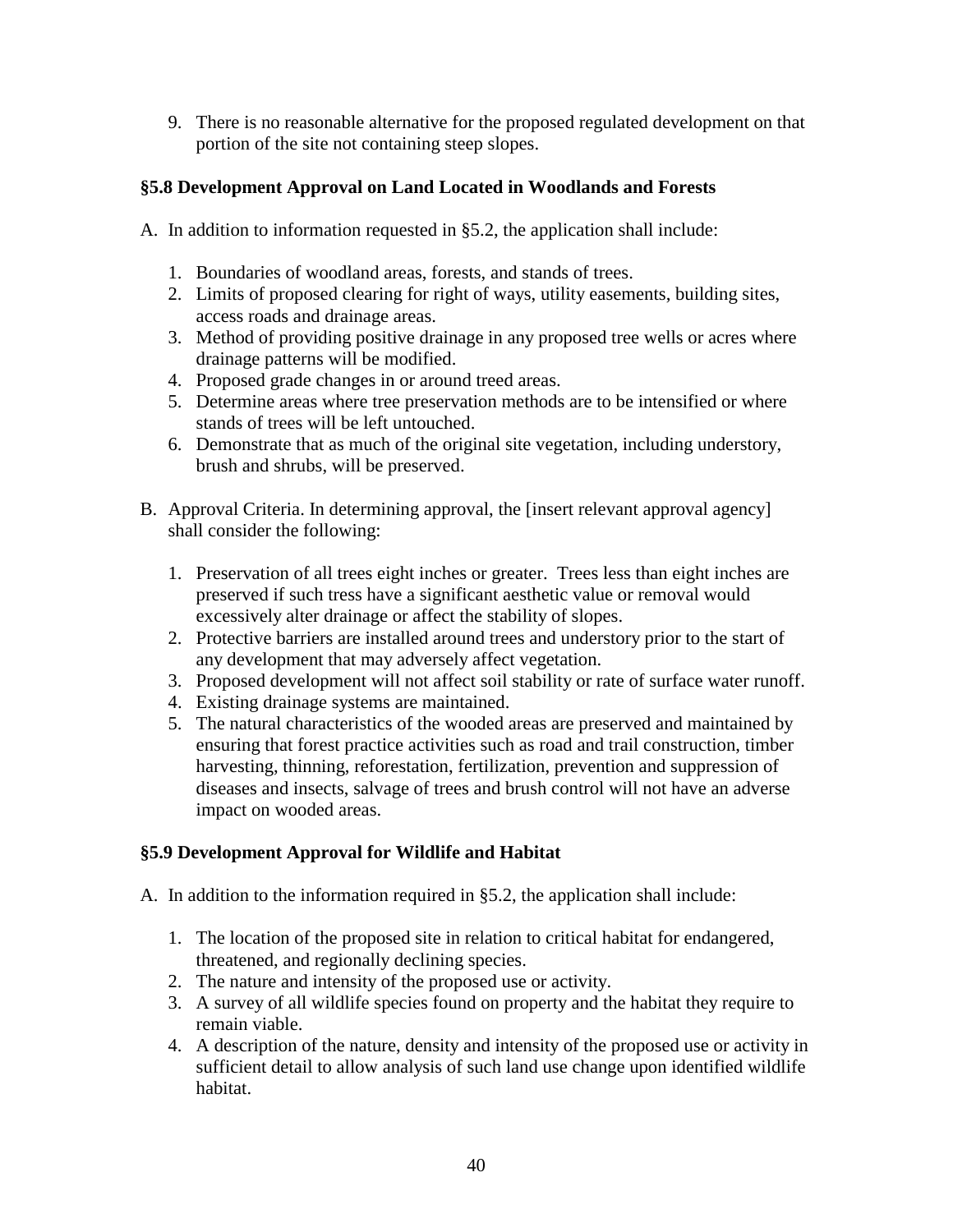- 5. An analysis of the effect of the proposed use or activity upon significant fish and wildlife species and their habitats.
- 6. A plan that explains how the applicant will avoid, minimize or mitigate adverse impacts to fish and/or wildlife habitats created by the proposed use or activity. These mitigation measures may include but are not limited to:
	- a. Establishment of buffer areas;
	- b. Preservation of critical habitat;
	- c. Limitation of access to habitat areas;
	- d. Seasonal restriction of construction activities;
	- e. Clustering of development and preservation of open spaces;
	- f. Signs marking habitats and habitat buffer areas;
	- g. Conservation easements.
- B. Approval Criteria. In determining approval, the [insert relevant approval agency] shall consider the following:
	- 1. Buffer areas are designated and maintained to avoid adverse impacts on wildlife or wildlife habitat as a result of the proposed activity.
	- 2. Wildlife corridors will be preserved and maintained to ensure that wildlife migration patterns are not interrupted.
	- 3. Ecological processes will be maintained to the greatest extent possible by preserving and maintaining landscape linkages.
	- 4. Any adverse impacts to wildlife or wildlife habitat will be minimized or mitigated.

# **§6.1 Additional Considerations and Findings**

- A. Consideration. In granting or denying approval of any development the [insert relevant approval agency] shall consider all relevant facts and circumstances including but not limited to the following:
	- 1. The environmental impact of the proposed action.
	- 2. The alternatives to the proposed action, including the availability of preferable alternative locations on the subject parcel or any other parcel under the control of the applicant.
	- 3. The ability or unsuitability of the proposed activity to the area for which it is proposed.
	- 4. The effect of the proposed activity with reference to the protection or enhancement of the functions of conservation features and the benefits these features provide.
	- 5. The availability of further technical improvements, safeguards or other mitigation measures that could feasibly be added to the plan or action.
	- 6. The possibility of further avoiding reduction of the critical area's natural capacity to support desirable biological life, prevent flooding, supply water, control sedimentation and/or prevent erosion, assimilates wastes, facilitate drainage and provide recreation and open space.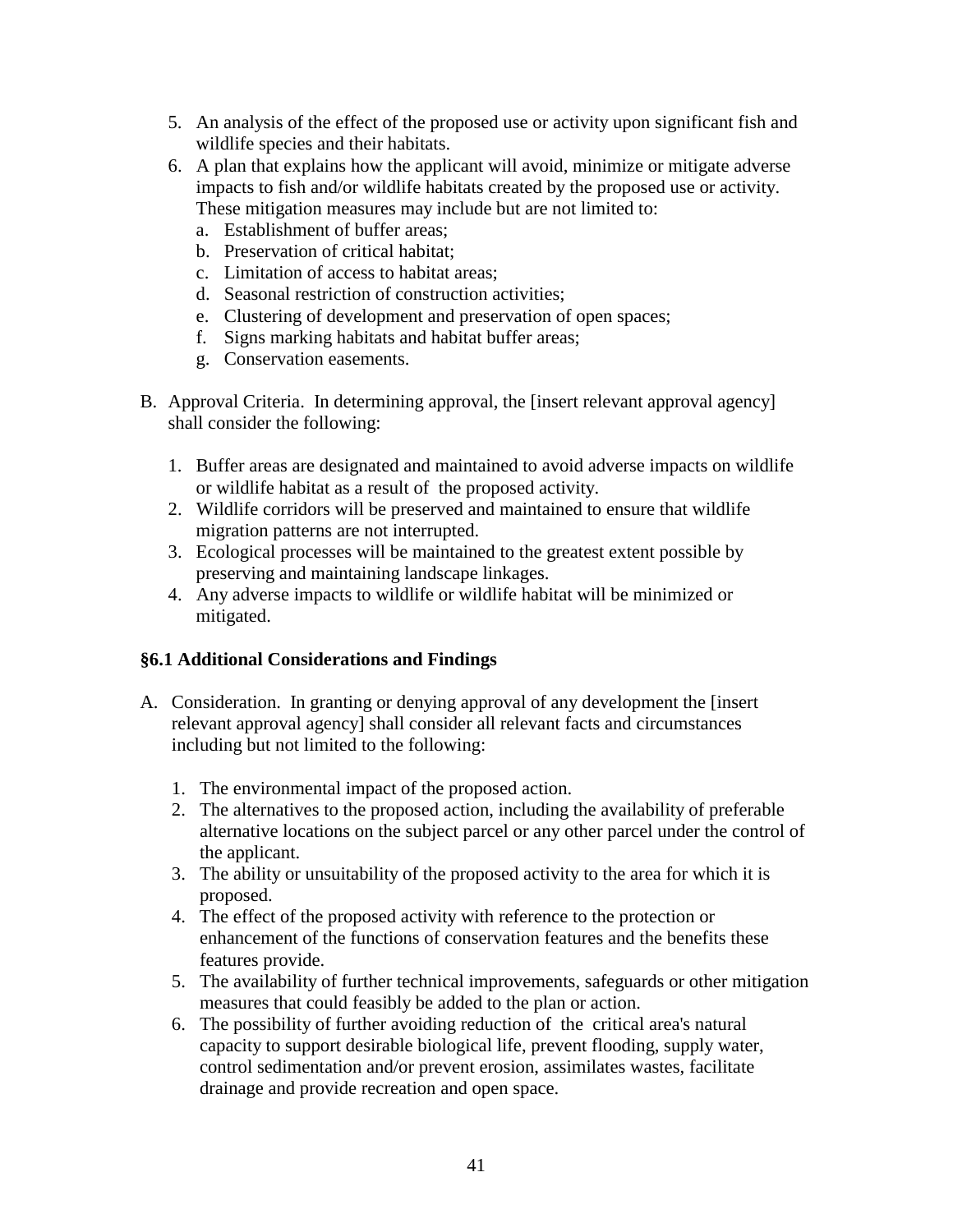#### B. Findings

Approval will be issued by the [insert relevant approval agency] pursuant to this chapter only if the applicant demonstrates that:

- 1. The proposed development is consistent with the purposes and objectives set forth in this chapter to preserve, protect and conserve conservation features and their ecological connections by preventing to the maximum extent practicable the degradation and destruction of these features.
- 2. The proposed regulated activity is compatible with public health and welfare.
- 3. The proposed activity cannot practicably be relocated on the site so as to eliminate or reduce the impacts on conservation areas.

#### **§6.2 Approval Conditions**

- A. Approval issued pursuant to this chapter may contain conditions designed to assure the preservation and protection of affected conservation areas, and compliance with the objectives of this law.
- B. Approval issued pursuant to this chapter shall contain conditions including the following:
	- 1. Work conducted under approval shall be open to inspection at any time, including weekends and holidays, by the Code Enforcement Officer.
	- 2. Approval shall expire on a specified date.
	- 3. The applicant shall notify the Code Enforcement Officer of the date on which the work is to begin, at least five days in advance of such date.
- C. Conditions may include but shall not be limited to the following:
	- 1. Limitations on the total portion of any lot or the portion of the conservation characteristic on the lot than may be adversely impacted.
	- 2. Setbacks for structures, filling, grading, or otherwise modifying a conservation area.
	- 3. Modifications to project design to ensure continued protection of an area or specific feature.
	- 4. Replanting of vegetation or other necessary restoration activities to replace damaged or destroyed areas.
	- 5. Other alterations to the proposed development necessary to protect the natural features of the conservation area.
- D. Performance Guarantees
	- 1. The [insert relevant approval agency] may require that, prior to commencement of work under approval issued pursuant to this chapter, the applicant shall post a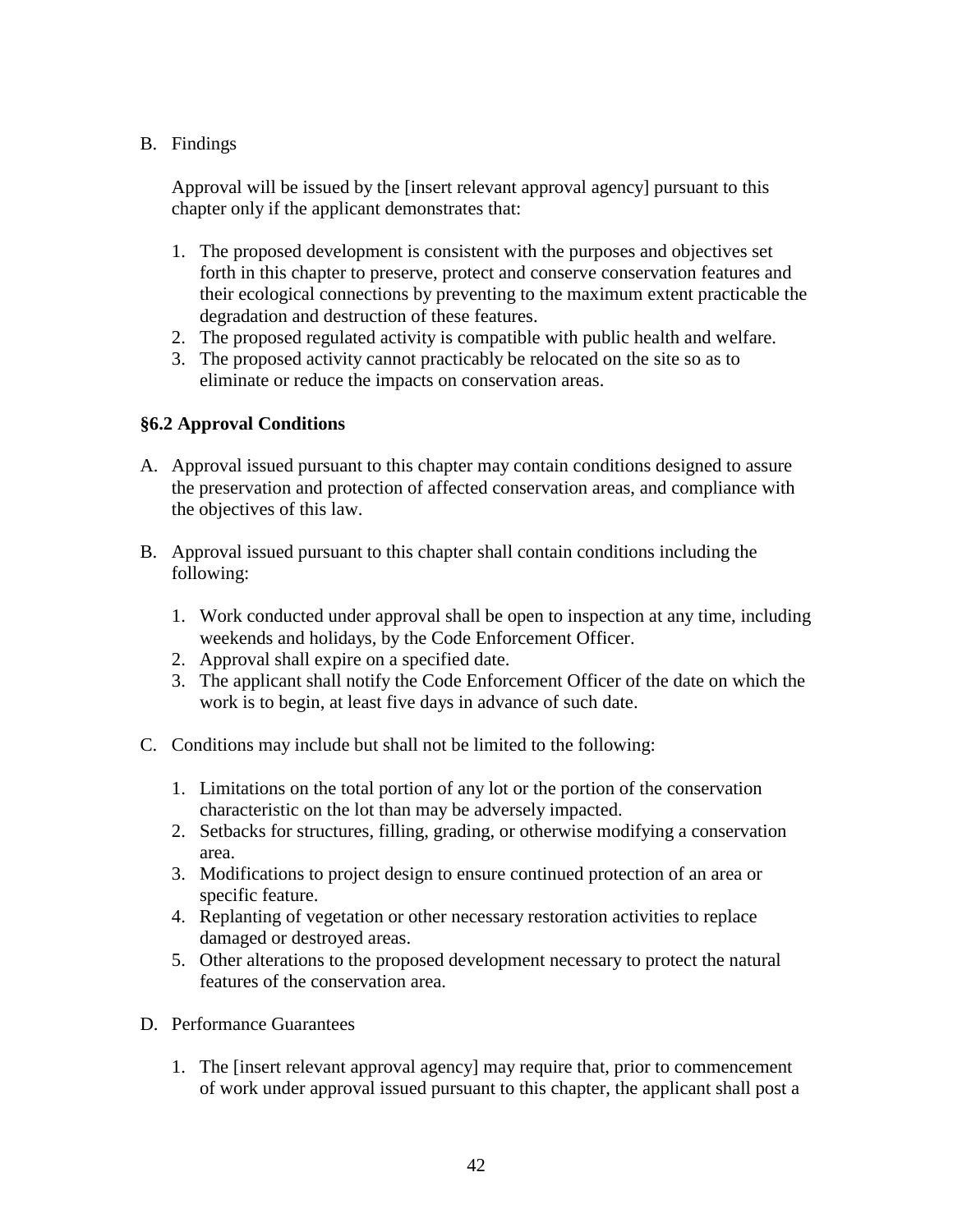performance guarantee in an amount and with surety and conditions sufficient to secure compliance with the conditions and limitations set forth in the permit. The particular amount and the conditions of the performance guarantee shall be consistent with the purposes of this chapter. The performance guarantee shall remain in effect until the Code Enforcement Officer certifies in writing that the work has been completed in compliance with the terms of the approval and the performance guarantee is released by the approval [insert relevant approval agency], or until a substitute performance guarantee is provided. In the event of a breach of any condition of any permit, the [insert relevant approval agency] may act to obtain and make appropriate use of the proceeds of the performance guarantee.

2. The [insert relevant approval agency] shall set forth in writing in the file it keeps regarding an application its findings and reasons for imposing a performance guarantee pursuant to this section.

#### **§7.1 Penalties for Offenses**

- A. Administrative Sanctions
	- 1. Damages. Any person who undertakes any activity regulated by this chapter without approval issued hereunder, or who violates, disobeys or disregards any provision of this chapter shall be liable to the [insert name of municipality] for civil damages caused by such violation. Each consecutive day of the violation will be considered a separate offense. Such civil damages may be recovered in an action brought by the municipality at the request and in the name of the [insert relevant approval agency] in any court of competent jurisdiction.
	- 2. Restitution. The [insert relevant approval agency] shall have the authority to direct the violator to restore the affected conservation area to its condition prior to violation, insofar as that is possible, within a reasonable time and under the supervision of the Code Enforcement Officer. Further, the [insert relevant approval agency] shall have the authority to require an adequate performance guarantee in a form and amount deemed necessary by the [insert relevant approval agency] to ensure the restitution of the affected conservation area.
	- 3. Stop-work order; revocation of permit. In the event that any person having approval issued pursuant to this chapter fails to comply with any of the conditions or limitations set forth in the approval, exceeds the scope of the activity as set forth in the application or operates so as to be materially detrimental to the public welfare or injurious to a conservation area, the [insert relevant approval agency] may suspend or revoke the approval as follows:
		- a. Suspension of approval shall be by a written stop-work order issued by the code enforcement officer and delivered to the permittee. The stop-work order shall be effective immediately, shall state the specific violations cited and shall state the conditions under which work may be resumed. A stop-work order shall have the effect of suspending all authorizations and permits granted by the [insert relevant approval agency]. The stop-work order shall remain in effect until the [insert relevant approval agency] is satisfied that the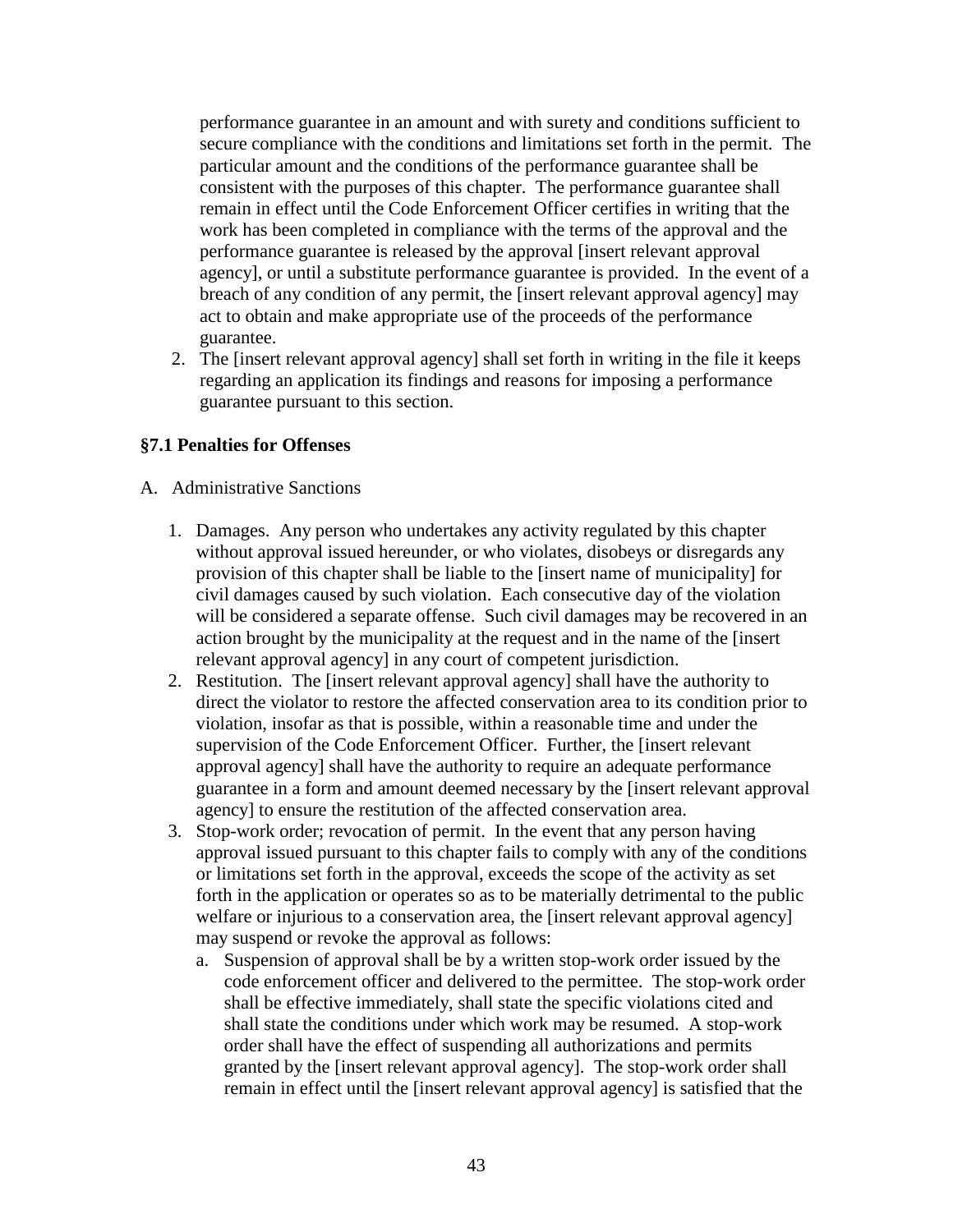applicant has complied with all terms of approval or until a final determination is made by the [insert relevant approval agency] as provided in Subsection A(3)(b) immediately below.

- b. Public hearing; notice; determination.
	- (1) No site development approval shall be permanently suspended or revoked until the [insert relevant approval agency] holds a public hearing. Written notice of such hearing shall be served on the permittee, either personally or by registered mail, and shall state:
		- (a) The grounds for complaint or reasons for suspension or revocation. (b) The time and place of the hearing to be held.
	- (2) Such notice shall be served on the applicant at least one week prior to the date set for the public hearing unless the stop-work order is issued for a violation occurring less than one week before the regularly scheduled public meeting of the [insert relevant approval agency]. At such hearing, the applicant shall be given an opportunity to be heard and may call witnesses and present evidence on his behalf. At the conclusion of the hearing, the [insert relevant approval agency] shall determine whether approval shall be reinstated, suspended or revoked.
- B. Other Sanctions. Any person convicted of having violated or disobeyed any provision hereof, any order of the [insert relevant approval agency] or any condition duly imposed in development approval granted pursuant to this chapter, for the first offense shall be punished by a fine of not less than \$1,000 per day of offense. Each subsequent offense shall be punishable by a fine of not less that \$2,000 per day. Each consecutive day of the violation shall be considered a separate offense.

#### **§8.1 Enforcement**

The [insert name of municipality] is specifically empowered to seek injunctive relief restraining any violation or threatened violation of any provisions hereof and/or to compel the restoration of the affected conservation area to its condition prior to the violation of the provisions of this law.

#### **§9.1 Appeals**

Any final determination, decision or order of the [insert relevant approval agency] may be appealed by means of the procedure specified for zoning matters as set forth in the zoning chapter.

#### **§10.1 Inspection**

- A. Lands within or adjacent to an identified Conservation Area will be inspected by the Code Enforcement Officer when:
	- 1. A subdivision or land development plan is submitted.
	- 2. A building permit is requested.
	- 3. A change or resumption of nonconforming use is proposed.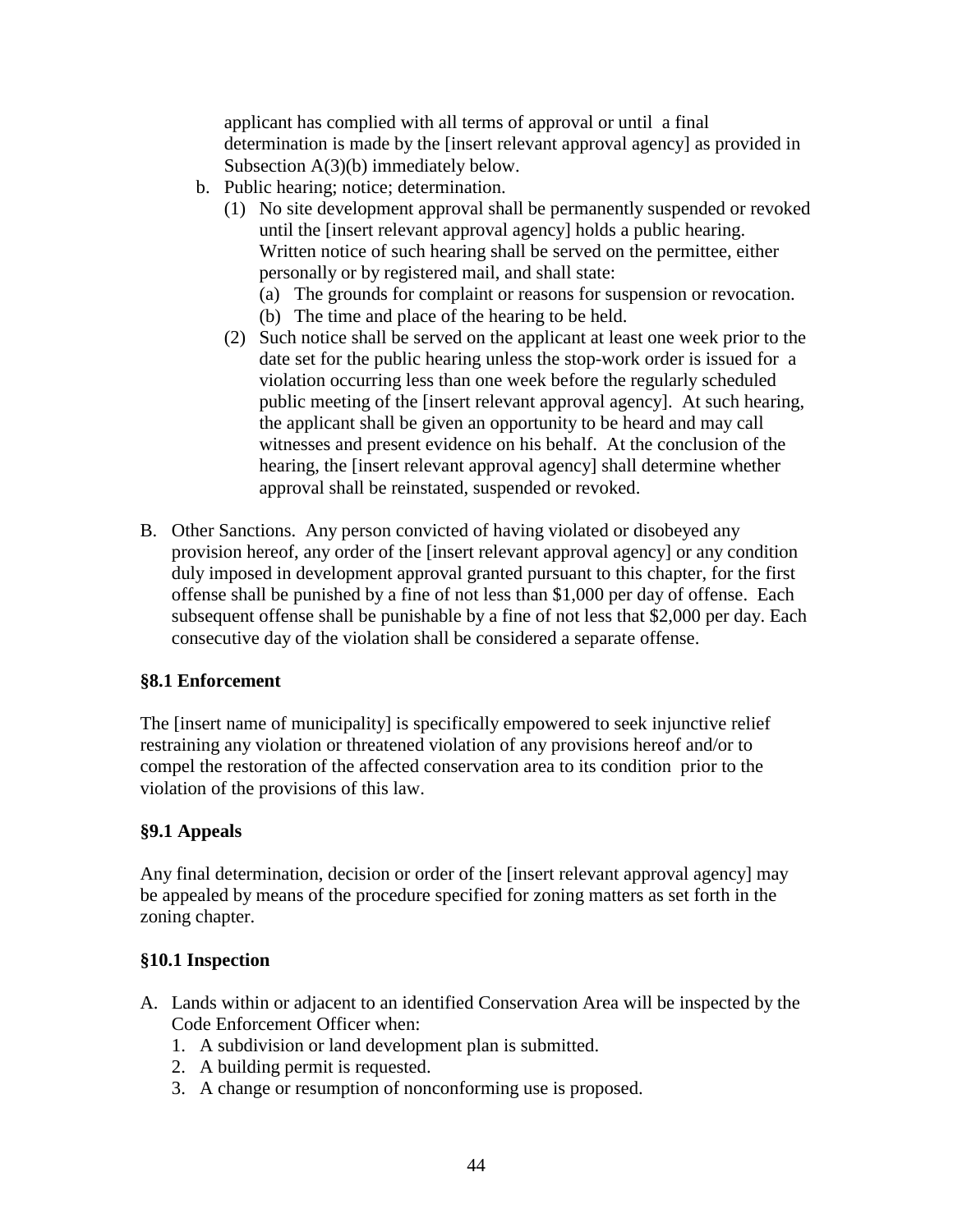B. The area may also be inspected periodically by the Code Enforcement Officer for compliance with an approved restoration plan, excessive or potentially problematic erosion, hazardous trees, or at any time when the presence of an unauthorized activity or structure is brought to the attention of municipal officials.

#### **§11.1 Conservation Area Management**

A. Management Plan

Within any identified conservation area district, no construction, development, use, activity, or encroachment shall be permitted unless the effects of such development are accompanied by the submission of an approved Conservation Area Management Plan.

1. The landowner or developer shall submit to the [insert relevant approval agency] a Conservation Area Management Plan prepared by an ecologist, landscape architect, engineer, or other qualified professional, which fully evaluates the effects of any proposed uses on the Conservation Area. The management plan shall identify the existing conditions, all proposed activities, and all proposed management techniques, including any measures necessary to offset disturbances.

#### **§12.1 General Provisions**

In order to carry out the proposed provisions hereof, and in addition to the powers specified elsewhere in this chapter, the following general provisions shall apply:

- A. Indemnification. The property owner and applicant, by making an application for approval, shall indemnify and hold the [insert name of municipality] harmless against any damage or injury that may be caused by or arise out of any entry onto the subject property in connection with the processing of the application, during proposed work, or within one year after completion of the work.
- B. Conflicts. Wherever this chapter is inconsistent with any other law of the [insert name of municipality], whichever law imposes the more stringent restriction shall prevail.
- C. Severability. The provisions and sections of this chapter shall be deemed to be severable, and the invalidity of any portion of this chapter by a court of competent jurisdiction shall not affect the validity of the remainder of this chapter.
- D. Cease and Desist Order. The Code Enforcement Officer is authorized to issue a cease and desist order to any landowner, contractor or their agent who is engaged in any activity on the land that may have a significant impact on any critical resources designated in this chapter. When such an order has been issued, the landowner must not resume the activity until approval has been issued by the [insert relevant approval